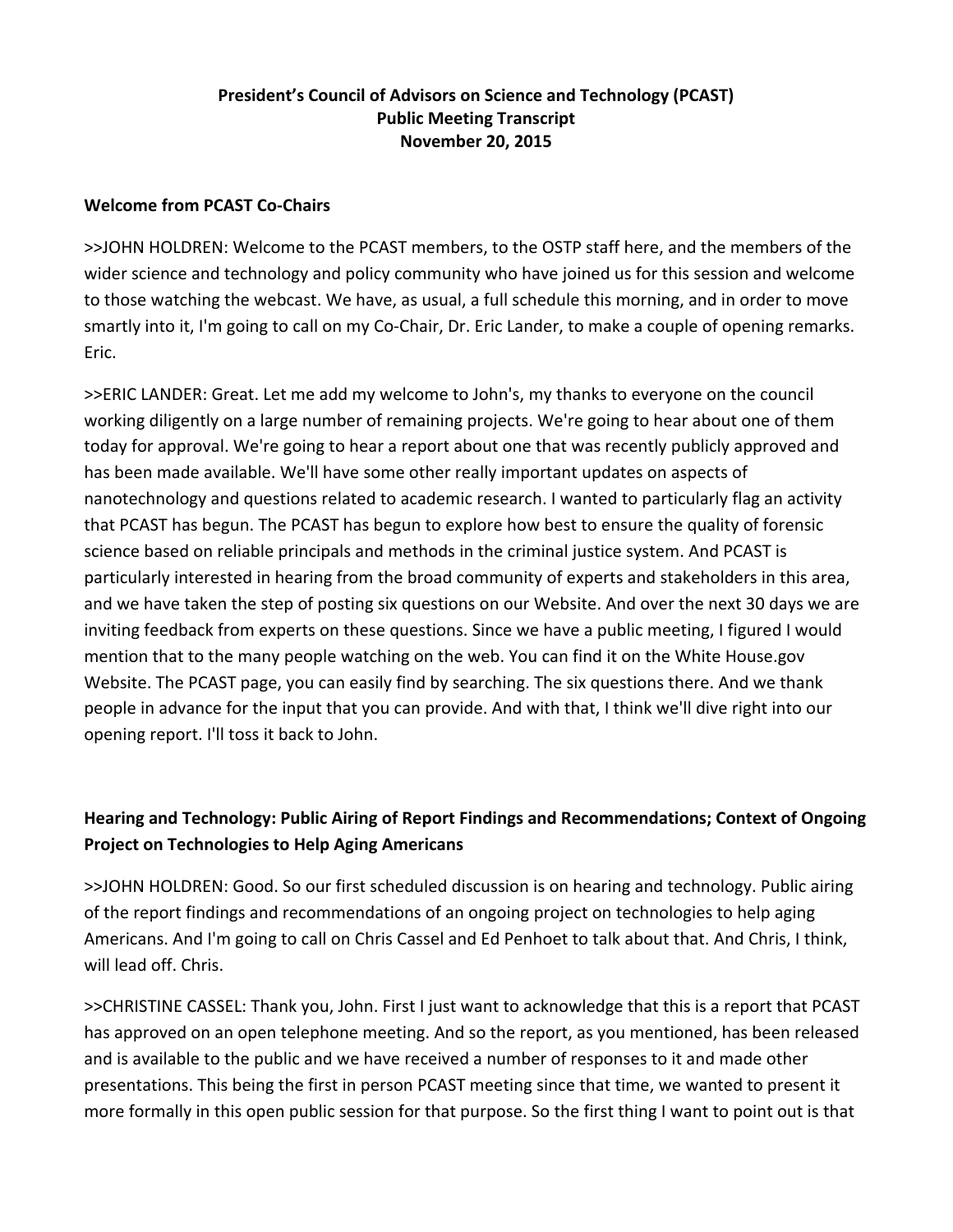this report is the first of what will be a larger report on the topic more broadly of how technology can help people as they age to remain independent, remain productive, and improve their quality of life. There's a wide range of very available and promising new technologies that can help address a range of issues. And the issues that we're looking at in that report include social engagement, transportation, connectivity, mobility, cognitive impairment. And the ways in which various kinds of technologies can be helpful to sustaining quality of life. So stay tuned. You'll be hearing more from us on that. So I'm going to focus today's comments on our hearing report which as I said has been approved. And I mentioned it's part of this larger focus on aging and technology. One of the reasons we accelerated this focused report on hearing is that we recognize that it is a very focused issue where there are very specific kinds of technology issues. And we recognized a timely opportunity to comment and make recommendations about how changes in technology and federal policy could really accelerate improvement in both access and innovation in this area. We want to make very clear that we're looking at this very focused area. First of all, our remit is to look at that technology. We understand there is a broader hearing ecosystem and health system and that these are really important issues to address. We know that the Institute of Medicine is doing a larger report to address these issues. Our focus is the ways that technology can be enhanced and made more available. Secondly, we're looking, we're not looking at hearing problems for children, adults who have very severe hearing loss, and those with the kinds of red flag conditions that show underlying medical problems. So in this case we're looking at mild to moderate hearing loss, bilateral progressive related to aging. This is the working group, and I want to particularly acknowledge Ashley Predith, who is the Assistant Executive Director of PCAST who has really led the staff effort along with Diana Pankevich, and as always, Marjory Blumenthal. So this is the context. Hearing loss really is a major problem. A major public health and social problem for Americans. Roughly 30 million we think there's an underestimate of the number of people who have difficulty hearing. Because so few people who have hearing impairment actually seek help. Hearing loss is associated not only with inability to interact in social environments and with family members, but more broadly with social isolation, with depression, with inability to get around safely, falls, and even more recently studies have shown links with worsening dementia and other kinds of medical problems that just exacerbate the inability of older people to remain independent. And, of course, as our population lives longer, we're going to see more of this because much of it is related to aging. Something like half of the people over the age of 60 have hearing loss which really is an enormous number of people who could be helped if technology were more available as well as the broader range of services. And as we live longer this number will only increase. So in addition to the large numbers, this remarkable finding that only 15% to 30% of older adults with hearing loss use hearing aids. And so that's really the problem I want you to keep in mind and that we were focused on. So we asked ourselves, what are the barriers? Why do so few people seek help? The major barrier is far and away the major barrier, although not the only one, is cost. Hearing aids cost roughly, this is an average, so they're wide range, but roughly \$2,400 per hearing aid. Most people, need one for each ear, so double that. And very few insurance companies cover this. Medicare does not cover this. Medicare does not cover it. So most people have to pay out of pocket. That is a major barrier. Unlike almost every other area of consumer electronics, innovation and progress in the field has not reduced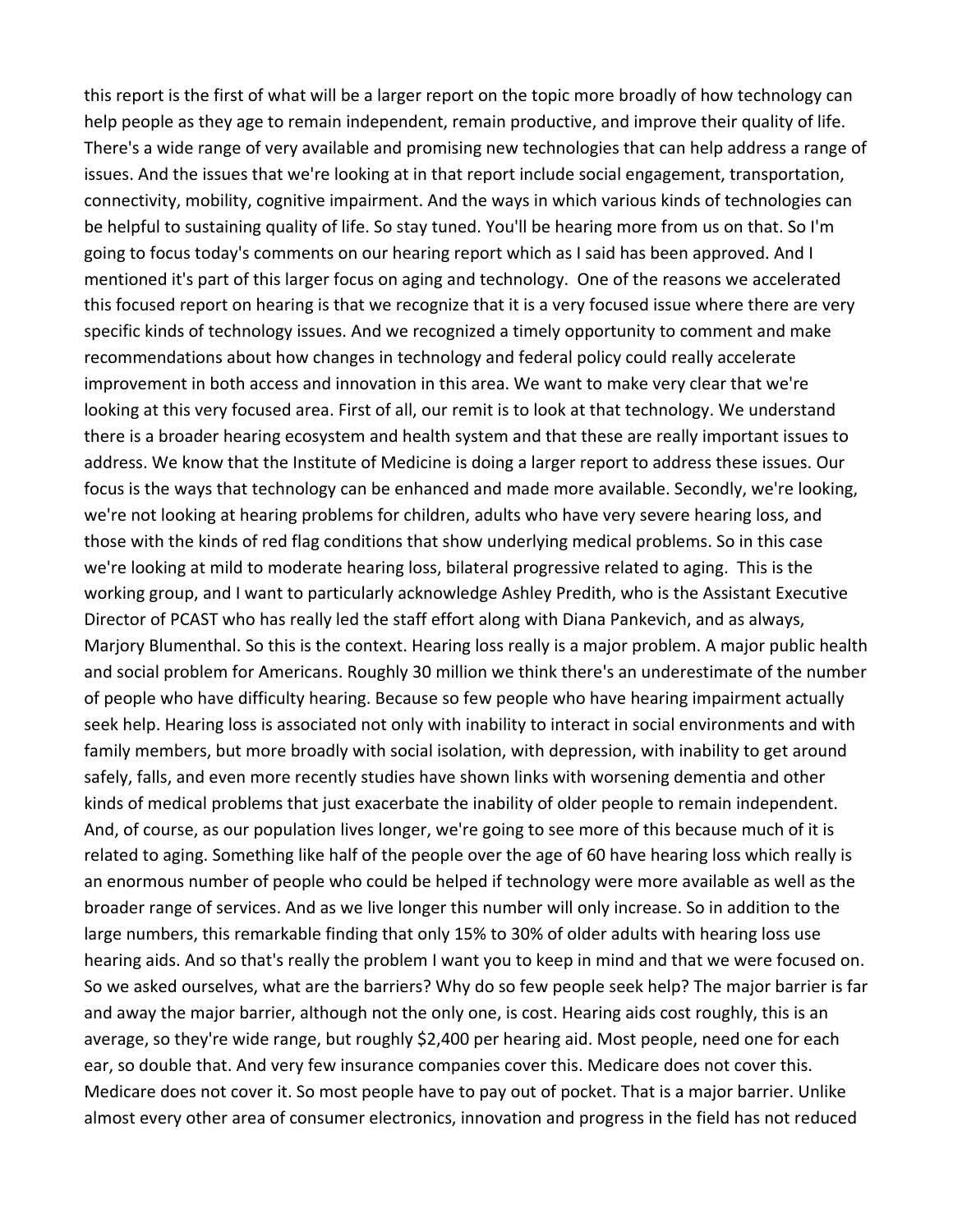the cost, if anything it's increased it. So that one of the market problems that we wanted to address. It's also very difficult for consumers to shop for best value. We heard this from a lot of people. The whole system as to how you get access into the hearing health system is obscure and not very user friendly. Consumers are used to shopping around, going online, and finding out what's available. With hearing, it's much less clear what your first step is, and the current processes that are largely how it's handled are bundled so that the hearing health professionals are tied into specific companies. So people don't have the ability to really shop around and find the best value and try out all of the different options that are available on the market. In addition to this, each state has different regulations about this. So it becomes much more complicated and leads to even greater limitations on distribution and restrictions for online access. So added to this, or perhaps made worse by it, is the social stigma of hearing loss. Unlike eyeglasses, which are kind of considered even fashionable these days, but certainly widely socially acceptable, many people are embarrassed to have hearing aids. So they put it off going to get help. And as you wait longer, it actually becomes harder to get back to normal hearing. And so that makes it even more important to kind of try to address the fact that this is half of the people as we get older in the population who are going to need this help in order to remain engaged. And then finally, in part I think because of the lack of insurance coverage, hearing is not considered as part of the normal medical evaluation when you go to the doctor for a checkup. Most physicians are not knowledgeable about it. And it's not considered a chronic illness by the CDC or a disability in the surveys that are done about disability. The whole mind set in our society about hearing impairment we think leads to a kind of lack of awareness and lack of emphasis. It needs to be changed. So our scope is to look at technology solutions for this major public health problem. Not every aspect of the problem, but where are the technology parts that could really help to address some of these issues. And specifically, since we are advisers to the President and to the Administration, what are the actions that could be taken administratively that could accelerate improvement in access, innovation and outcome. So specifically not looking for legislative solutions, but really looking for executive or government actions that could be taken. So our conclusion is that this is a problem that's ripe for change. This is something where we think a few key federal actions right now could actually give momentum to changes that are needed in the environment. It's a place where new technology is advancing rapidly. And I want to just remind everyone that our focus here is on this very specific, but large, population of people with mild to moderate age related bilateral hearing loss, and only in adults. We also concluded, as I said at the beginning, that if this problem goes untreated and unaddressed, that it really is a great risk to the well‐being of a large number of older people in our society. And while there is a risk of medical conditions that are being, might be missed by allowing more consumer access, and we're going to say more about this. Most of those conditions are relatively rare and the much greater risk of this huge number of people not getting help for their hearing problems is a much greater risk. So FDA and other federal agencies and every public health official knows the principle of having to weigh the risks and benefits of different federal actions and regulatory approaches. And we concluded that the risk of keeping the system the way it currently is just too great. And we also think because of the innovation that is occurring in the technology space, that now really is a perfect opportunity to increase access to better and cheaper technology for mild to moderate hearing loss.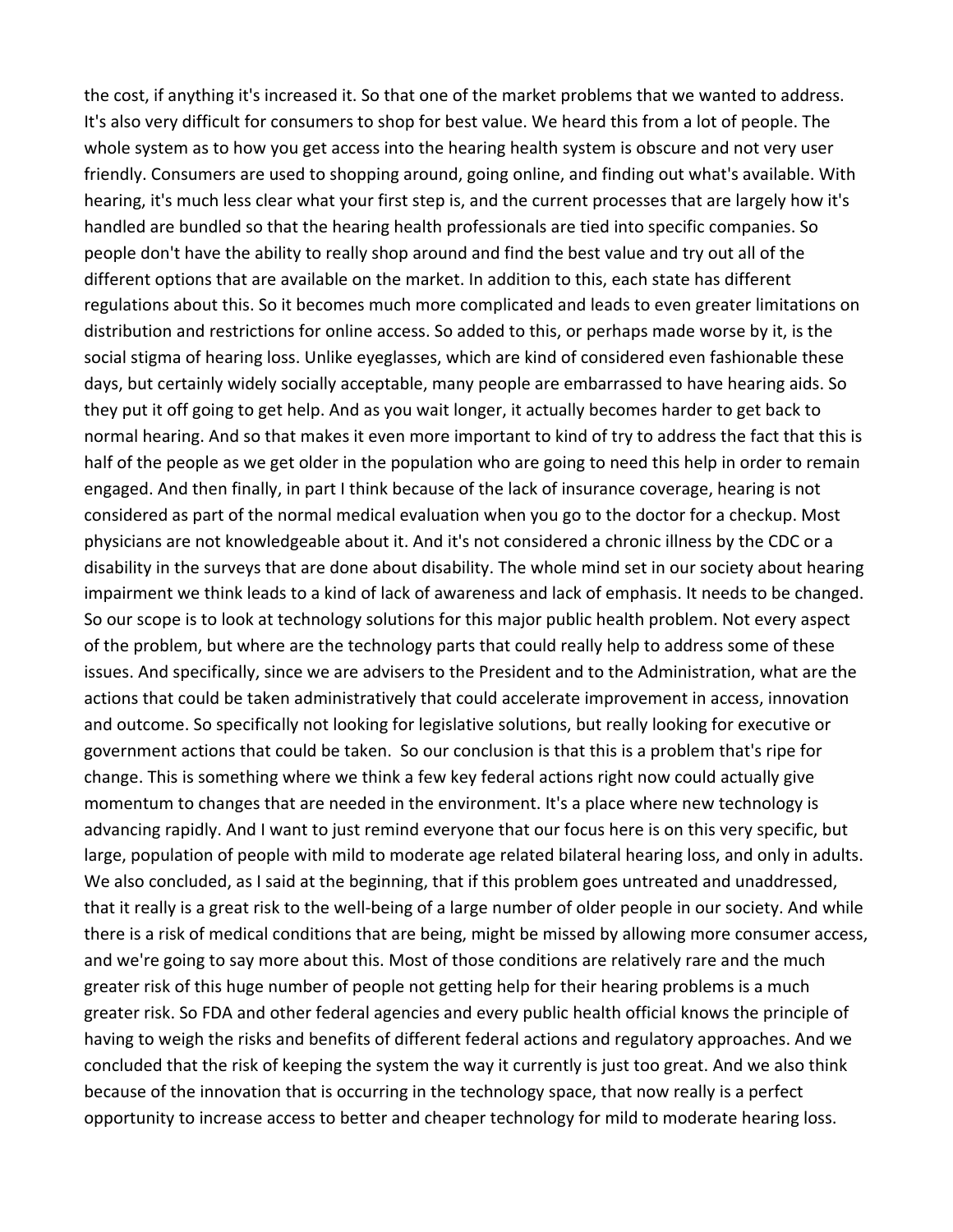And we used an analogy with reading glasses. And I'll say more about that, as a way of bringing more people into the hearing health system. Regulatory changes that were made about 20 years ago and how ophthalmologists and opticians do prescriptions for glasses, how people can get over the counter reading glasses, really inspired us to think about how this can apply this to hearing aids. I want to emphasize, particularly because of the some of the input we have gotten, that we do understand that it's not the same. And that hearing the technology that addresses hearing loss is not identical with the kind of refractive prescription that you get for glasses, or even the simple magnification that reading glasses allow. But we do think there are meaningful parallels. And so we believe that hearing technology could be made available in some of the same ways. Our goals for the recommendations are to reduce cost to consumers, increase the number of people who use this technology, and to stimulate innovation and technology development. We had four major recommendations. And these are small print, apologies for this. But I wanted to display the actual language of the recommendation and, of course, the reports are available. So you can go to the full report and read the background. The first recommendation is that the FDA should designate as a distinct category basic hearing aids; non‐ surgical air conduction hearing aids intended to address the kind of bilateral and gradual onset of mild to moderate age related hearing loss, and should adopt distinct rules for such devices. That these basic hearing aids should be available for over the counter sale without a requirement for consultation with a credentialed dispenser. FDA would still regulate these as they do as with any over the counter products and we believe should require a list of red flag conditions be listed there. And as you know, many retail dispensers now actually provide basic clinical services from a pharmacist or a nurse or nurse practitioner. And that those kinds of making this over the counter would not eliminate actually the opportunity for those kinds of basic medical evaluations to occur. We also recommended that FDA should exempt this class of hearing aids from the current quality systems regulation that they do for other over the counter products which are not electronic and are very different in the way they are manufactured. So this recommendation is that FDA should look not at eliminating oversight for the manufacturing of electronic devices, but should work with the electronics industry to come up with regulations that are appropriate for the kind of manufacturing processes that electronic devices involve. Recommendation number two is that the FDA should withdraw the draft guidance of November 7th, 2013, which addresses personal sound amplification products, PSAPs. PSAPs are currently regulated only as consumer electronics. They are amplification and sometimes even more sophisticated forms of hearing assistance that are available online and through other venues. There is a great deal of innovation going on in the PSAP area, but PSAPs are not allowed to call themselves hearing aids or be marketed or labeled as helpful for people who have hearing impairment. This particular guidance in 2013, which still remains a draft guidance and has not been formally approved by FDA, goes even farther though. And says that PSAP should not say that they can be helpful to people with normal hearing in difficult environments such as noisy restaurants, or a large lecture hall and places like that. We feel that that's actually very confusing for consumers. Because in fact these PSAPs can be very helpful in those kinds of settings, so that if FDA were simply to withdraw this guidance, it would allow the producers of PSAPs to make accurate claims about what their products could do. Recommendation number three, and this gets to the parallel that we felt was relevant with the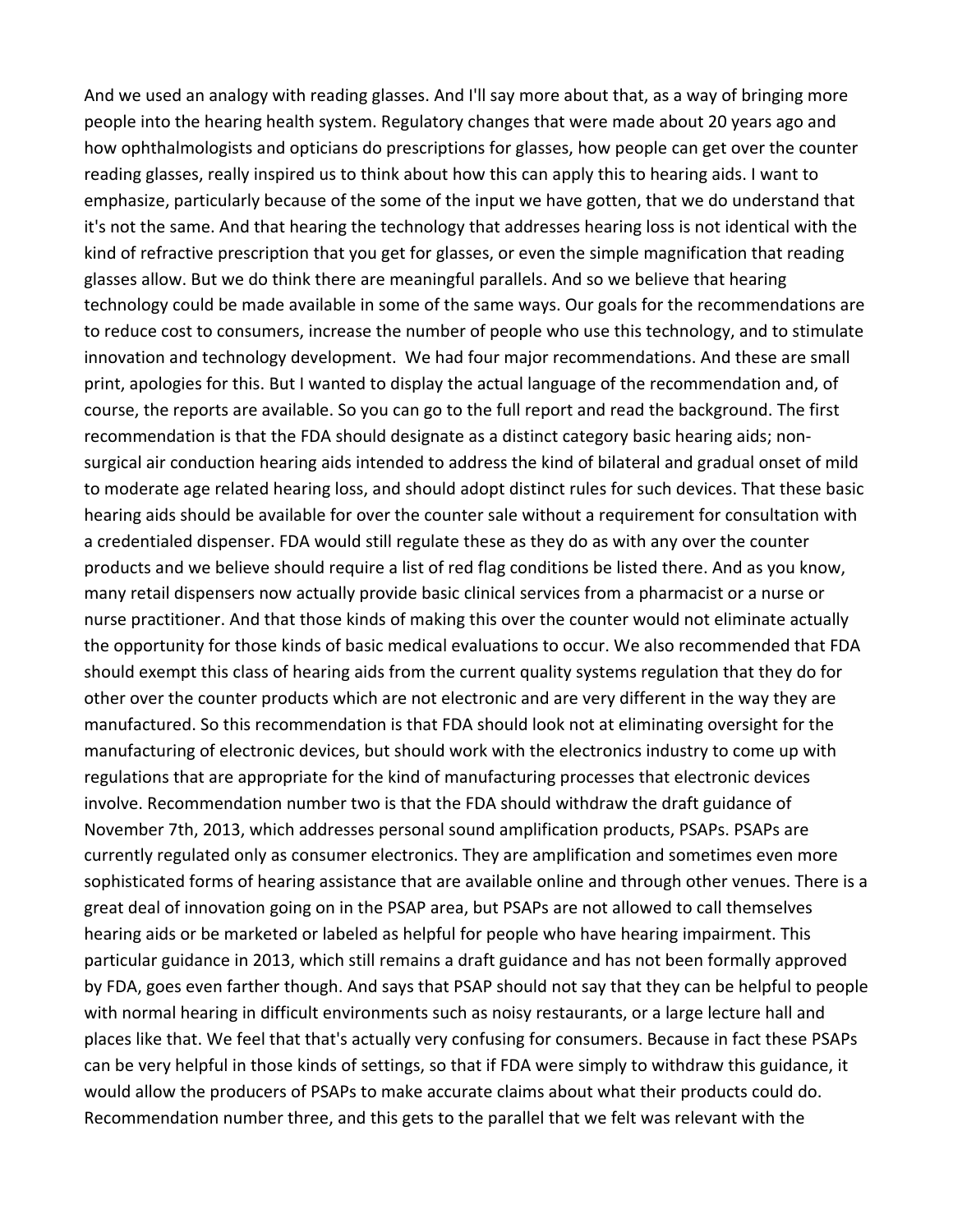eyeglass rule. The Federal Trade Commission should require audiologists and hearing aid dispensers who perform standard diagnostic hearing tests and hearing aid fittings to provide the customer with a copy of their audiogram and the programmable audio profile for hearing aids at no extra cost, and a form that could be used by other dispensers and hearing aid vendors. Now, we do understand that the way the current prescriptions, if you want to think about it that way, are configured, actually doesn't allow this kind of interoperability between kind of manufacturers, and we think that would be a very important part of solving this problem. So that consumers truly were empowered to shop around, find the best value, and particularly if they move from one place to another, from one state to another, to be able to take that prescription, or profile, to a new vendor or a new audiologist. We also remarked, and this is variable in the United States, but there still are places where the availability of hearing tests and fittings are conditioned on a basic, if not a legal agreement, sort of understanding that the person has to purchase from that hearing aid professional. And that often dramatically limits their choices to devices from only one or two companies. Recommendation four is similar to the Federal Trade Commission contact lens rule which defines the process by which patients can authorize vendors either in state or out of state to obtain a copy of their hearing test results. So they don't have to carry it in their own hand or electronic form. But they can authorize another professional to get that information from the initial person. So we want to acknowledge that we do understand that FTC has the legal authority to be able to initiate new rules like this. But we also understand that it is usually the case that FTC acts in response to congressional requests. So here's a place where we would encourage Congress and constituent who agree with this to add that message to the FTC to move these ideas forward. So in summary, as I said, untreated hearing loss is a major health and social problem. Consumers have lots of difficulty accessing hearing technologies because of costs and because of the complexity of the system. And we actually find that unlike many problems, this is an area where just a very few federal actions could actually make great progress, open up the market, and allow for more innovation and lower the cost. So, John, let me stop there and see if Ed has any comments.

>>JOHN HOLDREN: All right. Let us open it up for questions and comments from the PCAST members following our usual procedure of raising your flag if you'd like to comment. And I see Bill Press as number one.

>>WILLIAM PRESS: Thanks, John. Chris, as you mentioned, we have had a lot of interesting responses from various organizations to this report. It's been out for a few weeks now. And I've noticed reading them that maybe predictably many of them align with the financial and professional interests of the groups that are responding. And it would, so, of course, much more interesting if there are responses that don't have that potential conflict that could be seen as more unbiased responses. And I wonder what your assessment is on whether we've received comments of that type.

>>CHRISTINE CASSEL: We have received lots of different responses. And I would, I think it's fair to say, most of them quite positive. And many of them who with constructive suggestions that I think are very useful. At first I have to say that I think, you know, it's normal human behavior to come from the perspective that you're in any multi-stake holder environment. And so I don't think it's necessarily a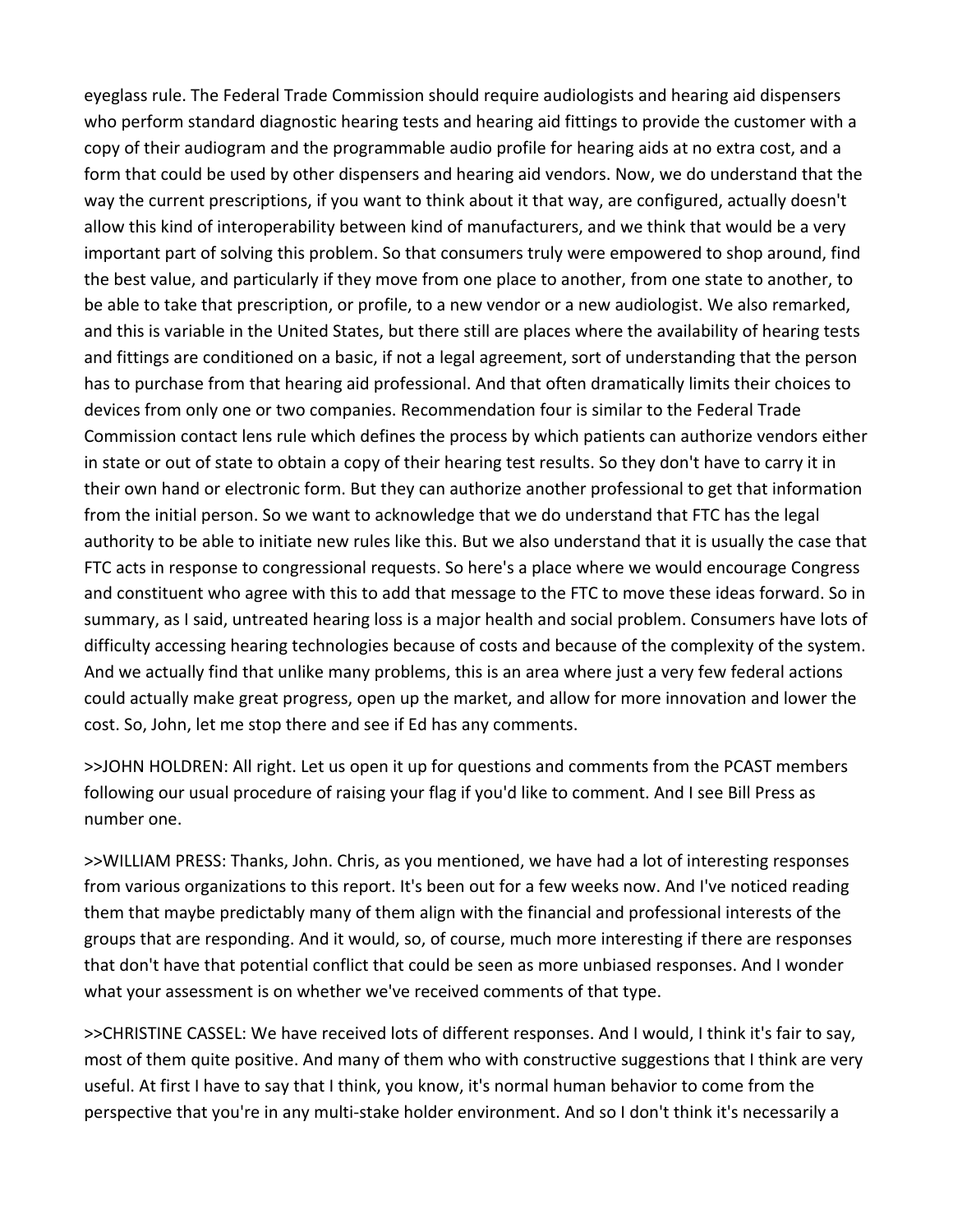bad thing that people have a perspective that is consistent with their own economic self‐interest. But I do think that's the reason why we need transparency. And that's why it's so important when people evaluate these responses that they keep those issues in mind. So from my perspective, I think the most important voice that we keep hearing over and over again is the consumer, and the patient. And we've heard from AARP, we've heard from the Hearing Loss Association of America and others who are very knowledgeable about this issue. It isn't that they are naive about the complexities, but who have been very, very positive about these recommendations. The second point I would make is that not all of the professional interests are saying the same thing. And we actually have heard from the academic leaders in the field of otolaryngology and audiology who are actually basically supportive of the recommendations but are asking that there be more of a hard wired availability for this medical evaluation for the red flag conditions. Which seems to me to make a lot of sense. I want to take this opportunity actually to make the following observations. That we have this requirement, the FDA has this requirement right now for a medical evaluation before you can get a hearing aid. The vast majority of people waive, they're allowed to waive that requirement. So if you can think of, you know, maybe 20% of people with hearing loss are actually seeking hearing aids, and then of that, maybe 10% or 20% are actually having the medical evaluation. We're actually missing, if there are all these medical problems, we're missing a lot of them. And what we think this would do is actually bring more people into the hearing health system and allow a whole lot of ways in which we could pick up those problems more. So apologize, I answered two questions instead of one. But gave me the chance to do that.

>>JOHN HOLDREN: Quite all right. Craig Mundie is next.

>>CRAIG MUNDIE: I want to build on your last answer too which is while the analysis we did said the greater good favors getting more people into the system and there are these potential red flags, and some of the comments reflect that, we did spend quite a bit of time thinking about how as these technologies get more sophisticated, particularly tied to things like your smartphone or home computers, that in fact we may in fact be able to learn more about people and even discover they may have a need to seek medical conditions. Even those sort of bypassing the system today may find that. And I thought you might want to comment on that as an opportunity that it doesn't just leave these people out there hanging. That in fact the technology might in fact find more of them.

>> CHRISTINE CASSEL: Right. And we're seeing that, Craig, I'm glad you raised that. We're seeing that a lot more in a whole range of other medical areas. Bio-monitoring and other kinds of opportunities are allowing people to pick up issues that then they can bring to a professional and seek help through a wide range of options. So I think it's quite likely, perhaps even probable, that more people who had red flag conditions would be identified if we opened up the market in this way. Yes.

>>EDWARD PENHOET: And I might add that a number of people are reluctant to keep wearing hearing aids because the technology that currently exists doesn't meet their needs. And we did recommend and do recommend that the changes that we're anticipating would actually drive innovation. But I would like to point out at this point in time that we've actually heard from many potentially new players in this field who are very sophisticated in both well, listening sounds and hearing sounds, et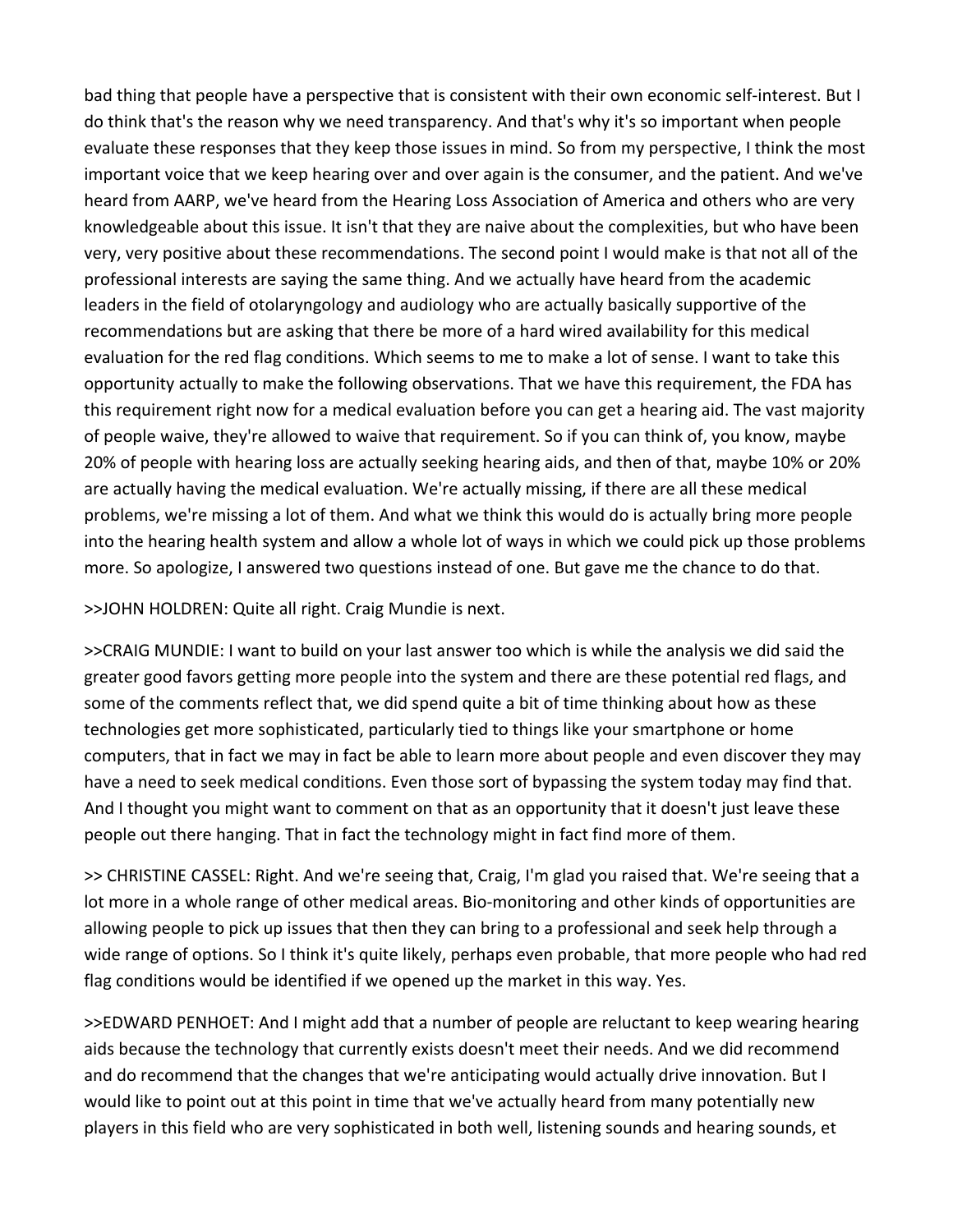cetera, who would like to be participants. But many of them have expressed reluctance to enter into the state because of the barriers that exist today. So we think it's not just a possibility that more innovation would occur, but it's actually highly likely because there are a number of organizations already engaged. Startup companies, existing companies that are conducting serious research and development programs in the hearing space that could bring this to market. So it's not a theoretical possibility that innovation will occur. I think there is a sort of a wave of innovation that's already started that could come into the marketplace if the market were more open.

>> JOHN HOLDREN: Seeing no more flags up, and being very close to exactly on schedule, I thank Chris and Ed and the team for their work on this.

## **Nanotechnology: Anniversary of PCAST Report, and A Grand Challenge is Born**

>>JOHN HOLDREN: And we will now move on to our next scheduled topic which is nanotechnology: the anniversary of a PCAST report on that topic, and the birth of a grand challenge on that topic. I think we have Lloyd Whitman from the OSTP staff, and on PCAST I think Michael McQuade, Mark Gorenberg, and Chad Mirkin have been involved. Michael, how is this being orchestrated? We are going to turn straight to Lloyd, or do you want to make opening remarks?

>>MICHAEL MCQUADE: No, I think Lloyd is the show.

>>LLOYD WHITMAN: Okay. Thank you, it's great to be here. I want to start by saying it's quite an honor to serve at OSTP. And I'm also quite grateful to NIST for allowing me to do so. My job is made much easier by the strong support for nanotechnology and advanced materials by Tom Kalil who I work with and Dr. Holdren, and most importantly the President himself and others. So today I'm going to give you a little bit of an overview of what's been going on in the last year. A brief overview of the National Nanotechnology Initiative, and an update focusing on our efforts to facilitate commercialization and launch some grand challenges. So I'd like to start my overview of the NNI with this slide that sort of brackets 15 years of what I call presidential nanotechnology. The NNI was launched in a speech by President Clinton at Caltech on January 21st in 2000, where he asked us to imagine materials with ten times the strength of steel and only a fraction of the weight, shrinking all the information of the Library of Congress into the size of a sugar cube, and detecting cancerous tumors only a few cells in size. And he also met Gordon Moore, more commonly known as Moore's law, and even more uncommon that he knew what Moore's Law was. And remarkably 15 years to the day, this is a coincidence of history, President Obama visited Boise State on exactly January 21st, 2015, and talked about many of the same things. In fact, if you look at the picture, you'll see that the President is holding a model of graphene, which he commented is thinner than paper and stronger than steel. This is one of the Clinton challenges. You will see in the background, learning about the use of DNA in nanotechnology and manufacturing and actually in that discussion, commented about how that could be something that would extend Moore's Law. And in fact that's also one of many materials used in nanotechnology that have demonstrated the sort of storage density required to achieve the Clinton challenge in the Library of Congress in a sugar cube. And also on the table, you'll see some pictures of nanoparticles and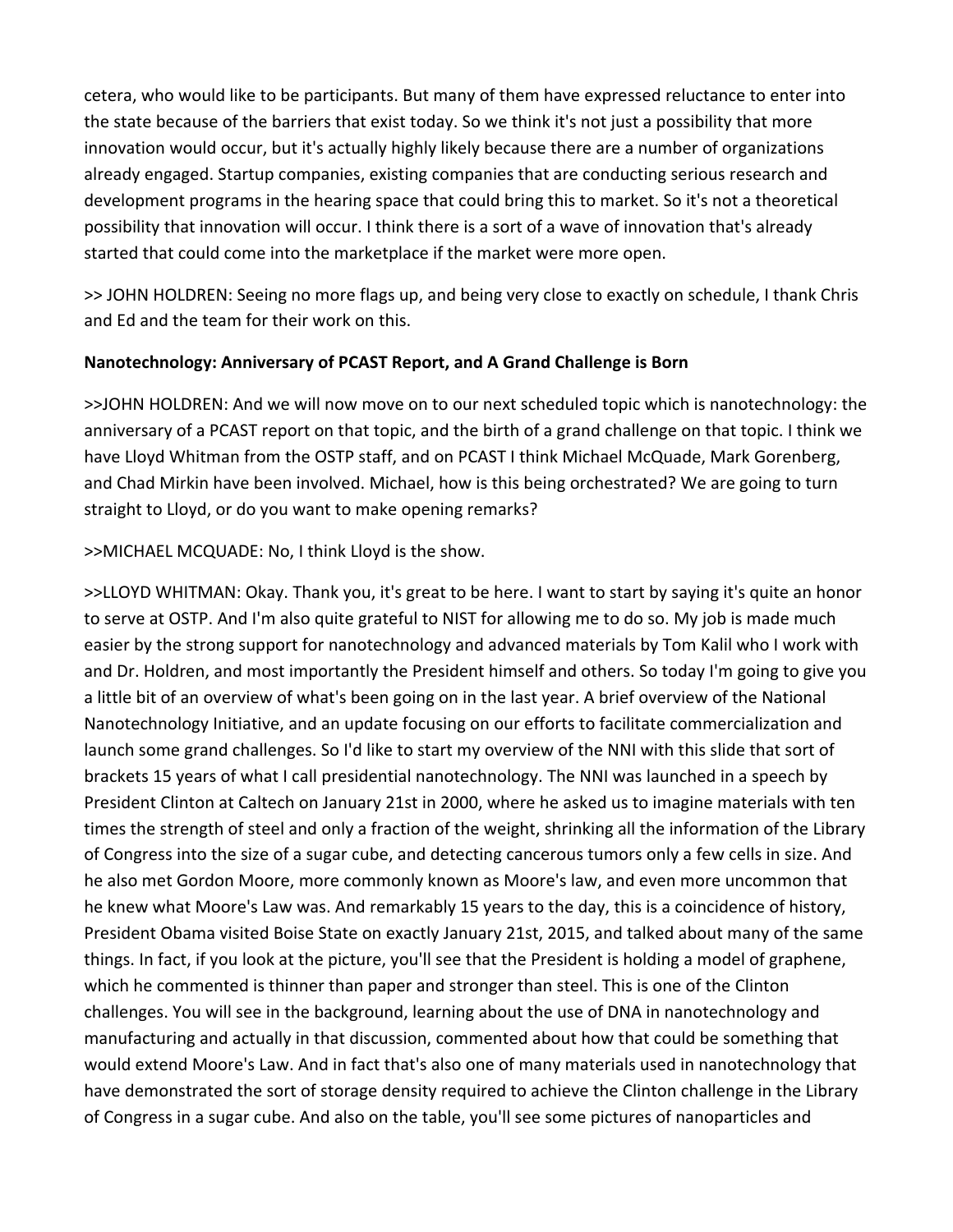quantum dots in solutions that have been used to label and identify individual cancer cells. In many ways we have sort of met that challenge. And that picture encapsulates a lot of what's going on in nanotechnology. It shows a discussion of Moore's Law shows the importance of this. The semiconductor industry to a lot of developments in nano. In particular, in driving the ways we make and measure things on the nano scale. The convergence of the areas of information technology, nanotechnology and biotechnology in a lot of different ways. So where are we today? So the NNI involves 20 federal departments and independent agencies and commissions, 11 of which have nanotechnology budgets. In 2015, the collective R&D budget was \$1.5 billion. And \$22 billion has been spent since the beginning. You can learn a tremendous amount about the NNI at nano.gov. You can see our documents, things. A great place to start is our budget supplements. The most recent one out last spring up on the slide. And that serves as our sort of annual report. So it has progress and plans for the different agencies and detailed budget information. I will say a little bit about the budget. This shows the budget trend since the beginning. I'll just make a couple of comments. It's been relatively flat at about \$1 .5 billion a year for the last four years or so. Given the budget environment we have been in, flat is actually pretty good. The other notable trend is a significant shift among the agencies such that actually the largest of nanotechnology R&D budget is in HHS, mostly in NNIH. That's actually about 31% now. So along with NSF and DOE, that's about 80%. And then with adding DOD and NIST and those five agencies collectively, about 96%. And there is a variety of other agencies that have smaller efforts. We look at our budget, break it down. And you can see this in the budget supplement. Based on the program areas shown here. I will just comment. One of them is related to our signature initiatives. This is an effort started about five years ago where the government agencies decided to collectively look at are there very specific areas where we are trying to spotlight and focus in and work a little more carefully together, we can make more rapid progress. There's been three areas where we have been working in. Solar energy, excuse me, five. Solar energy, nano manufacturing, nano electronics, knowledge infrastructure, informatics, and sensors the most recent one. The solar energy one is one area where the goals of the regional signature initiative were largely met and institutionalized in a lot of different programs such that the agencies decided we don't need to put a spotlight on that area to make progress. Not that there isn't progress to be made. But the tool isn't needed anymore. We're winding that down and looking at other topics for that. We will continue doing signature initiatives. The other thing worth commenting about on the budget side is if you look at the signature initiatives related to environmental health and safety and you add those in, that environmental health and safety is about 10% of the NNI budget, about \$150 million. So the economic impact of the NNI continues to grow. Lux Research, which does a periodic economic analysis of the field, the most recent in 2014, estimates, for example, that by 2018 the global revenue associated with nanotechnology products will be over \$4 trillion. It's interesting, this is my personal observation, shared by others, most of the current products really involve what I consider relatively low complexity products. So essentially nano‐ particles for additives and coatings and things like that. But many of them are quite successful. I highlight three companies here. So one is an Arkansas company, Nano Mech and that is founded by Ajay Malshe from University of Arkansas from NNI funded basic research. They have a variety of nanoparticles and additives and coatings used in things like cutting tools and aerospace and I think in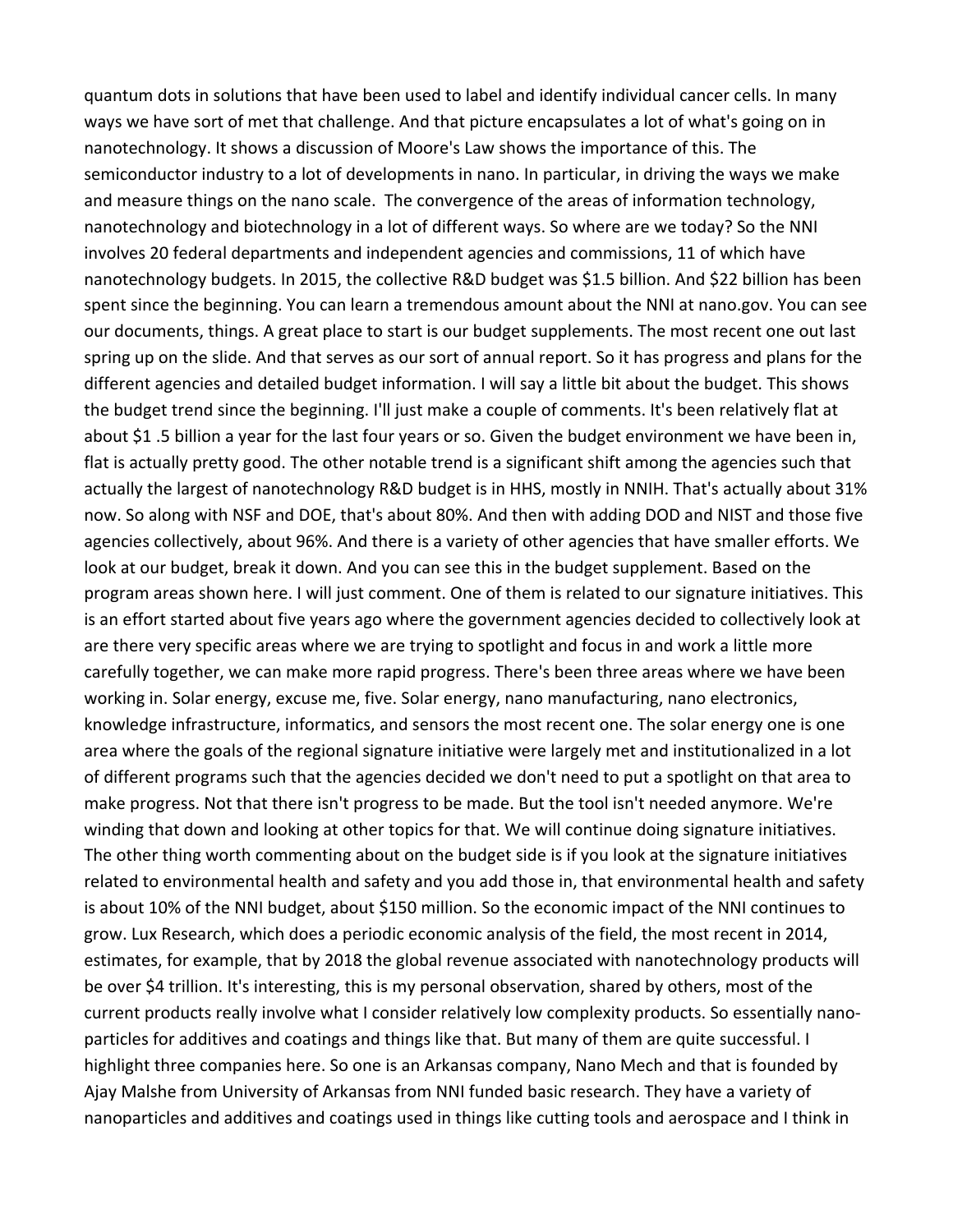Formula 1 race cars. And another one which is interesting to point out is QD Vision. This is a spinout from MIT that makes quantum dots used in the back planes of displays. And then a third one, I recently became aware of, a company Titan Spine, making spine implants that have nano structured surfaces that are optimized to reduce inflammation and increase bone growth around those. What's interesting, again, observed, there's many common manufacturing processes, or at least some common manufacturing processes and measurement metrology used in these three different companies. But they're so different in terms of their sectors that it becomes a significant challenge from a policy perspective to figure out how best to sort of encourage the growth of these kinds of companies. So moving on to sort of what's next and what we have been doing on this here. So last October this group had an assessment of the NNI. I won't repeat all the recommendations. But one common thread through much of the report, and this is basically my own perspective, had to do with the sort of overall need to sort of re‐energize and re inspire the broader community. That the NNI was sort of there in the background and certainly the federal agencies are very engaged. But sort of the rest of the stake holder community wasn't so engaged in the broader goals of the field. And that we really needed to reenergize and re inspire that community beyond the government and get everyone working together towards exciting goals, and get us the economic development we know is possible. As I put on the slide here, how do we re-energize the ecosystem while promoting commercialization, get the whole community the whole ecosystem working better together, broaden awareness, and get more people participating. And that ranges from the education side to the research and development, through making sure that we understand the environment, health, and safety risks of these materials and products, ethical, legal, and societal issues, and ultimately how do we facilitate commercialization to see the economic benefit. So some of the things that we have been doing to address this question, I'll start with some highlights from the National Nanotechnology Coordinating Office and its support of the federal group that works on this. The Nanoscale, Science, Engineering and Technology Subcommittee. It has been a very active year with a series of workshops and reports on a variety of topics including carbon nanotube materials and sensors and exposure science and environmental health and safety coordination between the U.S. and the EU. Just to give an example, we had a very few hundred people participated in a workshop with the Consumer Products Safety Commission on quantifying exposure to engineered nano materials for consumer products, so how do we do the exposure science to understand how we know what might come from a consumer product with nano materials in it. Also highlight a business webinar series that has been put on. Again, this is a recognition to address the business community. We don't want to, you know, going to workshops, multi day or day long workshops is a burden. We shifted to the webinar model where we can have a shorter attention span, highlight key things. We had a webinar on road blocks to success in nanotechnology commercialization. What keeps the small and medium enterprise community up at night? This is a way to bring in successful small and medium sized CEOs in the nano community and talk about things they have done to be successful as they are. A few other things, I'll point out, we have been trying to be more creative in our outreach. We have had a student image and video contests. In fact there was another contest announced yesterday, with NSF and the U.S. Science and Engineering Fair for high schools to design a super hero based on nanotechnology, enabled super hero properties. And NSF has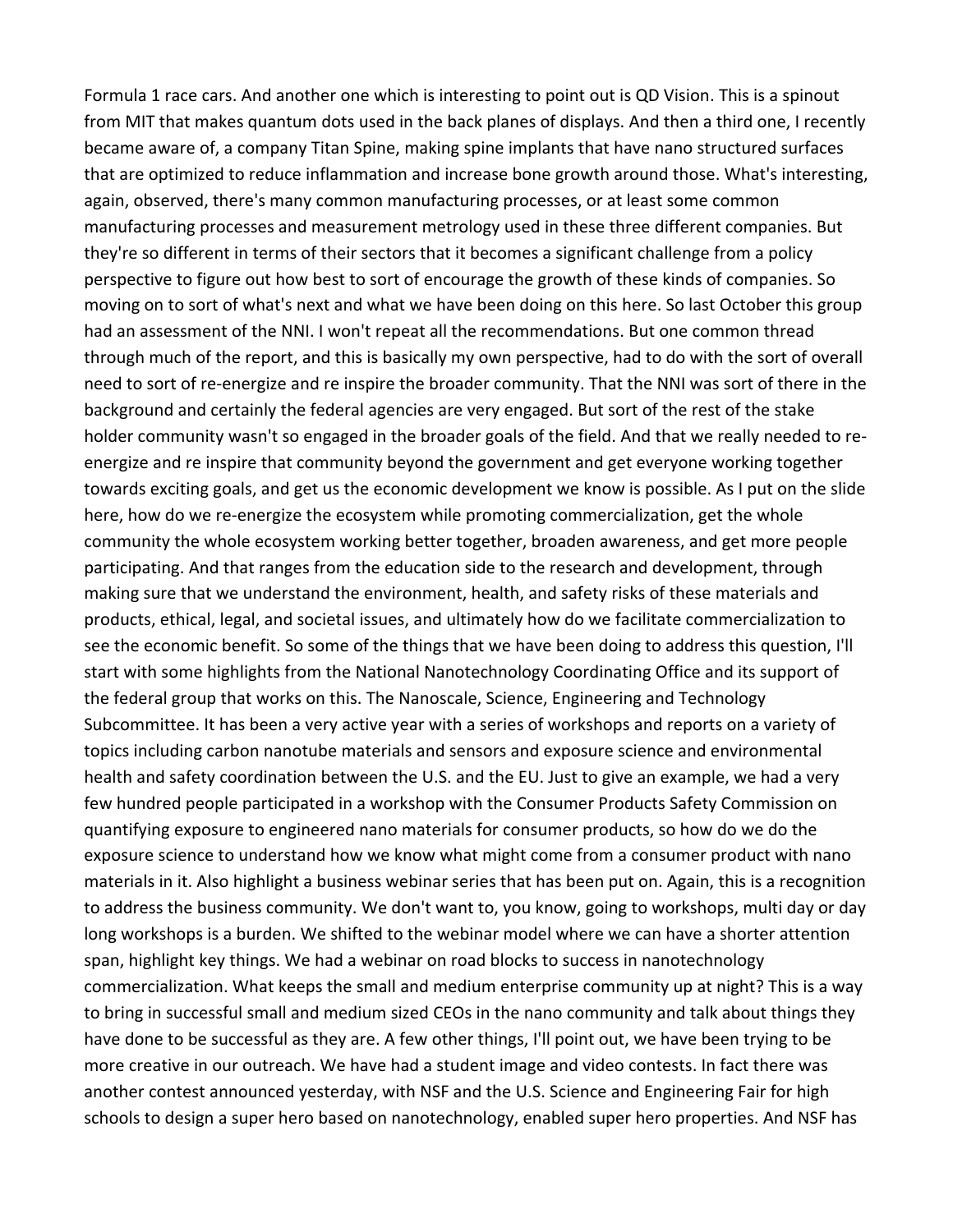also been doing some high production value videos on nanotechnology with NBC Learns. And I think the first one is coming out soon. And that's actually reaches about a half million students. And we also have short versions sent out to their affiliates. In the area of metrics, the Patent Office did an analysis of global data to assess the impact on NNI on patent output in comparison to other countries. And then finally, Dr. Mike Metter who is the NSI director, who is actually here today, is playing a key role in the OECD working party on biotechnologies, nanotechnologies, and convergent technologies which has a task force on measurement and impact, and they are trying to address the specific questions, what are the right metrics to measure the impact of these areas? They're having an actual meeting in about three weeks. And Mike will be doing the report back out to the working group. So talk about some of the events that we have held at the White House to address the issue of what's sort of holding back these higher value, high complexity products. Back in February, we had a round table where we brought together some fairly senior people from sort of large tier 1 companies in the aerospace and manufacturing with some of the smaller companies that would potentially be part of their supply chain. We sat them down and said what is it that's keeping these things moving into these large products? And what are some of the tools that the Federal Government might use to help with that? In particular, addressed the question, would a manufacturing institute be that right tool? And it was a really interesting discussion. This actually had a couple of interesting outcomes in terms of the questions. Some of the things that particularly interesting, one was something that comes up a lot. Which has to do with manufacturing metrology, how to measure things on the nano scale, on a time scale quick enough to being effective in a manufacturing environment. And the other had to do with the development of a design space. Say you have a material like aluminum, and an engineer can very easily understand if they change the shape or the thickness or the type of aluminum, how that might affect the property of the product and they can design that in. We don't have that design space yet, for example, a composite with carbon nano tubes in it yet. That's worth looking at. Interestingly enough, one of the outcomes of that is some of the participants in this meeting actually formed a group on their own to start talking pre competitively about how they might collectively work better and develop things like that design space. Now in the area of the manufacturing institutes, the sort of message that came across through the discussions was comes back to the slide I had earlier, well, there might be a lot of processes and things in common, there across so many different spaces, it's hard to envision a manufacturing institute led by a mission agency, for example DOD or DOE, that would have enough mission in that one space to warrant an agency led manufacturing institute. But if NIST were to get funds for an industry led manufacturing institute that might be a mechanism for the industry to collectively put together a picture and pitch such an institute that would help with that. But there was some interested in sort of smaller scale efforts, things like manufacturing demonstration facilities that might help some of the smaller businesses scale up and so we're having some discussions with some of the agencies as to how we might expand in that area. We also had a White House forum on challenges to commercialized technology focused on smaller businesses in the spring. That really focused on partnerships. And some other things that came out of that was a commitment to get the business community better tied into things like iCore and things like entrepreneurship through things like Venture for America. Also came out of that is a series of student groups that involves 19 different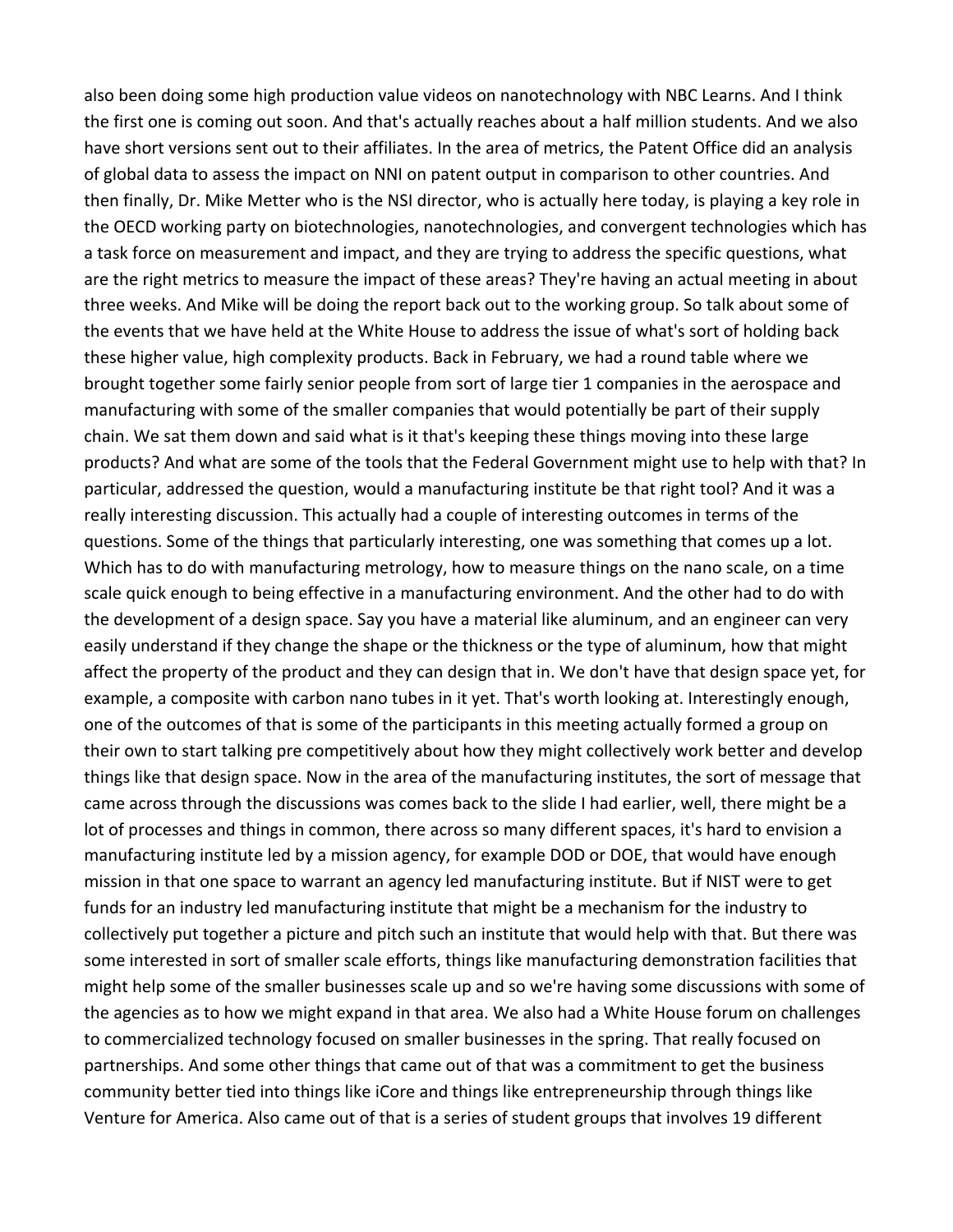schools, that were coupling through something called a Nano Emerging Technology Student Leaders Conference. The first one in June to bring students together with the industrial community. So I want to now sort of wrap up by starting to tell you about our grand challenges effort. That was one of the key recommendations of the report from PCAST. There are many uses of the word grand challenges. But in the administration here we have a very specific one, which is an ambitious but achievable goal that harnesses science, technology, and innovation to solve important national or global problems, and has the potential to capture the public's imagination. And some of the ones that have been launched, they have all been single agency, mission oriented ones such as the DOE sun shot grand challenge or the NASA asteroid grand challenge. So we decided to have a nanotechnology inspired grand challenge. What would that mean? Not every problem can be solved by nanotechnology. But we believe there are some where nanotechnology is very likely to be the key enabler of solving that challenge. So we worked with the federal agencies to come up with some ideas. Ultimately we had a request for information in June, offering the wider community to make suggestions. And we actually put six examples in there so people would have some idea what we were looking for. We did extensive outreach, in fact, especially with the help of some of the professional societies. The ACS in particular had a webinar. They advertised the availability of the webinar to a few hundred thousand people. And we got over a hundred responses which some of which were very, very thoughtful. Some in particular related to electronics led us to look a little more deeply. We had extensive conversations with people inside and outside the government on one particular topic, and ultimately arrived at our first grand challenge related to future computing which we announced a month ago today at the National Strategic Computing Initiative Workshop. We're working on developing other topics as well. Let me tell you the one we announced. It sits as a nexus between the NNI and the NSCI and the Brain Initiative which is to create a new kind of computer that can interpret and learn from data, solve unfamiliar problems using what it's learned, and operate with the efficiency of the human brain. Why is this a nanotechnology inspired grand challenge? Computing for decades has been based on one particular architecture, the Van Namen architecture. And has been implemented for a long time now in transistors and is fantastic at doing numerical computations. And we have made it good at deep learning and image recognition. But it falls short of what we can do in our brain on similar problems, especially when it comes to power consumption. We have a brain that's dynamic, fault tolerant, three dimensional, and it runs at 20 watts, okay? There are many physical challenges that most people believe we will never get a combination of a computer that can do what we do at that power. And there are many applications where that capability would be very useful to move those sensing and recognition problems locally and not having them off in the cloud on a super computer. And that's going to require a lot of different kinds of device work, different kinds of devices and probably different architectures. And we want to get the computer science community and the nano community together to think about that. And that might all be informed by the way the brain works, maybe not. So one of the interesting methods that people have been looking at is neuromorphic computing that might achieve this but there are others in analog computing and spin based computing. We don't want to define the solution. This is about doing that. It's been great, announcing this challenge, there is very strong support from a wide variety of stakeholders in the community. The federal agencies and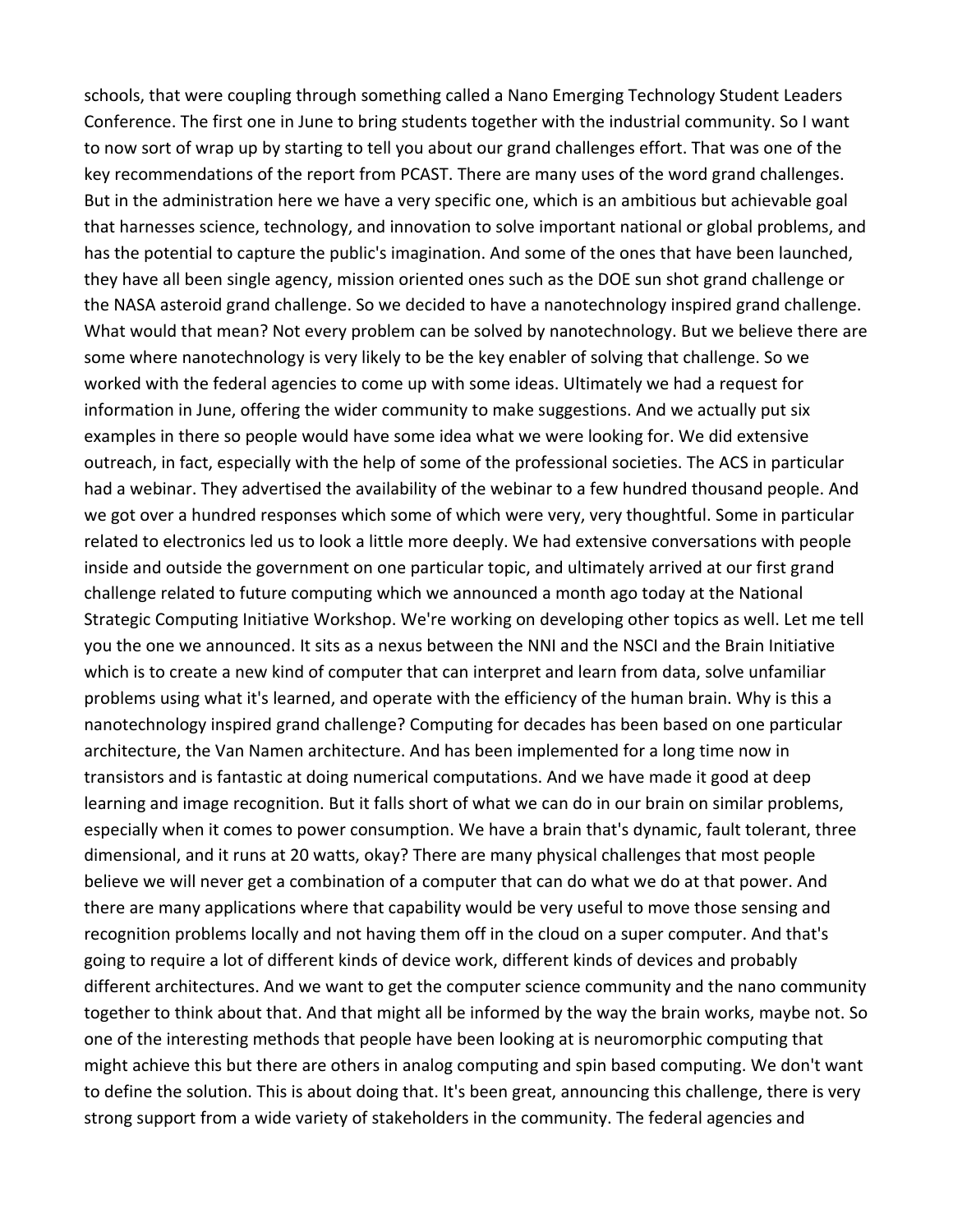program managers working in this area are excited about it. We're having a meeting with that group in about two weeks. There's been support for it from the Computing Community Consortia, the Moore Foundation, IEEE, and the Semiconductor Research Organization, many are organizing meetings. I think there are three meetings alone on this topic related to the grand challenge in about three weeks. So I'm just going to conclude with a quick demonstration of what we're after. So that's a picture of the IBM Blue Gene Q Sequoia Supercomputer at the Livermore National Laboratory. It's now number three of the top 500 list of super computers. It has 1.6 million processor corps, and covers about 3,000 square feet. There's another computer to the left, occupies a bit smaller volume and runs at slightly lower power. One can argue with a lot of computer science people about what we mean by efficient and image recognition. But I'll demonstrate one at 20 watts, and the other one runs at 8 megawatts. How do we bridge the gap? I'll demonstrate this. A small demonstration of single trial learning followed by low power image recognition using a few watts by showing the following picture. And how many people know what that animal is? Well, you saw that. Okay. Okay. So here's our single trial learning. So that's actually an aardvark. It's an interesting looking animal with a long nose and pointy ears and it also has a long tongue, eats ants and termites. It lives in Africa. It's the only member of its order tubulidentata. No living relatives on the planet right now. I'm going to guess you have seen that as an aardvark and you'll be able to recognize one if you see it again, even in a different position. That's something you have done with a couple of watts that we really can't do with computers. So while you look for the aardvark, I will thank you for your attention.

>>JOHN HOLDREN: That's great. And I saw Wanda Austin as the first flag up. Wanda, please.

>>WANDA AUSTIN: Thank you. That's a great, you know, teachable moment there about the difference between the capacities. Congratulations on the progress that you've made in the nanotechnology area. My question is down in the area of looking at, you know, how we can move the ball forward. You talked about manufacturing and design. You know, is there some synergy that can be gained from that? And have you thought about test and qualification? As we adopt new technology, sometimes we run faster at adoption than we do at understanding where the limits are. What's been your experience in that area?

>>LLOYD WHITMAN: So, yes. So that's actually very much related to the design space question, right? Because in order to sort of have that test evaluation, you have to be able to design products and essentially have that closed loop related to that. So what I can say is that's been identified as an area that we need, as we move up the TRL, we need to address. It's an area I think that places like the Advanced Manufacturing Office at DOE works in that space. And they're looking at some of these things. At some point it becomes more of a, I think when you get to that level, it isn't so much a nano problem so much anymore. Hopefully the nano parts are incorporated. I think from the nano community, it's identified as an area we need to work in. And from one of the workshop reports I mentioned earlier, related to the carbon materials. So I think my hope is that between some of the advanced offices and also the industry now working together, that's the kind of thing that they're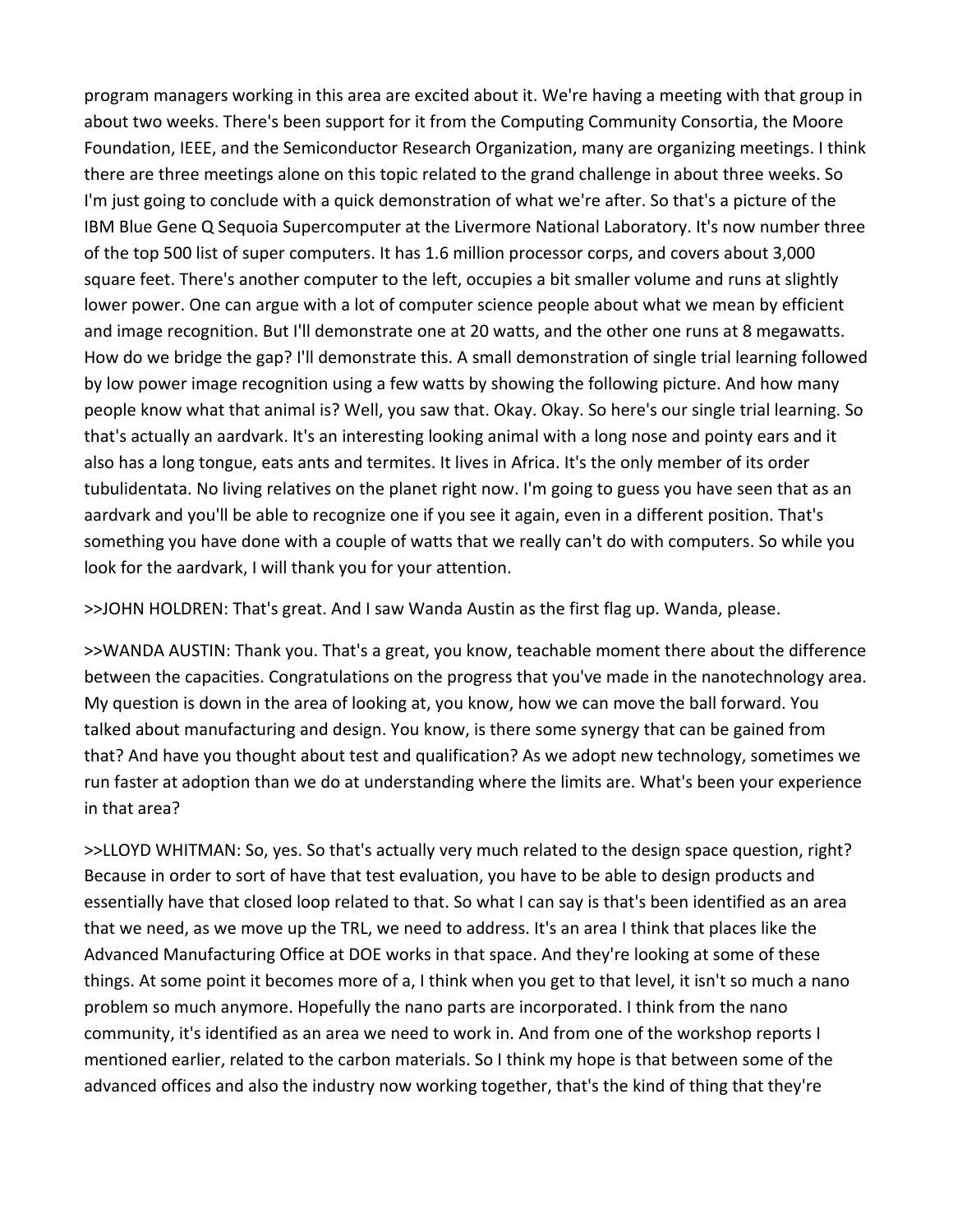looking at. Right? There's that. So my hope is in fact that the industry community can collectively also work. They're the ones that really need to look at that together and understand how to do it.

>>JOHN HOLDREN: Okay. Michael McQuade is next on my list.

>>MICHAEL MCQUADE: Just a comment. I want to take a step back. When we did the NNI report a year ago, you'll recall we described a program that after 15 years of very productive research in fundamental science really had reached a point where the focus on continuing the science investigation and development of technology needed to be coupled with a community aimed at commercialization. We had a number of recommendations related to process and procedures plus a strong endorsement for continuing the EHNS investigation and mission. But our primary set of recommendations really were about how to engage the community more broadly as a community, taking forward to make nanotechnology relevant at scale and the grand challenges were part of that. My comment is to commend Lloyd and the team for really running with the ball in a really aggressive fashion over the last year. The response that we have had to the recommendations report have really been terrific. And I want everyone to know we appreciate that very much.

>>LLOYD WHITMAN: Thank you.

>> JOHN HOLDREN: Thank you. Maxine Savitz is next.

>>MAXINE SAVITZ: Lloyd, really pleased about this re ‐nergization and the grand challenge. And PCAST has looked at this since the beginning. And this PCAST three times.

>>LLOYD WHITMAN: I've read all those reports having been involved since that time.

>>MAXINE SAVITZ: But you really, and the re‐energization is very exciting. My question is, on the international scene, I mean, because particularly as you get into more manufacturing and there's been concern when we looked at the other, did the other studies and on with the Asian, in particular China and Japan. So what is, is America still the leader in this, and what is happening on an international front?

>>LLOYD WHITMAN: Yeah, well, still there is significant growth in, I mean, it remains a concern. I think that, you know, the focus of this administration on advanced manufacturing has helped, right? So we now have a whole I think nine manufacturing institutes. And many of which, though, none are nano specific, quite a few of them probably will involve some nanotechnology or certainly advanced materials. So in fact one of the things I, in the interest of time I didn't mention, one of the outcomes of some of these meetings we have had is a much stronger connection between the nano subcommittee and the advanced manufacturing subcommittee. And that's facilitated by the fact that the OSTP, it's that Megan Brewster sits about ten feet from me and we work closely together. And we have had the leadership of the committees talking together. So we've also been looking at, talking to, for example, DOD and DOE who have committed to, as these manufacturing institutes sort of get in place and get set up, to couple them to the nanotechnology, especially the smaller businesses, who might be able to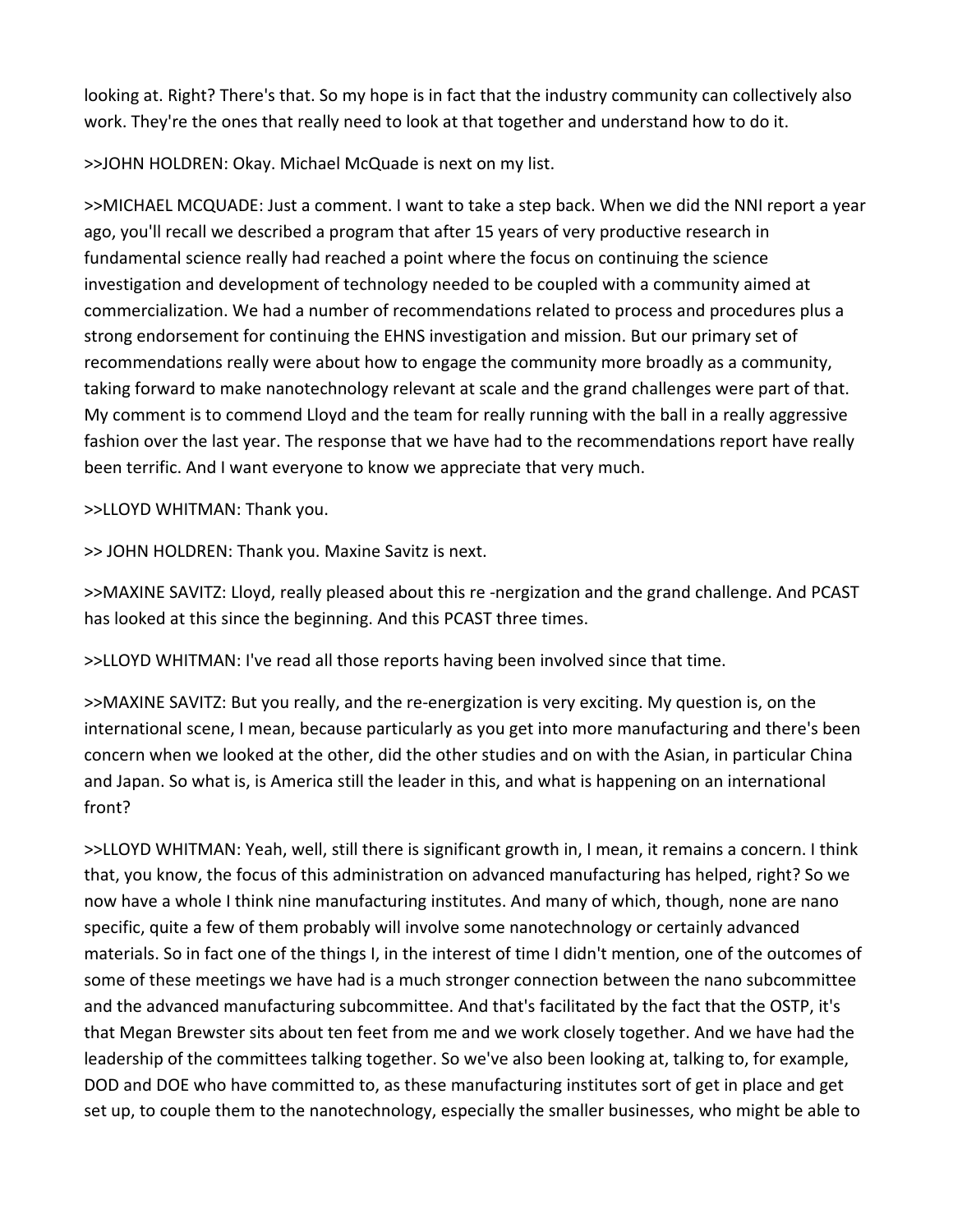participate in projects going forward. Because these are dynamic and not fixed by the original initiatives. We are working in that area.

>> JOHN HOLDREN: Chad Mirkin is next on the list.

>>CHAD MIRKIN: Fantastic job. You have done a great job of re-energizing the whole initiative and I think it's very important. On the global front, I have a big concern. I travel quite a bit and see the extraordinary investment in other countries and I'm worried about us losing our position. I'm glad you're thinking about and on top of that. On the grand challenge front, though, I think the grand challenge is a spectacular one. I think it brings together many different fields. But going back to when Clinton announced this and the field really started, it was driven by our understanding of electronics and the importance of miniaturization there. But it's grown to include so much more. And what I want to know is are we thinking about grand challenges that go beyond electronics? Especially in the medical front to also mirror the investment now in the profile that's changed over the course of the NNI?

>> LLOYD WHITMAN: So absolutely. So this is the first and certainly not the last. One of the things, though, you know, it's been a bit of a learning process. Because as all things with nanotechnology, it doesn't sit in one spot. But one of the things that came out of the RFI and the discussions was what I'd like to say, like to describe as finding the topic that will move the needle. Right? So just as an example, we got some comments back from the RFI. One of the examples was related to cancer diagnostics and treatment, for example. But it became clear from a lot of discussions, though that was a great grand challenge, it was so good that everyone would agree vehemently that they were already focused on it. And that therefore though it might bring additional attention, it would unlikely bring a whole lot of additional resources or activity. There's just a significant amount going on, I mean, NCI has a significant program in this area. It's not to say it's not critically important. The challenge is to find the grand challenge that both excites people, but also makes new things happen that aren't already happening because people aren't already excited about that area. And find just that opportunity where there's enough done. So, again, that won't say we wouldn't have one. But I think there's some opportunities we're looking at, particularly in manufacturing and materials, that might actually encompass some of those spaces including regenerative medicine as under a broader umbrella innovative ways to make things, for example. So the quick answer is, yes, we're looking at other ones. But it's more than just being really important and exciting. Because there are a lot of times if it's exciting, people are already doing it.

>>JOHN HOLDREN: Mark Gorenberg.

>>MARK GORENBERG: John, thank you. Lloyd, I want to echo everyone else. It's easy to write reports and difficult to make this happen. You have done a spectacular job. We are all very, very grateful for that. And I have two questions, more specifically the impact on doing this with the grand challenges rather than signature initiatives. One is there's 27 agencies involved, but three are the bulk of the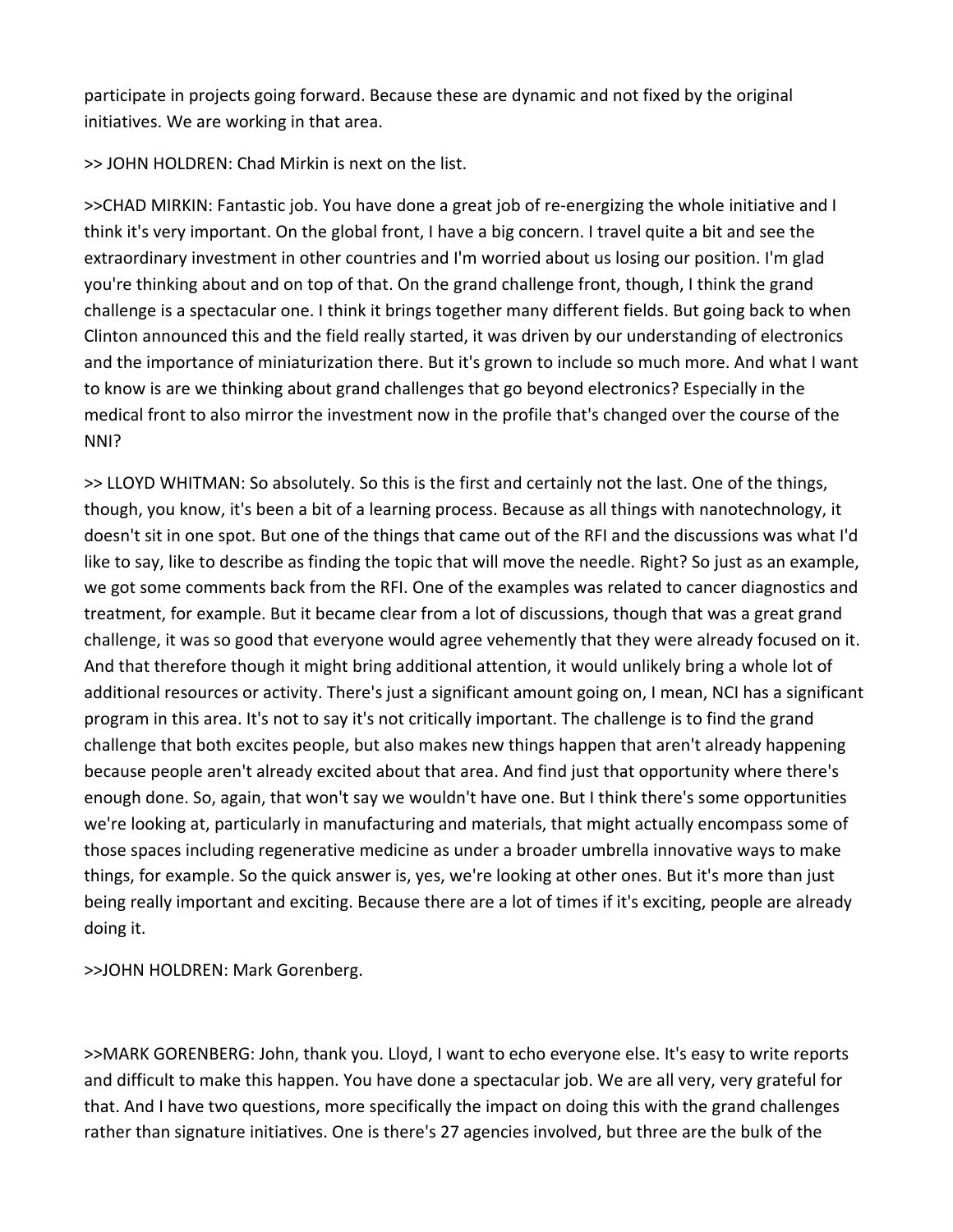funding, probably 75, 80% of the funding that goes into nanotechnology R&D. Are you finding the grand challenges are invigorating some of the agencies that have smaller NNI budgets to be part of this? And my second question, as part of that is, also, we talked about the idea of grand challenges having measurable end points. Have you created a set of criteria when you know that this grand challenge will be successful?

>>LLOYD WHITMAN: I'll pick the second question first. Not yet. But actually, actually I'm going to change my answer a little bit. They're coupled, the two questions. To me the most important aspect of the grand challenge is that it not be driven by the federal government. That is somewhat what the signature initiatives are. We want to make sure this is a problem that the external community in this case, the people involved in the electronics industry, really are behind. Because that's what's going it make it last and help the government understand where the investments need to be made. So in fact that's one of the most exciting aspects, we have extremely strong support. The meetings from IEEE, from Optical Society of America is interested, I mean, the (inaudible) Research Corporation, who are really excited and self assembling among themselves to road map this. So they're actually working on defining those end points which then I expect when we get the government people together, I'd much rather have the government people figure out what to do based on that criteria than what they already think they should be doing. That's the process going forward. It was a soft launch. We set out the objective, but without knowing the road map yet and challenged the community to tell us what the road map should be. And they're rising to that challenge.

>> JOHN HOLDREN: Mario Molina will be the last question.

>> MARIO MOLINA: Thank you. Yeah, thank you a lot for the presentation. You mentioned high value, high complexity products. And, of course, you can connect that to grand challenges. We have not yet been achieved. My question is can you give us examples of any such product that, do they exist, high value, high complexity products that employee nanotechnology as the main part?

>>LLOYD WHITMAN: I mean, foundationally, the computer chip industry is one, right? That has nano scale and things like that. You know, some of the, for example, the cancer therapeutics that are being developed, are quite complex in terms of the types of things that, how they are structured and how they are created. But I don't know, someone's going kill me now because I didn't mention their thing. But, you know, if you think about a complicated nano system that has lots of components and a hierarchical system beyond that, in the commercial space, nothing, I don't really think there is anything. Look at Mike, our director. Anything come to mind from you, Mike? So we have a lot of interesting things that are getting close. Things like carbon nano tube based materials and cabling and I things like that. But they don't have multiple components in them.

>> JOHN HOLDREN: We are only three minutes behind schedule. Thank you, Lloyd, for that terrific presentation and Q and A. doing a great job with this.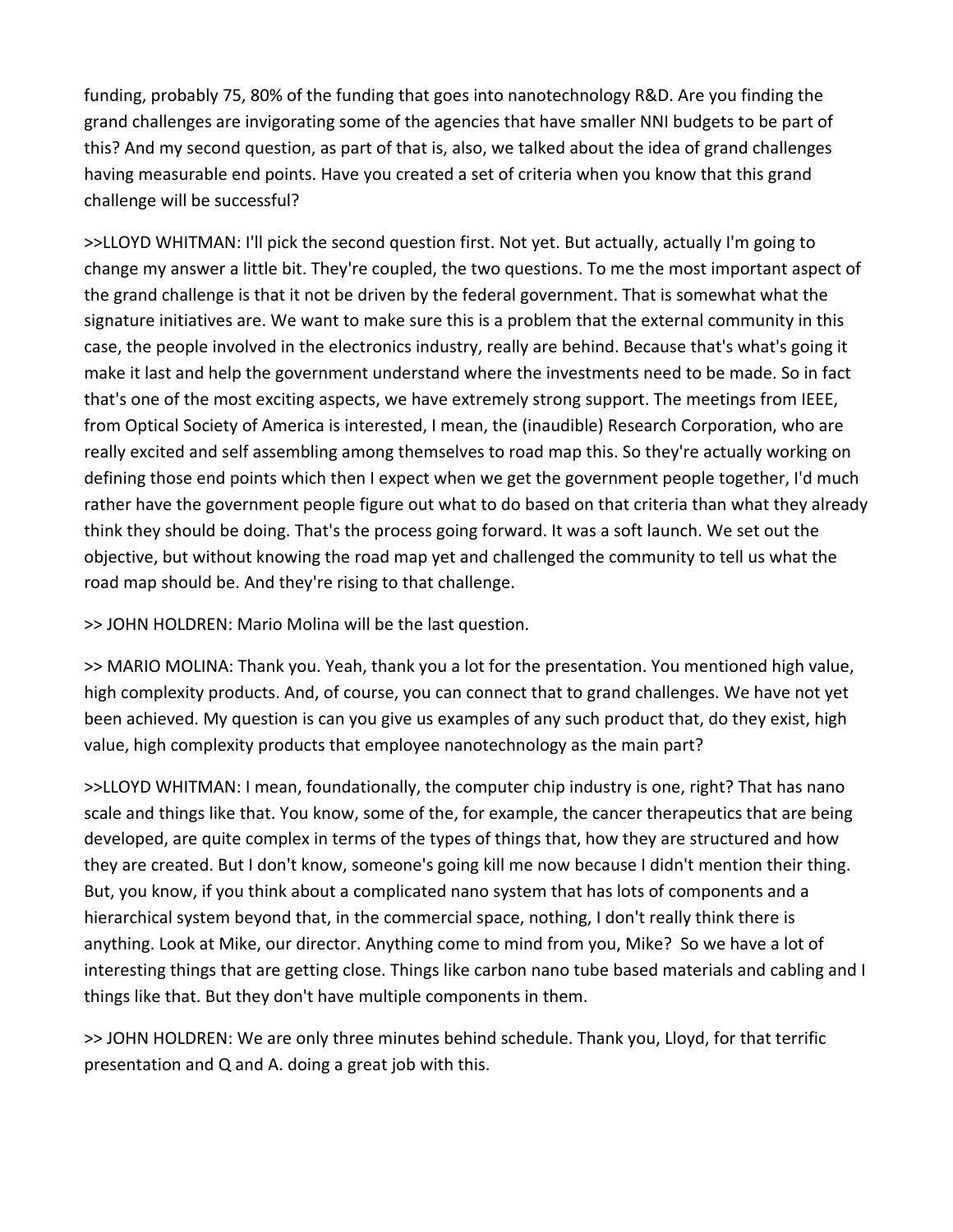#### **Private Sector Adaption to Climate Change**

>>JOHN HOLDREN: We are now going to move to a discussion and vote on a PCAST letter report on private sector adaptation to climate change. The folks leading that discussion in an order that is not clear to me is Maxine Savitz, Rosina Bierbaum and Michael McQuade. Michael is leading off.

>> MICHAEL MCQUADE: Lead from behind.

>> JOHN HOLDREN: Michael McQuade.

>>MICHAEL MCQUADE: Thank you very much. And thank you to everybody. This is the report, thank you. This is the report on our letter report on actions to catalyze and support private sector adaptation efforts. Recognize the team here so the co-chairs that John went through. So Rosina, Maxine and I. With able help from other PCAST members, Mario Molina and Dan Schrag, and our PCAST co-chair has a passing familiarity with this issue and been part of the conversations and discussions along the way. As it usual at PCAST, we had terrific help from the staff, Marjory, and most importantly Diana Pankevich who has an amazing capacity to keep a lot of balls in the air at one time. And very good support from the ENE staff here at OSTP. In particular Bob Simon and Tammy Dickinson. So really terrific effort. So why are we here? This is a follow on to a PCAST report from 2013. Letter report to the President on climate, climate change. And the chart in front of you shows an opportunity gap. Looking at actions that can be taken relative to climate change by the administration, we have two categories. We have mitigation and we have adaptation. And I should mention in passing that adaptation for us is a simplification of resilience and adaptation. So when I use the word adaptation here and during the report, think resilience and adaptation. How to mitigate the impacts of climate change, prepare for, become more resilient, and adapt to potential climate change or real climate change coming? And the actions that the Administration has launched over the last several years have been really, really quite enormous in three of the four areas. Separated by actions to benefit the public sector and actions to benefit the private sector. Focus on the private sector for just a moment. The clean power plant which is in its birth at the moment. Along with building energy efficiency standards, product energy efficiency standards, the American Business Act on Climate Pledge, which now has over 80 members who have joined into that pledge throughout White House. A whole range of activities to support mitigation in the private sector. But as we began to look at follow on from our report from 2013, it was clear that work could be done on the broad category of how to help the private sector adapt to climate change. There were some places with climate data, the climate resilience tool kit have specific elements that aid the private sector. But really a broad area of opportunity. And in discussions with the President, he asked PCAST to consider how the administration's actions, not the specific actions of the private sector, but what could the administration do to aid the private sector in moving forward with adaptation activities? I will get to a set of recommendations and how we got there. But I would ask you to think, as I go through this, about three broad categories that we have arrived at. One is around communication and education. One is around use of data and by use we mean usability, visibility, access, and applicability of the data. And one around demonstration of measurement of adaptation via public private partnerships and other mechanisms. So we launched into an exploration of the issue. We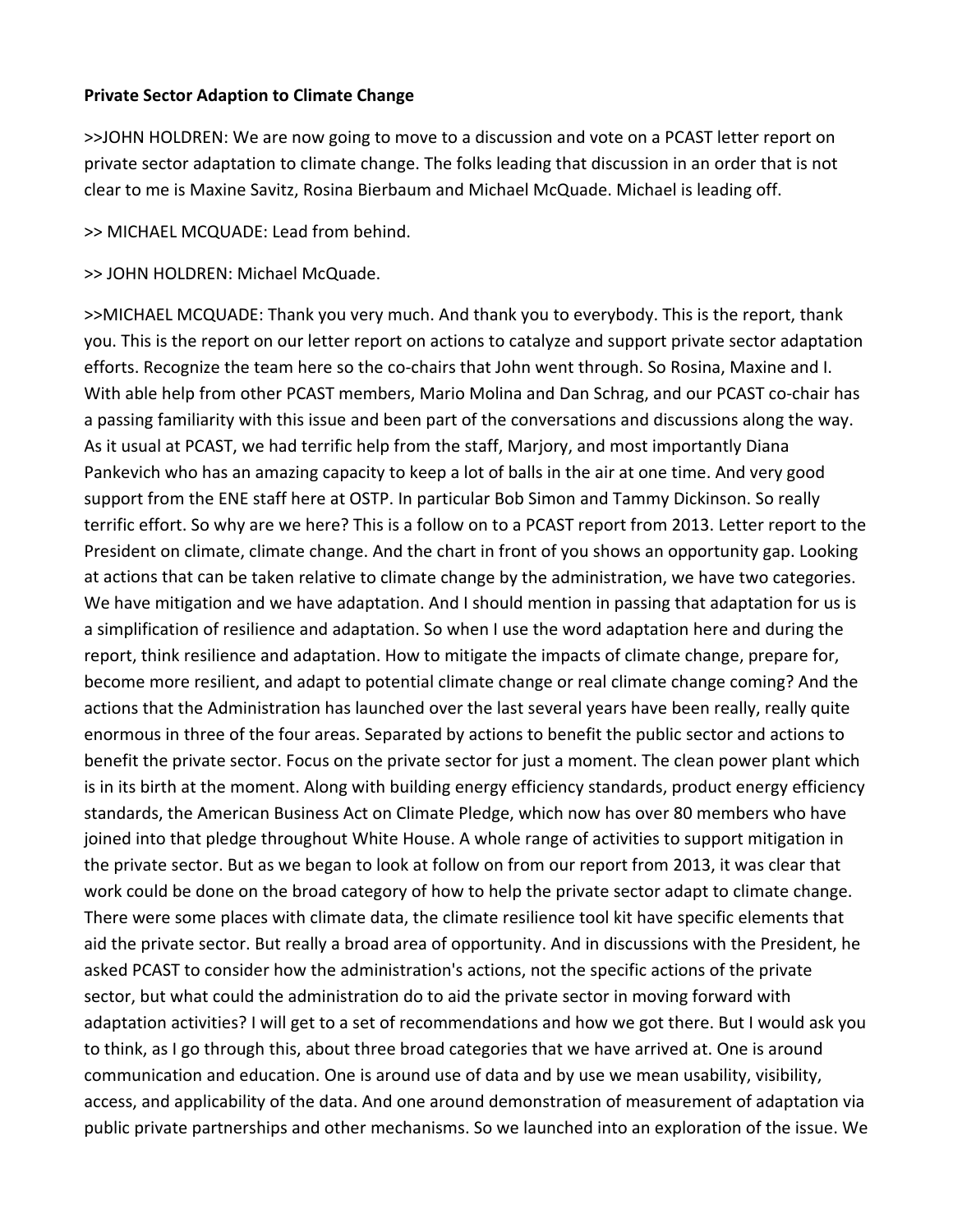conducted over 25 very deep conversations with various stakeholders. We had a total of over 65 different groups and people, individuals that we talked to in the process of the last six months. We looked at reports and peer reviewed papers. We had a number of workshops we participated in, and held a PCAST sponsored workshop with over 35 stakeholders in the private sector, in the government and in the community that sits in between. The NGO community, the sort of public private partnership sector, et cetera. We focused on three specific areas. Not that those, the areas of agriculture, energy and water and insurance. Not that those three areas are exclusive and the only place where adaptation is and should be relevant. But three areas to determine a set of recommendations that were most immediately actionable. And we had, as I said, representation from both the public and private sector. A number of findings, sorry. This is the list of the, all the folks who we have interacted with over the process of the report here. Just to give you an example before I go through the findings of the kind of adaptation examples that we heard about and are trying to enable. So an energy provider who I won't name in the Gulf Coast partnering with the re insurance industry post Katrina to do long term and medium term risk assessments, to identify resilience actions for the commercial and residential building infrastructure, and in the power generation infrastructure in that region. So a set of specific activities from an energy provider in the insurance industry to look at what the next Katrina like event would mean and how to create a set of resilience and adaptation actions to make that a less impactful event in the future. We interviewed a beverage company along the way already in the planning stages for where its supply chain, so its water supply chain, it's sugar cane supply chain, will migrate over time and what it will do about that in response to a changing climate. Therefore moving its supply chain resources further from where it currently obtains those resources. Those are the kind of adaptation activities that we're talking about. So our findings come into a couple of key areas. One is that climate change is undervalued in the private sector. And by undervalued, we mean in the sense that proper and timely response to climate change will lead to, or lack of proper and timely response, will lead to a negative financial impact on the value of that company and its ability to pursue its business. So our findings are that while companies are aware of climate change, 90% of the companies that we interviewed or had access to in various reports would suggest they understand climate change, a very small percentage actually are using it as a future long term valuation exercise in the health of the company. The second is that companies that do focus on what we or they would call climate change really tend to focus on near term impacts. So severe weather events, things like flooding and drought. Rather than long term implications like sea level rise or long term climate that's going to move feed stocks around. Notwithstanding my beverage company example. And few major companies have really incorporated climate data and modeling into their long term decision making. Now part of this is the nature of the horizon on which companies deliver to shareholders and part of this is the way long term risk can or cannot be codified. But it's clear that when companies do generally talk about responding to climate change, they're really operating on a much shorter time frame than some of the adaptation activities that could be relevant to the future value of those companies. It is also clear that better communication is needed for the private sector to understand the long term risks and the steps that can be taking on to minimize the value to the company and also the economic, social, and ecological costs of climate change. Companies rarely report measurements for measuring the success of climate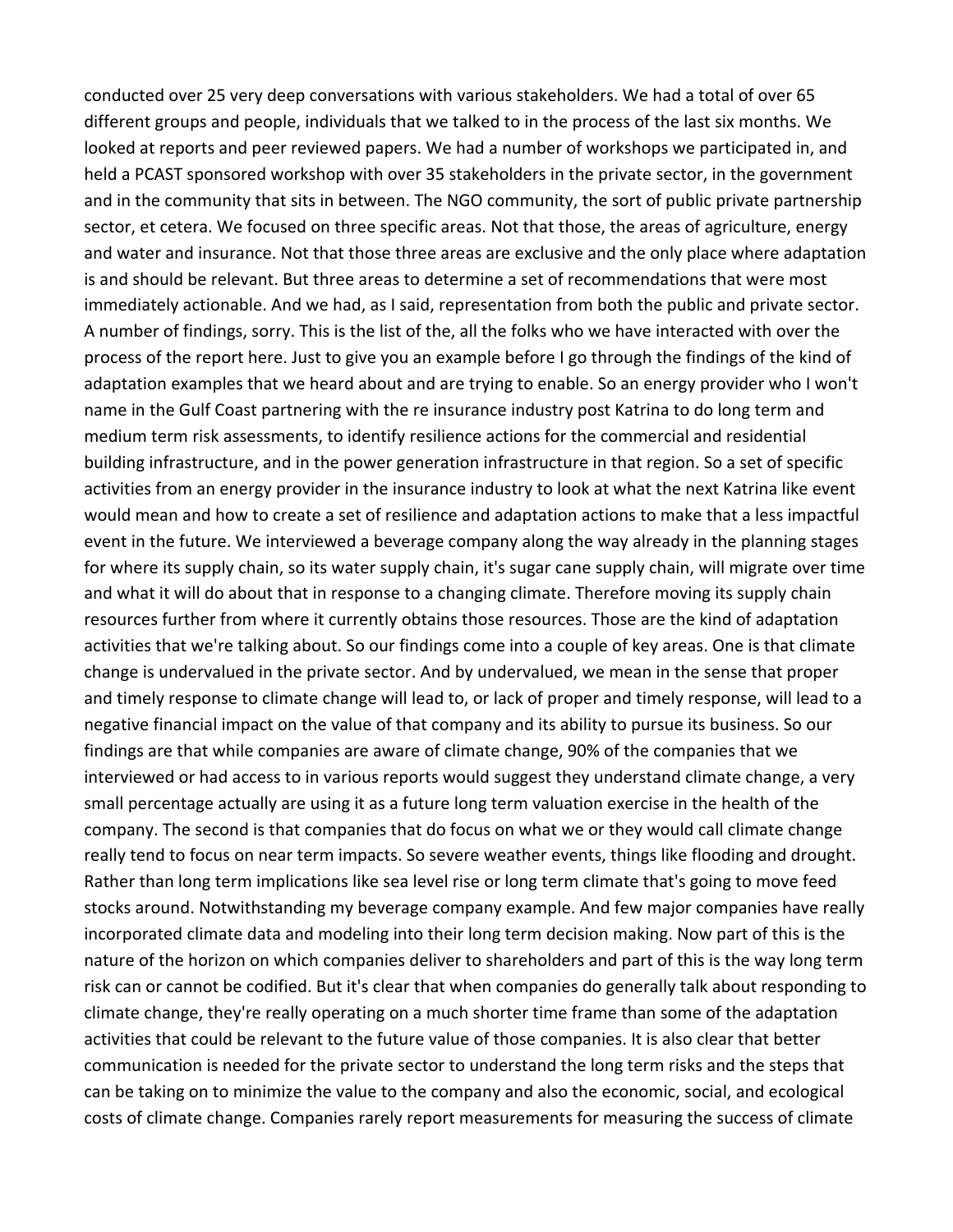adaptation initiatives. Part of that is because there's not a lot of it going on. Partially, it's hard. It is hard to measure. There's not common standards or best practices for dealing with and measuring the impact of adaptation activities. And you'll see in our recommendation this is a task we need to get after to help here. The relevant tools and information from the federal government are large. There is a lot of information that's available. Much of it I talked about as its relevance to the public sector does have relevance to the private sector. But it is difficult to locate in the opinion of the people that we talked to. And it is not easy to use. And in many cases it is not precisely tailored enough to the specific user needs. We'll talk about this in the recommendations. But this is a broad theme. There's an overwhelming call for easy to use single point entry process to actionable information. And we will talk about that in the findings. Our recommendations fall into three key areas as I said before. Communication, usability of the data, and access to the data, and demonstration. So here are the six recommendations that are in the report. And I'll enunciate them and go through each one. One is around education and communication. The second is around enhancing adaptation, science, research and technology and demonstration of adaptation activities. The third is to close the information gap to available stakeholders. The fourth is to unlock additional investment capitol relative to both the private and public sector. The fifth is to use public private partnerships. Either existing or new public private partnerships to motivate adaptation activities. And the sixth is to use specifically an existing city based project that's under way to launch a pilot program. And as usual when I go through these, as is usual PCAST practice, we tried to ensure there's an owner for each of the recommendations so we can track progress going forward. Recommendation number one around education and communication. So the Council on Climate Preparedness and Resilience, co‐chaired by OSTP, OMB, the National Security Council NSC, and CEQ and others should develop and implement a broad and robust strategy for private sector education and communication. Specifically the four areas in the report are to ensure, explain that the critical need for adaptation planning and actions by companies and organizations, and the value of that. Bring attention to the fact that the nature of such efforts will often extend beyond short term planning horizons, and communicate in the language that the private and public sector can understand. The difference between how a city makes a long term bonded investment and a company makes decisions relative to its shareholders and meeting quarterly results. So there's a communication effort there. How to integrate private sector efforts with adaptation work currently going on in the public sector. And also, as we talked about yesterday, ensure people understand the critical nature that insurance and insurance regulation plays in both motivating adaption activities and dealing with how those activities work or do not work. And as we said in this recommendation, the council should specifically ensure this is not a government effort, but a government effort to involve the private sector as an integral part of that activity. Our second recommendation is around adaptation science research and technology research. This is not the data. This is the research that helps drive the recommendations for what the private sector can and should do. So the U.S. GCRP, the Global Change Research Plan, which is the research arm of 13 federal agencies who participate in climate change adaptation and research, has a global change research plan in the second iteration now and is in the process of being updated. The sort of 2012 to 2021 version is in the process of being updated right now. And our recommendation is to ensure that update include the development specifically of a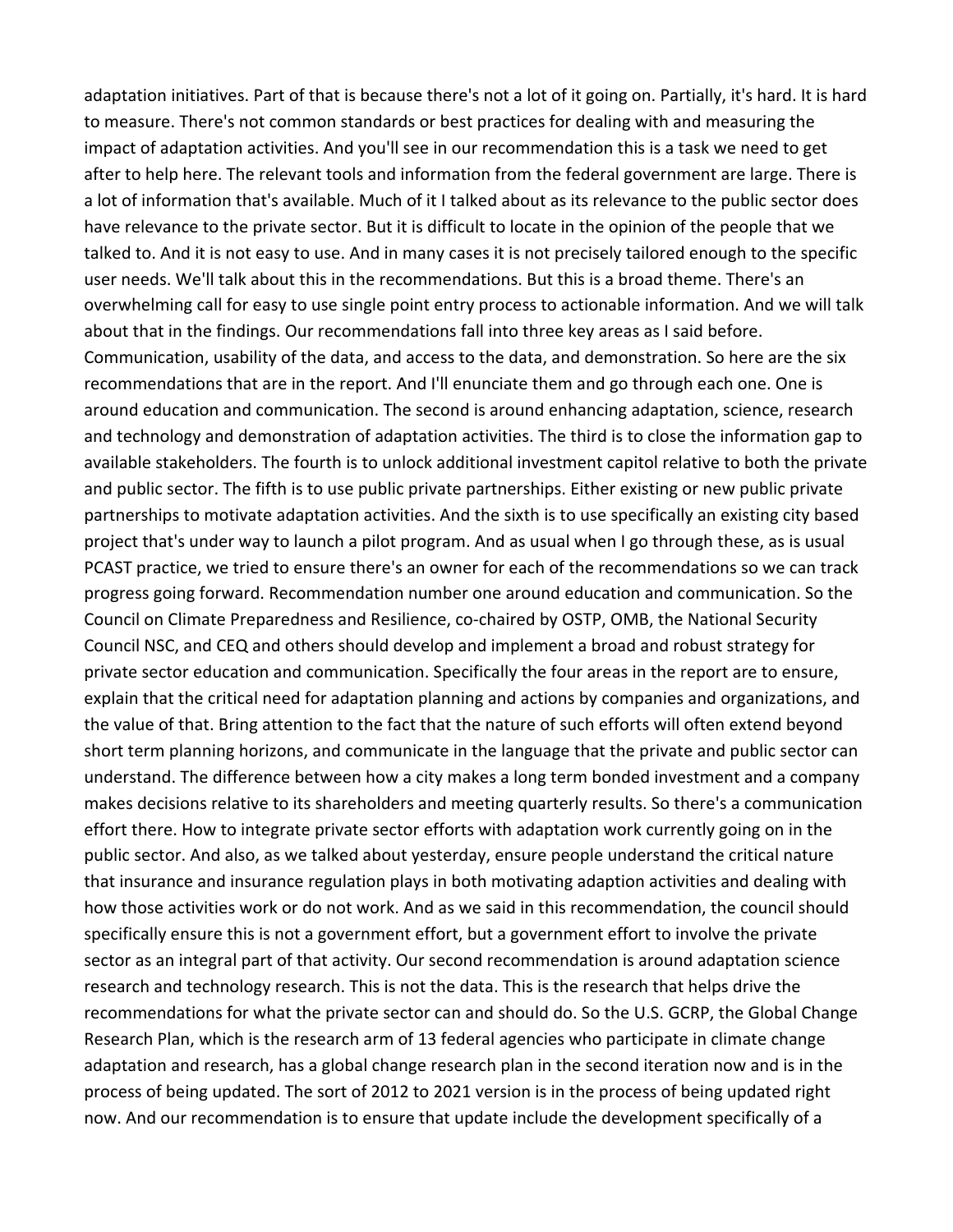research strategy around adaptation. How scientific modeling should be used to identify adaptation activities and estimate the impact. And identify how we should measure, project the measurements and identify the measurements and report the measurements on adaptation activities going forward. And as we said in the previous recommendation, the Council on Climate Preparedness and Resilience should create an interagency working group to develop this plan on technology development and demonstration to go in conjunction with the research plan that we have in place. Our third recommendation, the broad area of the information gap. The subcommittee on global change research. A subcommittee of NSTC's committee on environment, natural resources, and sustainability in consultation and close working with the private sector, and others who have a stake here really needs to take charge of improving the availability of, access to, and usability of data. This is a very broad statement. It is easy for people to come to a table and say, I don't know where the data is and you need to make it easier for me to get to data. The question we're asking people to address here is much broader than that. This is a question of where is the data, what kinds of data do we have, what is the right way do get access to the data? What's the right way to make the data live and update it over time? What's the right way to understand what the community wants from the data? This is not just we need a new database to go to. This is a broad statement about an integrated methodology, architecture and availability of data to assist the private sector in knowing what's out there from the data point of view, what modeling capabilities exist and what programs exist to help the private sector as it looks at adaptation activities. We point out in the FY17 R&D priorities memo jointly issued by OSTP and OMB, this by them, this area of commitment to data and data availability and modeling and resource availability is mentioned. So there's a precedent here for the recommendation. The fourth recommendation is about unlocking investment capital. We ask that the National Economic Council in conjunction with OSTP, OMB and the Department of Treasury create a task force specifically to recommend public private partnerships to create new public and private investment capacity for adaptation. The, not the complication, the added issue here is to understand how these kinds of investments are evaluated. What metrics should be associated with the adaptation activities, the success of the adaptation activities, how one scores these kinds of investments given the long term nature and the, long term nature and the preventive nature of the investments. So there is a need for significant new investment capital to aid both the public and the private sector here. The fifth recommendation is around expanding public private partnerships. And in this recommendation the idea here, or the recommendation here is to build on at least one existing public private partnership and potentially launch at least three others we identify as examples. The first that exists already is the DOE's Partnership for Energy Sector Climate Resilience, a partnership between the Department of Energy and 17 energy producers in the United States, which is currently already looking at adaptation activities in the energy sector. We recommend that this continue, obviously continue, but to build on that to make sure that best practices and lessons learned from the adaptation element are shared broadly beyond the partnership to the broader community. And also to develop incentives for adaptation activities based on the learning in the areas not specifically related to adaptation. Things like rate recovery mechanisms, things like investment capital. How do we lever those from non‐ adaptation activities into a broader private sector adaptation? That's an existing program that's under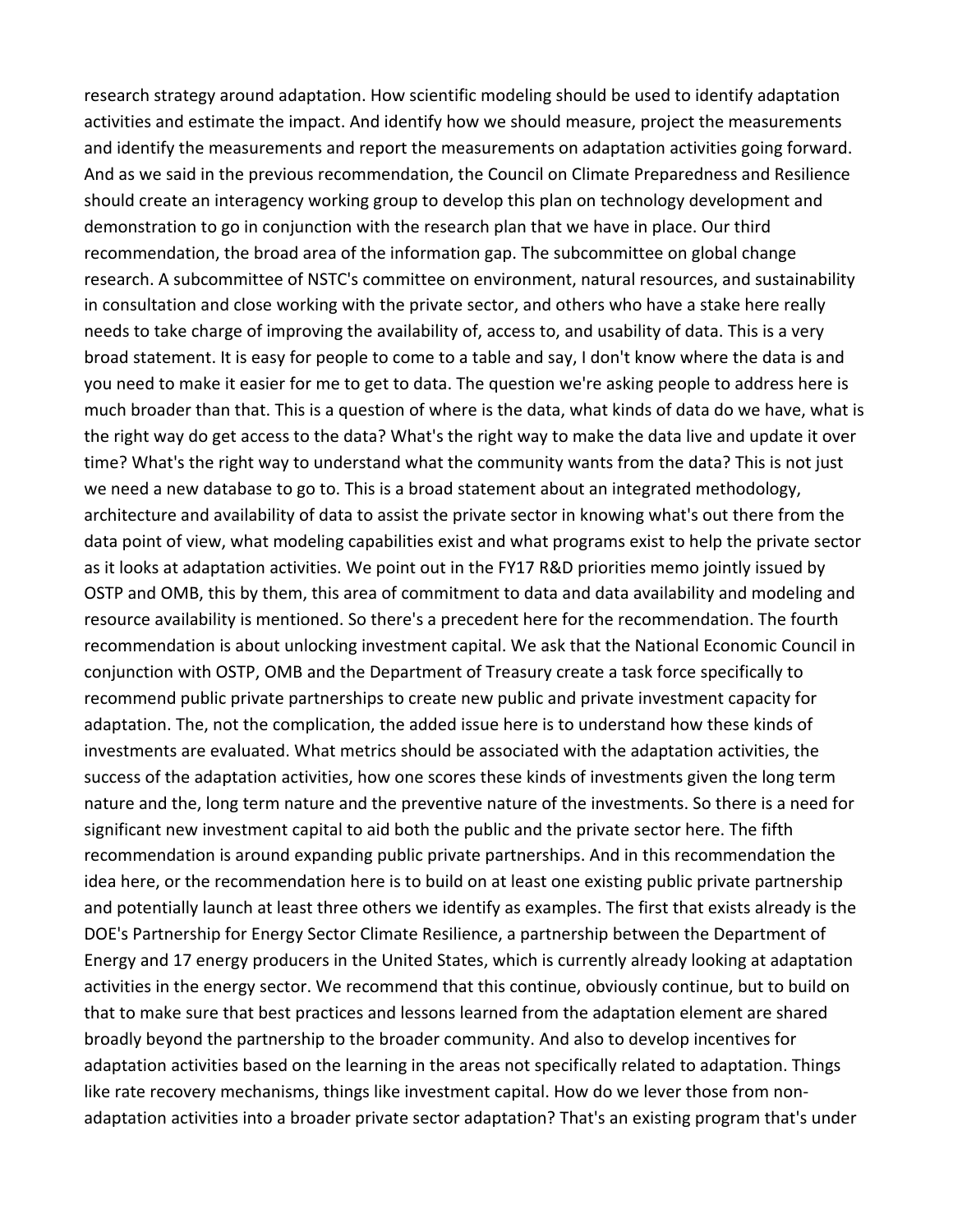way. And then we identified three potential new public private partnerships. One I have actually already talked about. Which is the creation of a public private partnership that OSTP has been encouraging to deal with this issue of climate information, best practice sharing data, et cetera, and how that's applicable for private sector adaptation. We recommend that the interagency council continue its dialogues with insurance and reinsurance leaders specifically to include lenders, rating agencies and the financial banking sector in identifying new capital and new methods of evaluating the deployment of capital. And finally we recommend that the interagency council convene an additional work stream as part of the state, local, and tribal leaders task force on climate change that works together with representatives from the private sector to implement its recommendations, but implement those as they may be applicable to an integrated public and private sector set of activities related to climate adaptations. And then our final recommendation, sorry, is to launch a pilot program. So we have the public private partnerships that we've announced. Would like to see action quickly and identifiably, so we recommend a very specific action to take an existing city's program. And the one we have chosen as an example is the Strong Cities Strong Communities Initiative. Our recommendation is to take three of the SC2 cities, they might be Detroit, Fresno and New Orleans. And essentially what we're asking is that we layer into that existing city's partnership specific activity to bring the private sector adaptation activities into the public partnership that's already in place. So understanding information needs that the private sector would have. Test adaptation efforts that align with the other recommendations in the report. Identify opportunities where public and private sector adaptation can be co executed and jointly undertaken for the benefit of both sectors at the same time. And to continue as always in these pilot programs to ensure that the data and the results of the public private partnership are made available, ubiquitously, and lessons learned are translated as quickly as possible. So in summary in the report, find, sorry, significant opportunities for the U.S. government to catalyze private sector moves. At the end of the day it is the private sector has to execute the adaptation activities, but the government can play a role in helping catalyze that. And the recommendations outlined in the report specifically leverage public private partnerships to bring focus and commitment to all stakeholders on what should ultimately be private sector activity in adaptation. Let me stop and turn it over to I think Rosina and Maxine for comments.

>>MAXINE SAVITZ: Just a few comments on the front end. I want to re‐emphasize, this was just looking at several industries. And also the supply chain. And the supply chain are often smaller vendors. So they have less access to the data than some of the bigger companies who do have it and develop their own models when building bigger and new facilities particularly with the energy supply group and the utilities. The other thing is that the idea that they may be, the private sector may be aware of the of climate change, particularly in the near term, but they don't frame it in the terms of risk, which is where they manage when they're concerned about their future and their bottom line and also the long term risk. Much more framed as a hazard, where it does not need to be managed. And the insurance industry, of course, is very concerned about this. In fact one person told us that, it was appropriate, because we also heard about the aiming today, that aging and climate are their biggest sources of risk that concern them for future liability. So that really raised to that. And just that mentioned that there are two other studies that were going on at the same time and the workshops we did participate in.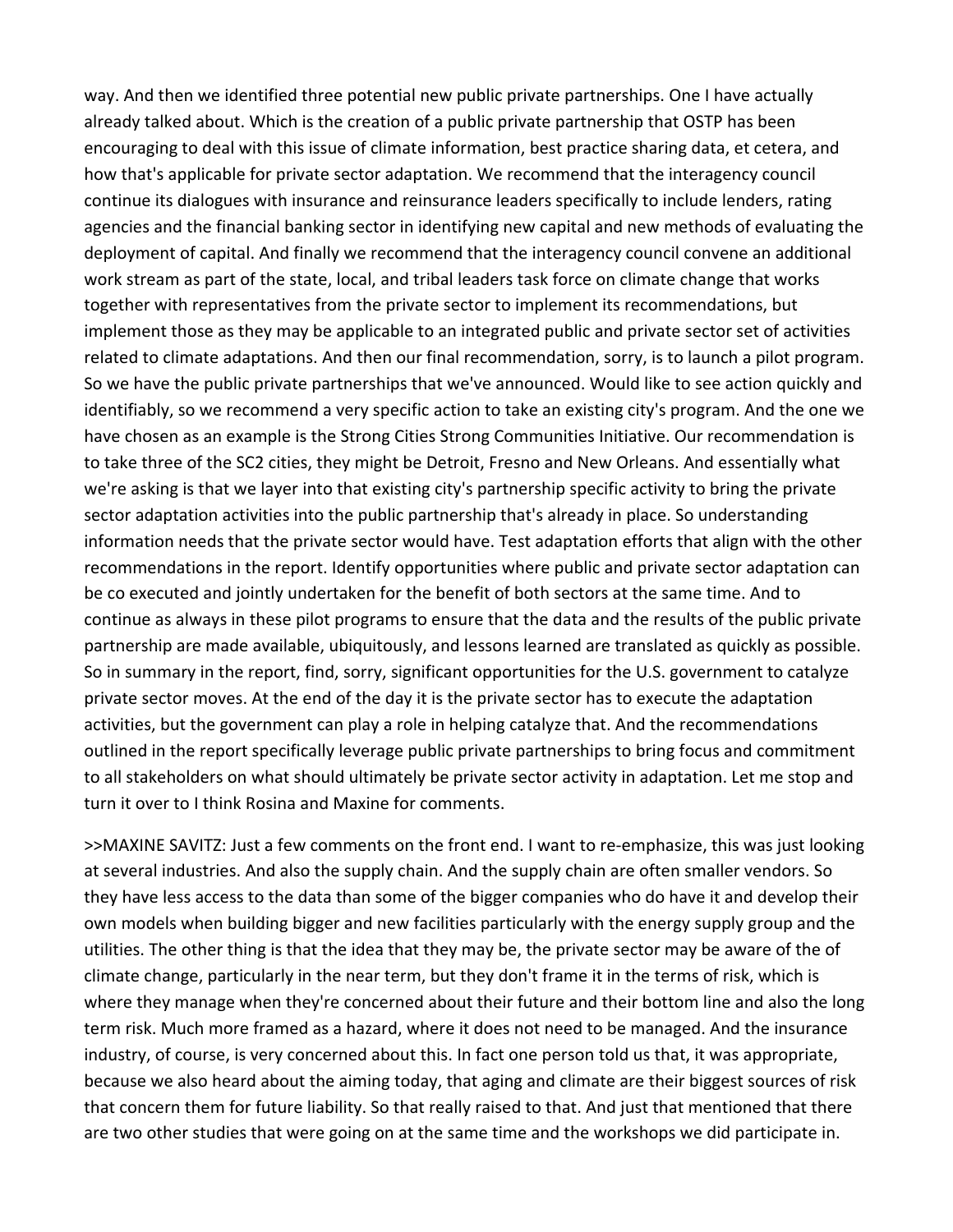GAO on their own initiated a look at adaptation and the private sector and what they were doing. They issued their report yesterday. Has a lot of the same findings. They make no recommendations. But really the same things that we did. And the Center for Climate and Energy Solutions has been looking at this and has some interesting case studies from various people. And they also have very similar things. So it's getting, so to get attention, and we're hoping that this will even accelerate and particularly have more public private partnerships. Turn it over to you.

>>ROSINA BIERBAUM: Thanks. As the non‐private sector co‐chair, I would be happy to answer questions about information or research mainly. But I wanted to say that this is really timely, I think, for at least two decades people have been thinking about the mitigation side or how emission reductions could be accomplished. And we ran into many companies disclosing their carbon emissions and set targets and are working to reduce emissions. But I would argue that adaptation in general, both in the public and private sectors has been under attended to for almost two decades. We have a lot of catch up work to do now. And I think it's clear that the pace and magnitude of climate change means that you need both as much mitigation as you can get and adaptation to cope with the changes we're already seeing at the global average increase of 1.4 degrees Fahrenheit to date. And some of the new research coming out, the statistics that show some of the heat events and some of the drought events that are so improbable. A five sigma event in an unchanging climate have really brought attention to the public and private sectors to learning how to cope with this and fast is quite necessary.

>>JOHN HOLDREN: Well, thank you very much for that good account and for all the good work behind it. Let's open it up for questions. Mark, I think your flag is a holdover. But I've got, I've got mine up. And closely followed by Bill Press. So in the course of this work, obviously, as you have related, you spoke to a lot of companies. And as Rosina has just noted, a lot of companies have shown a lot of enthusiasm, a lot of initiative on the mitigation side. How would you characterize the welcome you got in raising these issues with the private sector? What is the level of enthusiasm or lack of it for working with the government on private sector adaptation and resilience?

>>MICHAEL MCQUADE: So at the risk of saying it's a biased sample, the nature of the people we talked to were people who were willing to hear a strong message. I think that by and large I would say two things. One, when providing information around how adaptation can and should a strategy beyond mitigation. There was good appreciation for it. Obviously lots of conversation about how that fits into a long term investment stream. What adaptation might mean. Adaptation in place versus wholesale pick up and move. But also very strong communication on, as Rosina said, the small and medium enterprises on really needing help to understand what resources are available to execute. So bottom line answer to your question, I think strong. I think strong appreciation that adaptation was something that should be on the radar screen. Varying capacity on the ability to execute against that.

>>MAXINE SAVITZ: And I would just amplify that, that the public private partnership that was started at DOE in April at the time that they issued the first part of the quadrennial energy review, which looked at infrastructure, and they no trouble finding 17 utilities who represent 25% of all the consumers. And some of their participants were at our workshop also. And they really are looking to the government to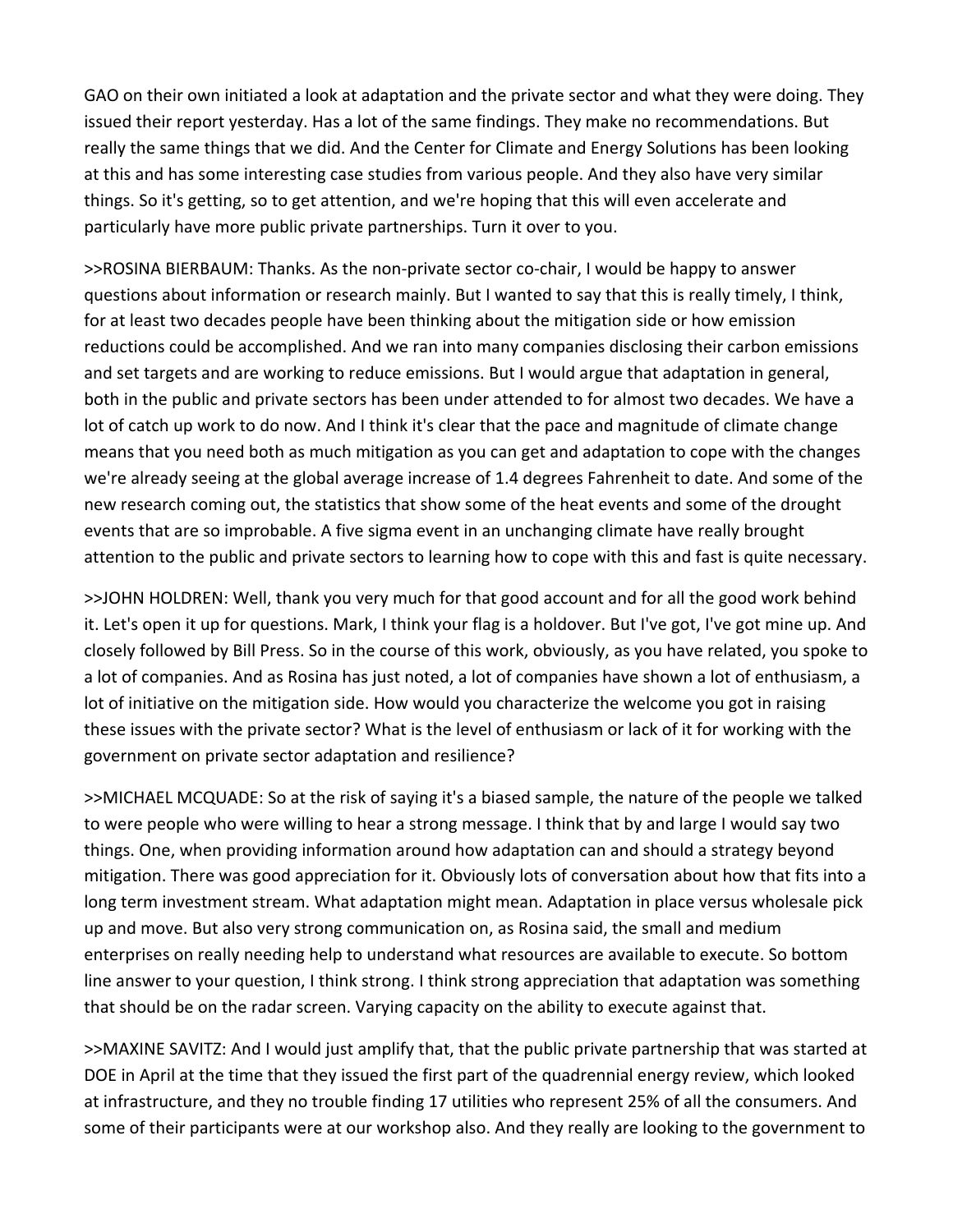help share the best practices and they themselves, you know, are building facilities that are around for 30 and 40 years. And so it's of big concern to them. And they also want this rate of recovery for adaptation that now occurs in their rate structures for efficiency and renewables. And that's one of the things we're suggesting that DOE follow up on.

>>MICHAEL MCQUADE: I would just add one other comment. Really doesn't show up in detail in the report. And really in its infancy. But I was struck by the interesting, eye opening viewpoint of companies on what adaptation will mean from future business. So there's adaptation, what should I do to protect my company? But many companies are beginning to think about what will this mean for new markets being developed for me? So the movement of my customers from one location to another, the movement of infrastructure projects from one location to another. So there is an element of this which is positive future business, other people have to adapt to it and I will play a role in how they adapt.

>> JOHN HOLDREN: Bill Press is next.

>> WILLIAM PRESS: Thanks, John. So this is one of these, I am not an economist, but questions. I understand that many companies will have this barrier to action because of a certain short term viewpoint against a long term risk or another way of saying that is they have to figure out how to discount to the present value. The time value of money and so on. But it seems to me the insurance, reinsurance business is in a unique different space because they have to think long both on what they're insuring against, and how they invest their premium stream against that. And I wonder whether in that sector, which both you and Maxine mentioned, there is a kind of thinking about how will climate change affect at the very macro level, what their investment returns are in this long period in which they're in a sense banking or investing premiums. Because I think climate change could be a depressor on investment returns, or it could enhance investment returns. Any thinking along that line?

>>MICHAEL MCQUADE: I think among the folks we talked about, and maybe it's what you're saying, I would suggest the insurance, the large insurance industry is very sophisticated on this issue. And the comments about availability of data, use of data, use of models, the insurance companies are already very sophisticated. The challenge in all cases to determining whether this is long term opportunity, long term risk, which way the discount calculation is going to go has to do with the (inaudible), and the (inaudible) are regionally specific, as is the portfolio, makes it a complicated calculation. I think this is the place where it really does come home to roost most directly. This is what they do for a living, right? If they get it right or get it wrong, it's an existential question. Right.

>>MAXINE SAVITZ: They also are concerned about the people they're insuring that the return's going to be there. So therefore they encourage things like building codes that look at what, how you might adapt those for adaptations. And not just fire and safety and others for energy. Because that will help reduce the risk. They are looking for public policies that will also help to minimize their risk.

>>JOHN HOLDREN: Good. Ed Penhoet is next.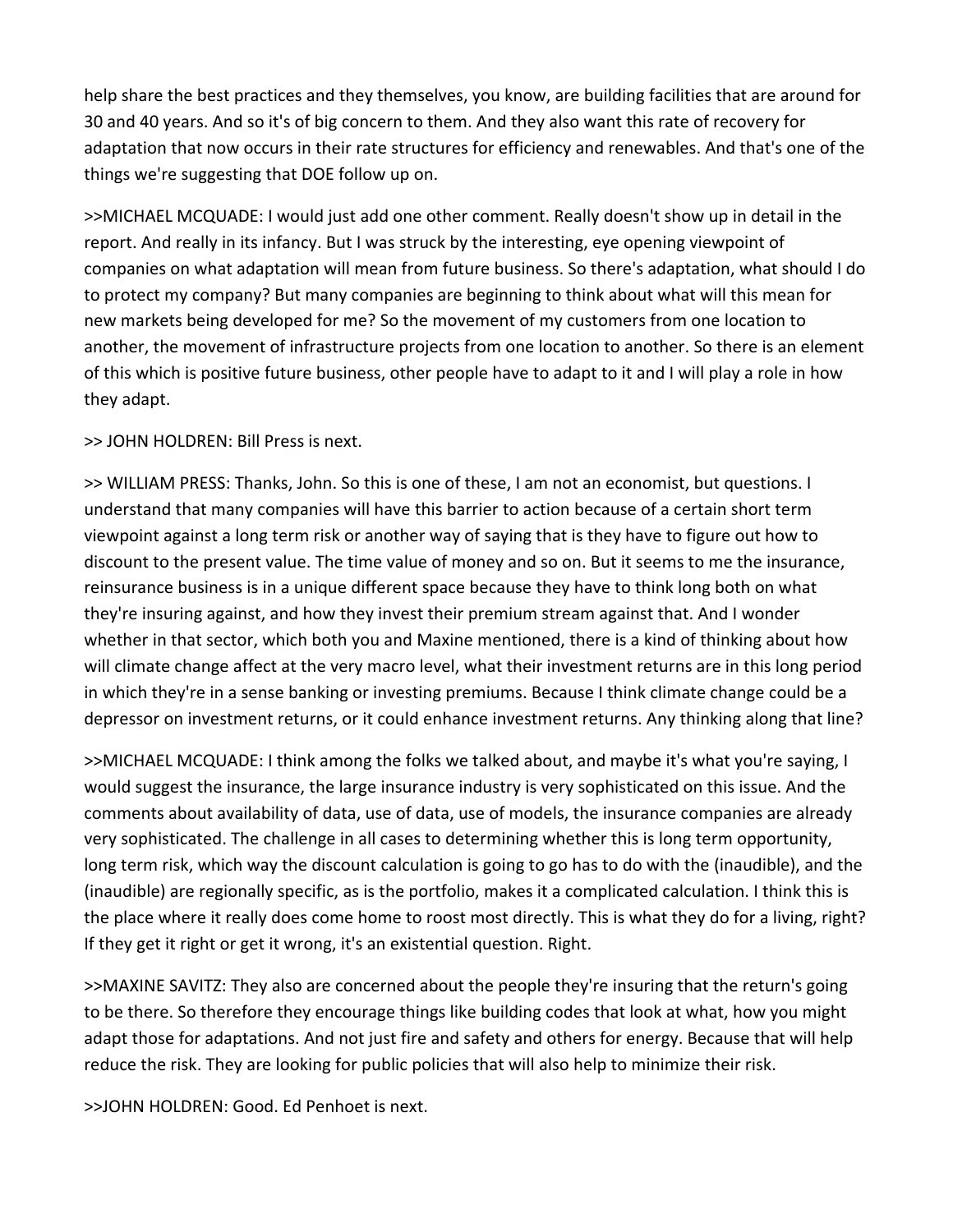>>ED PENHOET: So recommendation, you have articulated the subject matter that should be the part of the National Global Change Research Plan. But much of the adaptive research can be characterized as essentially practical in nature or applied in nature. So you don't articulate who would do this research in your recommendation. Could you fill that out a little bit more with the discussion of who will do it?

>>ROSINA BIERBAUM: Yeah. So I said that I thought, thinking about adaptation itself was quite nascent. And when we finished the National Climate Assessment which Congress mandates, and we finished the third one a little more than a year ago. For the first time we included adaptation activities of sectors and regions and cities, et cetera. What was really clear is all sectors and regions are vulnerable to climate change, but how to respond is not so clear. And as you might imagining the devil is in the details, and you might have urbanization, habitat fragmentation, invasive species, and climate change. And so you want to think about things that will not make it worse trying to combat climate change. But we also realized there are basic research questions that we need to answer. So, for example, we know the world is getting hotter. We know we're having an increase in droughts and floods. In some planting seasons already it's too wet to plant. Maybe we need different crop varieties that may be able to tolerate more heat, more rain, more drought. Not the crop varieties we have been using since 1970 that might be optimized to an unchanging climate. That's a basic research question. I think, you know, garden clubs of America are greatly terrified because if you look at the shift in growing zones in the next 50 years, about 120 miles will, planting zones will have shifted north. Now what does planting native mean? Cities like Ann Arbor, my own city, we plant city trees to be there for shade. What kind of trees can persist this rapid changing? That's a research question. Every one of the federal agencies put together a report that says how climate change will affect their missions and mandates. Whether it's to protect human health or reduce pollution or preserve species, et cetera. But if you have the climate map moving at a rate that we know to be four to ten times the rate at which plant species have moved historically, you're really ripping apart ecosystems and parts that fly and swim and crawl are dispersing moving at different rates. SO what would a large land management entity like the Department of the Interior or Forest Service, how do they make sure they're having intact forest with species with ecosystem services. Those are researchable things, and I could go on and on. It's easier to think about what kind of infrastructure that you need to withstand the new 100 year flood and what is it in your region anyway? So those are a lot of the basic research questions, and we would argue that the Global Change Research Program, the entity of 13 agencies that does \$2 billion of research each year should be addressing those basic research questions for the nation. The second part of that recommendation too was it's more than basic research. We've got to begin to start demonstrating and deploying activities. So that we expanded, oh, I'm sorry. I like to talk about research. But there are experiments being tried now. And so if you talk to a group of Mayors and the Resilience Task Force the President set up had some amazing recommendations from them. They are trying things now to deal with changing floods and droughts. Assembling those best practices and distilling in things that can be transferred across communities and sectors and to the private sector is something more than the research group. That's why we put it in the purview of the four part council.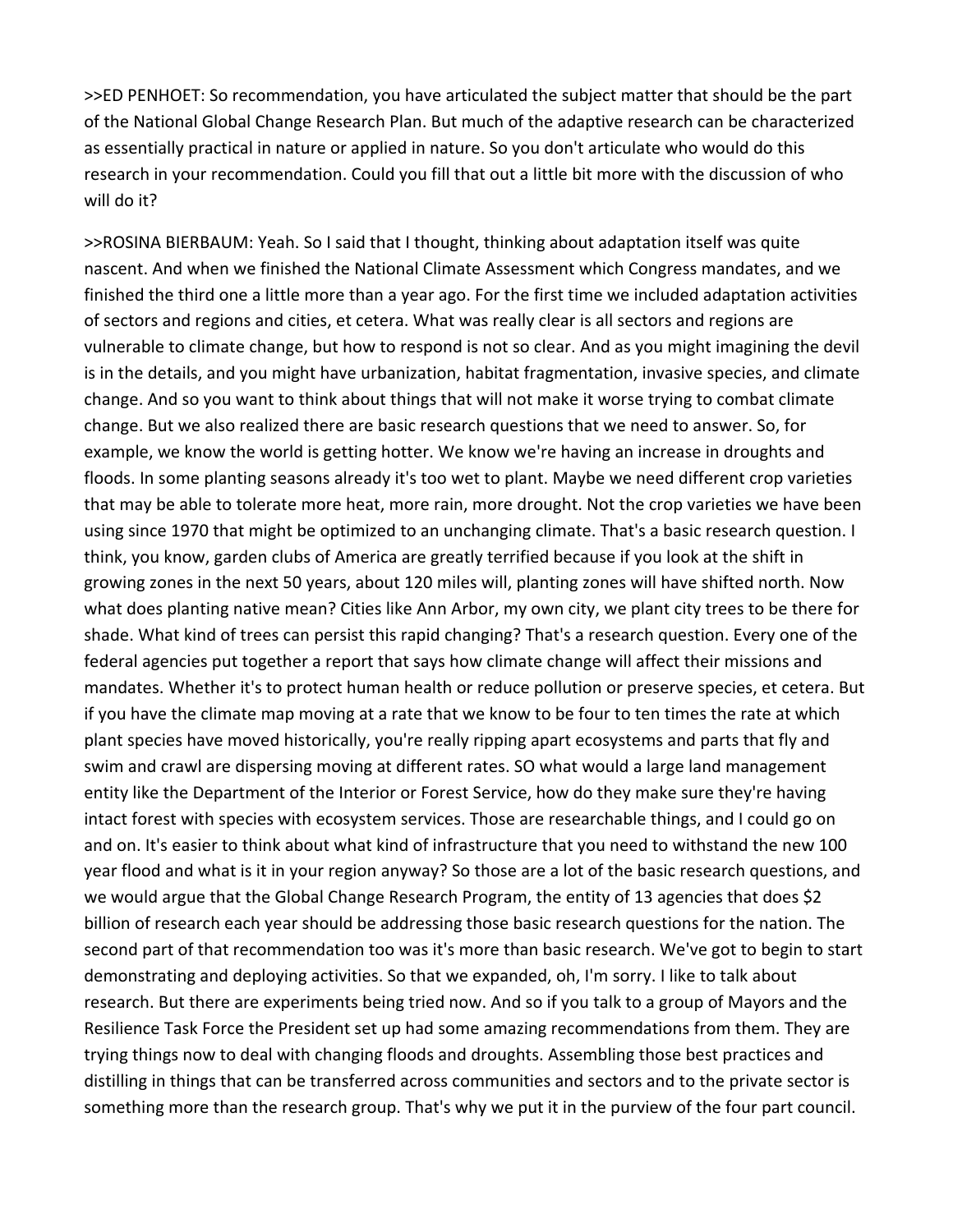And the science and technology council. So, you know, assemble what you have today and get it out there. But make sure you're answering the questions you really need to answer for tomorrow.

>>JOHN HOLDREN: I don't see any more flags up. Do the leaders of the study want to make any further comments before we call a vote? Michael or Rosina or Maxine?

>>ROSINA BIERBAUM: I want to come back to the first thing you said, Michael, which is that this builds on the report we gave to the President on climate change back in 2013. And I don't know, I think it was recommendation 6C. But I think very, very importantly we had asked that there be this interaction between the public and the private sector to both identify problems and identify solution sets. And so I think this way of bringing the public sector, the private sector into a dialogue that was very rich with the resilience task force that included Mayors and tribal leaders and governors is an important missing piece. So I think we are actually coming back to a recommendation that we hadn't quite crystallized in 2013 with this report.

>>JOHN HOLDREN: Chris Cassel.

>>CHRISTINE CASSEL: Thank you, John. I wanted to thank the working group for I think a really strong and important report and move approval.

>>(PCAST MEMBER) I'll second that.

>> JOHN HOLDREN: Approval has been moved and seconded. Any further discussion before we vote? If not, all those in favor of accepting this report as usual subject to final edits, raise your hands. All those opposed. Abstentions. The report is unanimously approved. Again, my thanks to the leaders of this extraordinary effort. And to the staff, who so ably supported it. This takes us to the end of our pre‐ break activities. So we will now go on coffee break, resuming at 11:00 sharp for a sure to be fascinating session on academic research, make sure the rules of the road don't stop the traffic. See you at 11:00.

## **Academic Research: Making Sure the Rules of the Road Don't Stop the Traffic**

>>ERIC LANDER: All right. We're going to resume for the second portion of this PCAST meeting. And we have a session on academic research. Making sure the rules of the road don't stop the traffic. Which is a nice statement about the issues involved in regulation in academic research. The National Academy of Sciences has a committee currently working on a topic called Optimizing the Nation's Investment in Research: A New Regulatory Framework for the 21st century. It's already released at the end of September part one of its report. And everyone is eagerly awaiting part two of the report which is expected in the spring. And who knows, maybe the committee will decide to make this an ongoing serial with parts three and four. Although I think not. It's really a very interesting and provocative report that was released and we are lucky enough to have the chair of the committee and a member of that committee who will be able to brief us on the report, and although they can't tell us what the next chapter of the report is going to say. The National Academy does not allow those kinds of spoiler alerts and things. But we would like to engage in a broad discussion about this topic and where they are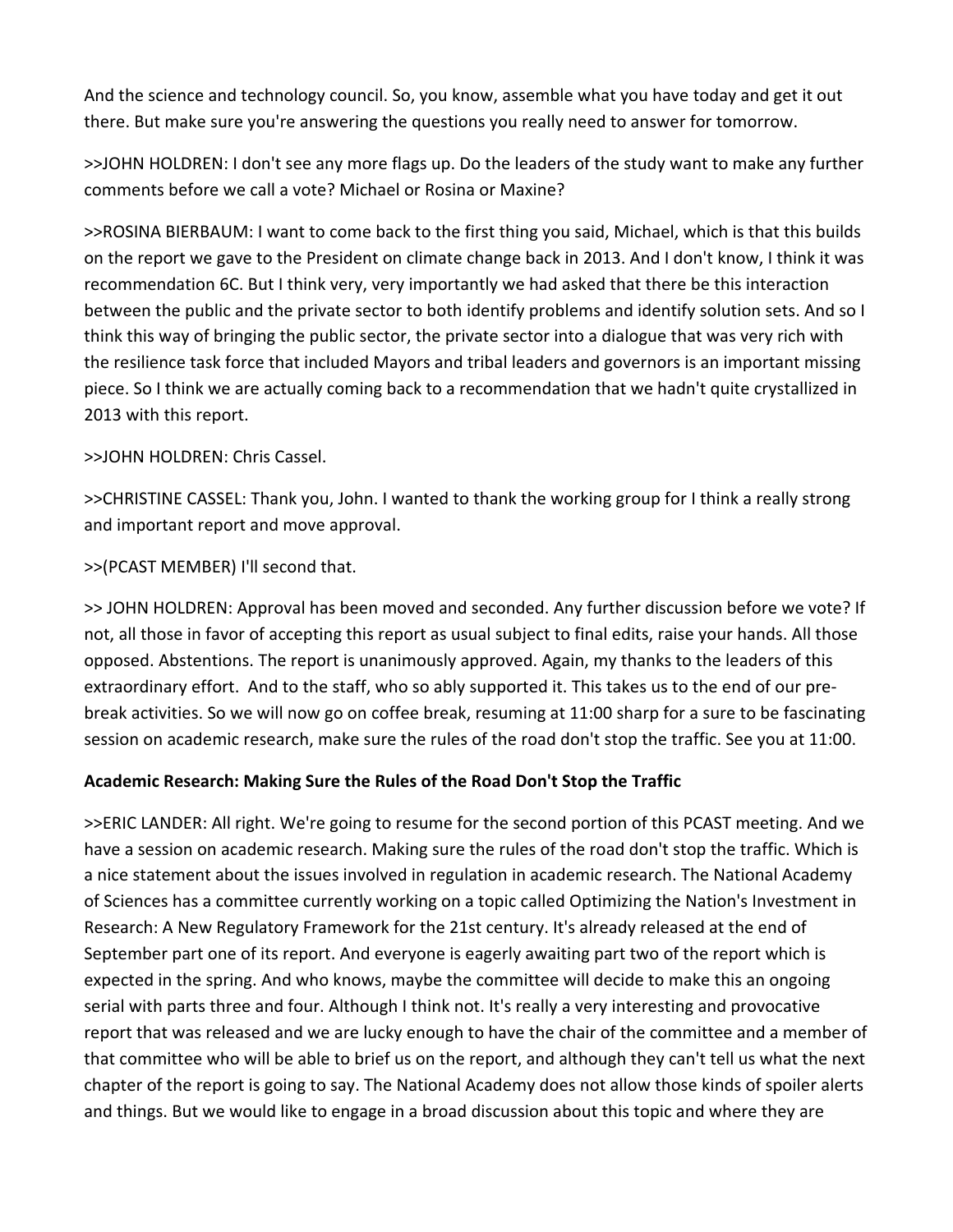broadly going. So we have with us Larry Faulkner, the President Emeritus of the University of Texas at Austin serving as the chair of this committee. And Barbara Bierer, professor of medicine at the Harvard Medical School and a colleague of mine up in Boston. And thank you for coming and talking with PCAST about this important topic on optimizing our investment in academic research.

>>LARRY FAULKNER: Thank you, Mr. Chairman. It is a pleasure to be here. It's an honor to be here. And I think Barbara and I are eager to talk with you about the report. Which has come about in a little bit different way. As I will discuss. Let me draw your attention first to the title which is Optimizing the Nation's Investment in Academic Research. There is pretty broadly extent in the country now a concern about the total amount of time that investigators in scientific and other kinds of research are directing away from the actual performance of research toward the administrative and compliance functions that are associated with research. The committee views that load as one that draws away from the nation's funding. The irreplaceable asset, which is the researcher's time and insight, and puts it on a really a second level function. But at the same time regulatory activity is essential. And it serves to protect absolutely essential interests of the public and indeed of the researchers themselves. So how do you balance properly and where is the optimum? That optimization is central. But also central to our consideration is the idea of efficiency trying to maintain an efficient regulatory system that allows us to proceed in a responsible way into the future. But in as with as much researcher time dedicated to actual research as possible. The committee's roster is a strong one. I won't go down these names. I just put them there for you. And it does have representation from various aspects of research, but also from government and from experience in the process of regulation. They, I draw your attention to this comment from Howard Shelanski over at OMB. Now he is essentially echoing the message that I just gave that there is a concern, there is a risk, that the regulatory load has become so great that we're not getting as much for our research money as we should be getting. Because people can't spend the time that they need. This is more elegantly stated, but I'll leave that to you. The committee was charged by Congress, charged the Academy was asked to undertake the study by congressional request. And we have been asked to examine all aspects of regulation. But let me just draw your attention to that last paragraph. That the committee will develop a new framework for regulation at research universities in the 21st century that addresses the needs of Congress, federal agencies and the broader public. That has meant in the committee's mind that part of our charge is not just to look at individual regulations, or how to lighten the load in this area or that. But it's to look at the process and apparatus by which regulation arises. And to think about whether there is a different configuration, or a different approach that might be applied in the future. One of our recommendations bears on this issue. And one that I'll dwell on as I talk with you here in a moment. These are elements from a statement of task. I won't go down all of this. It's the kinds of things you would expect to look at regulations with significant impact and to gather information on how effective they are and what they cost. And I just won't go down, as I said, that. I do want to draw your attention back to seven. Seven is develop a framework and supporting principles for federal regulations for research universities in the 21st century. That is part of the task I was talking about just a moment ago. Now this study was, as I said, charged and organized, it was thought that it would be an 18 month study. But just a few months after we got started, Senator Alexander came to us and said, you know, we really need a list of things to work on by mid‐September.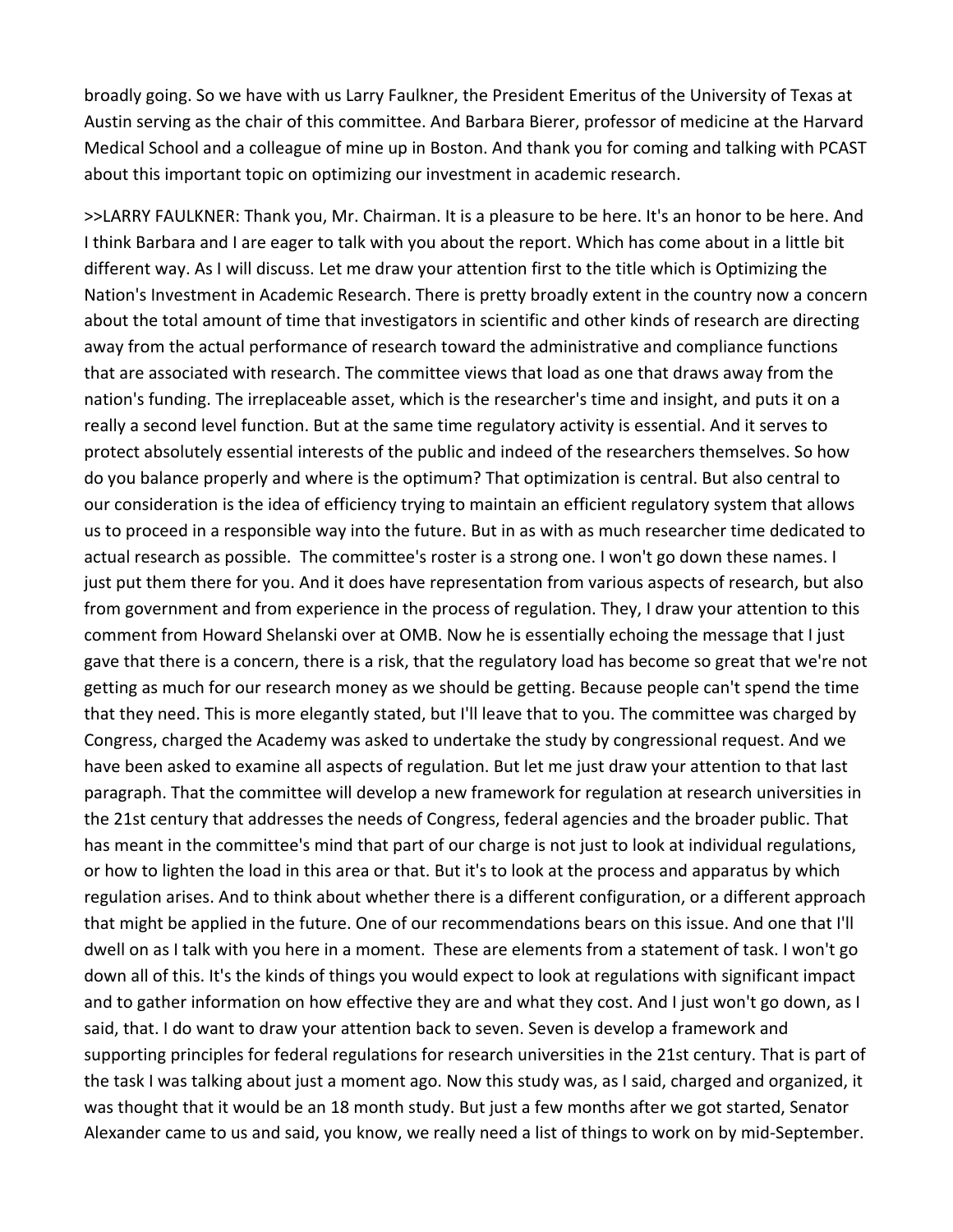He pushed hard for an early report rather than a later report because he has a belief that this fall represents an opportune moment for some progress. As a consequence, the committee worked really hard. And the staff, led by Anne Marie Mazza who's right over here, worked really hard. We produced a part one of the report, not a usual procedure for an Academy committee, in time for Senator Alexander's deadline in mid‐September. That part one has been made available to you. It is said on the cover that it's a pre‐publication copy. However, it's been all the way through the Academy's review process. And it is formally released by the Academy. It won't be rewritten in part two. The committee is, has not fulfilled all of its elements of its statement of task and is therefore continuing on. We are doing additional work this fall and by the end of the first quarter or so in calendar 2016, we expect to issue a second part. But that second part will deal with items that we did not get to in the first part. It will not be a reiteration and expansion or revision of the first part. We have said what we're going to say on those items. The second part will cover things that we haven't talked about in full detail, human subjects, export controls, and some other topics that have not been addressed. Now, let me ask Barbara to go ahead and discuss the overarching findings. You want to control the slides?

>>BARBARA BIERER: Sure. Sure. Thank you. The overarching findings are summarized in the next few slides, and really do not detail the extent of work that went into those findings. There's more in your report if you wish to review it. But basically we never took the position that effective regulation is not necessary. Rather that effective regulation is essential to the overall health of the research enterprise. Protecting both the national investment and the various parties in the partnerships. That the expansion of the federal regulatory system, however, and its growing requirements are diminishing the effectiveness of the research as Larry has described. Now, most federal regulations, policy guidance, rules, funding requirements, et cetera, are efforts to address accountability and performance. But those well intentioned efforts are really undermining the research that can get done. And undermining the nation's investment in research. And these regulations really do not address the diversity of the research enterprise as we know it today. Further, many of these regulations are inconsistent, duplicative, unclear, marginally different, one agency to another, without being substantively different. And therefore there's an enormous investment in compliance with these individual regulations. And universities therefore increase the requirements for each of the investigators to comply universally across these funding agencies in order to protect themselves and to ensure that there is a compliant framework from which they work. And it would be different if academic institutions received funding from one agency, and had one agency's regulations to comply with. But that is not the way that current universities are funded, and we all deal with multiplicity of sponsors for that research. And the lack of harmonization is crippling the research institutions. Some of the basis of this may be that universities failed to respond appropriately to actions that have been inappropriate by their investigators. And there is an effort to really enhance the controls and the environment to discourage both the individual and institutional level behaviors that are in conflict with the norms of the community. There is a section here addressing the inspectors general. Since academic institutions may be audited by those inspectors generals, each from different agencies, many of which have very different approaches. Which may even be incongruent with their cognizant agency. And, you know, our relationship in the research environment has been a partnership between the funding agencies and the institutions.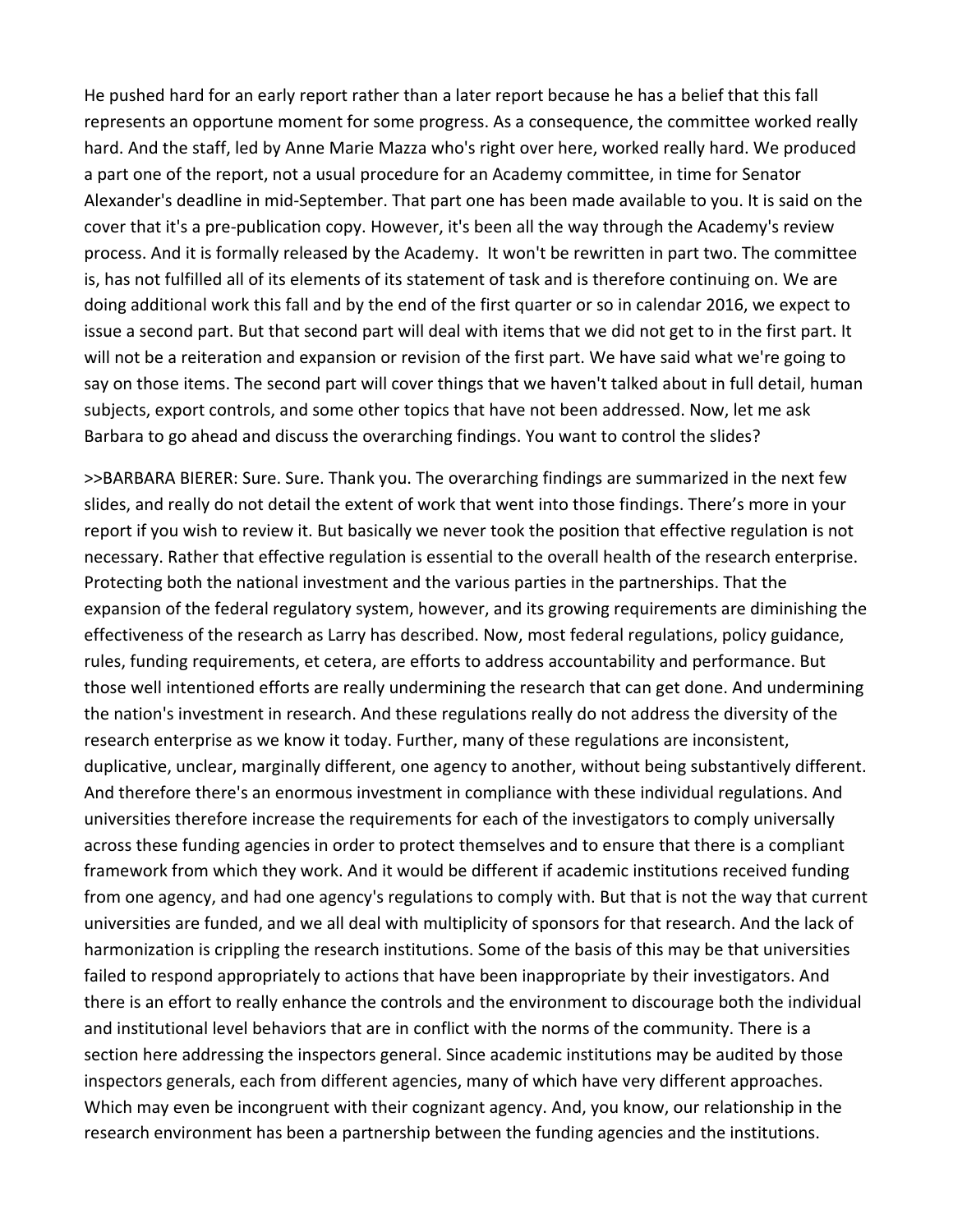That's been in existence for seven decades or more. But there's no formal entity, no structure, no mechanism or process by which we stakeholders from both partners, and more dedicated to fostering, sustaining, and strengthening the enterprise, can consider the effectiveness of existing research policies and review those policies with the name to being efficient, dynamic, and effective. And that conforms to some of our recommendations to follow.

>>LARRY FAULKNER: We're going to present the recommendations, thank you, Barbara, present the recommendations going over one, two, three, quickly. And dwelling on four and then coming back to consequences of one, two, and three. There are actually only four recommendations that the committee has made. They are, however, large in scope in some cases. So let me go quickly through them. Recommendation one calls for the regulatory regime comprising not just laws and formal regulations, but also rules, policies, guidance, and requirements. Governing federally funded academic research should be critically re‐examined and re calibrated. Now under this, there is a large list of specifics. Some of which I'll come back and dwell on as we come, we go further. Recommendation two is a recommendation to the academic institutions themselves. It says that institutions must demand the highest standards and institutional and individual behavior. That it can only be achieved if the universities foster a culture of integrity among all the players. And that they meet out appropriate sanctions in instances where behavior deviates from the ethical and professional norms of the institution the research communities. Universities that deviate from or fail to enforce norms should be sanctioned. And the committee recommends that possibly the research policy board that I'll talk about in a moment could have a hand in this. And recommendation three is about the inspectors general. Saying that the inspector general responsibility should be rebalanced to provide appropriate consideration to uncovering waste, fraud, and abuse. And to advising on economy, efficiency and effectiveness. Both of those columns of responsibility are in the legislative charges to the inspector general. But in our observation only the first column really gets attention. And then I'll come back to that slide. Recommendation four is that the committee recommends the creation of a new mechanism to include an active public private forum with a designated official within government to foster a more effective conception, development and harmonization of research policies. This is the recommendation that is responsive to the element of our charge calling for us to look at framework. Let me just say that I think the committee believes that what we have, which is we believe and have judged to be to be, an overburdening regulatory environment is the natural evolution of this complex picture of two dozen funding agencies and other agencies having a hand, plus hundreds of research entities, all working in an environment with no focal center. And on an operational point of view, we believe I think that if we were to make a fix, a one-time fix right now, that it wouldn't stay fixed. That evolution would continue to manifest itself. And that we can see coming down the road, spheres of scientific progress that will give birth to new regulation. We can see that in big data, we can see that in genomics, we can see it in other areas. So the burden is going to grow. And it could grow paralyzing if we don't actually look at the framework thoughtfully. So as we go forward, the recommendation is this in sort of a graphic form. It's to place a body called the Research Policy Board into the picture. And I'll say more about how that Research Policy Board might be constituted. But we view it as being connected to the academic research institutions and the funding agencies. And the associations that exist already. But also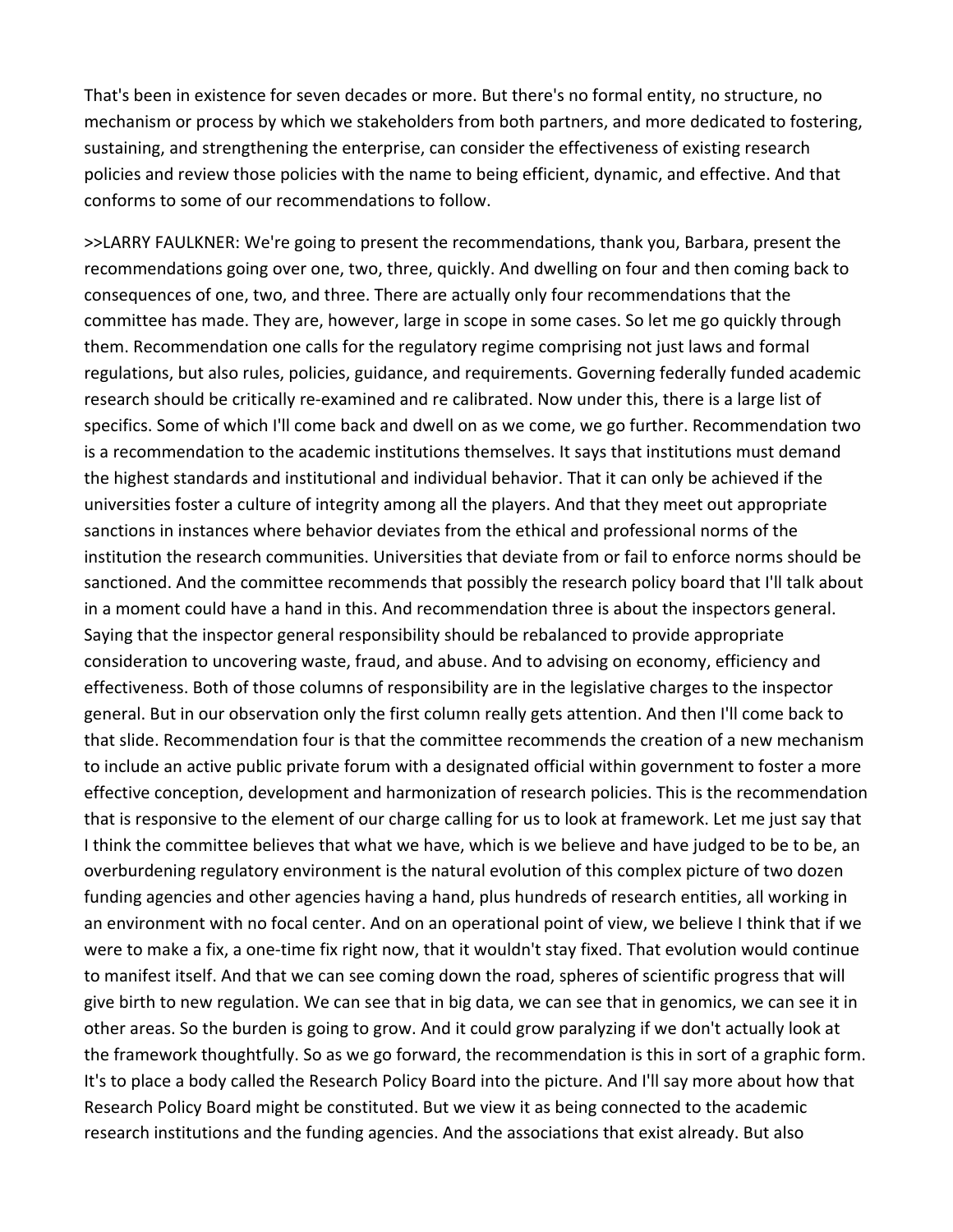formally connected to OMBOIRA and OSTP. We recommended that an associate director of OSTP be designated not just to be the liaison with the Research Policy Board, but to oversee or to look out for the operating health of the research partnership. There is no single official in government that, who works every day thinking about the operating health of the research partnership. Yet it is a \$65 billion enterprise with a great many moving parts. And lots of connections to multiple agencies. We're recommending that all happen. Now, let me talk about the Research Policy Board itself. The model that we have recommended follows the example of the Financial Accounting Standards Board, which is a federal it's a federally related entity. It's actually a private sector entity that is formally linked to and overseen by the SEC. It's funded by mandatory assessments on public companies on the things regulated by the SEC. It's been functional and effective since 1973. And it's organized and financially able to undertake relevant projects on a current need or anticipated need basis. That's the model that we've looked at. Obviously there's a great gulf between financial accounting standards and what we're talking about doing here. But we believe that the apparatus that has been chosen in that sector might be relevant for the sector we're talking about. The concept is a private sector entity that would be formally linked to and overseen by OSTB and OMB using a governance basis to be determined. We haven't been too explicit about membership and how it would be managed and all of that. Our view has been essentially that if it were to come into being, it would come into being through a negotiated process involving all the players and perhaps Congress and the people in the administration and there are different models. We're not, we haven't tried to cover all the details of how it would formulate, members would be chosen and it would work. But we're talking about this as a structure. That it would be funded by mandatory assessments of research institutions. It would be organized and financially able to undertake relevant projects on a current need or anticipated need basis. Enabled to work flexibly with the associations. The mission would be to improve and maintain a regulatory environment conducive to optimal performance of their search partnership. We envision maybe nine to 12 members from the academic institutions and six to eight liaisons from federal agencies, all designated through formal processes. That it should become the primary policy forum relating to the regulation of federal research programs and academic institutions. Now, because it's a private entity, not actually formally part of government, though reporting to government, its responsibility would be to recommend regarding conception, development, and harmonization, through good information, through studies that it could conduct, that it could organize with government agency participation dealing with prospective or existing regulations. It could look at negative or adverse consequences. It could look at the overall load. We were asked in our process to quantify the load. And we weren't able to actually to do that. Now, there's no tool. There's no information that an Academy committee can make access to give you an answer to that question. But it's a question that ought to be thought about on a regular basis. An organization like the RPB could have it as part of the charge. It should be future oriented, cognizant of needs, of trends affecting overall regulatory needs. Anticipatory based on future technological demands, scientific demands. And it should become a more systemic, integrated, meaning formally tied to government, and an effective operational forum on research related matters than any or all of the historic professional associations. That's the lay out for the RPB and for the recommendation that we have made regarding the creation of an associate director of OSTP to be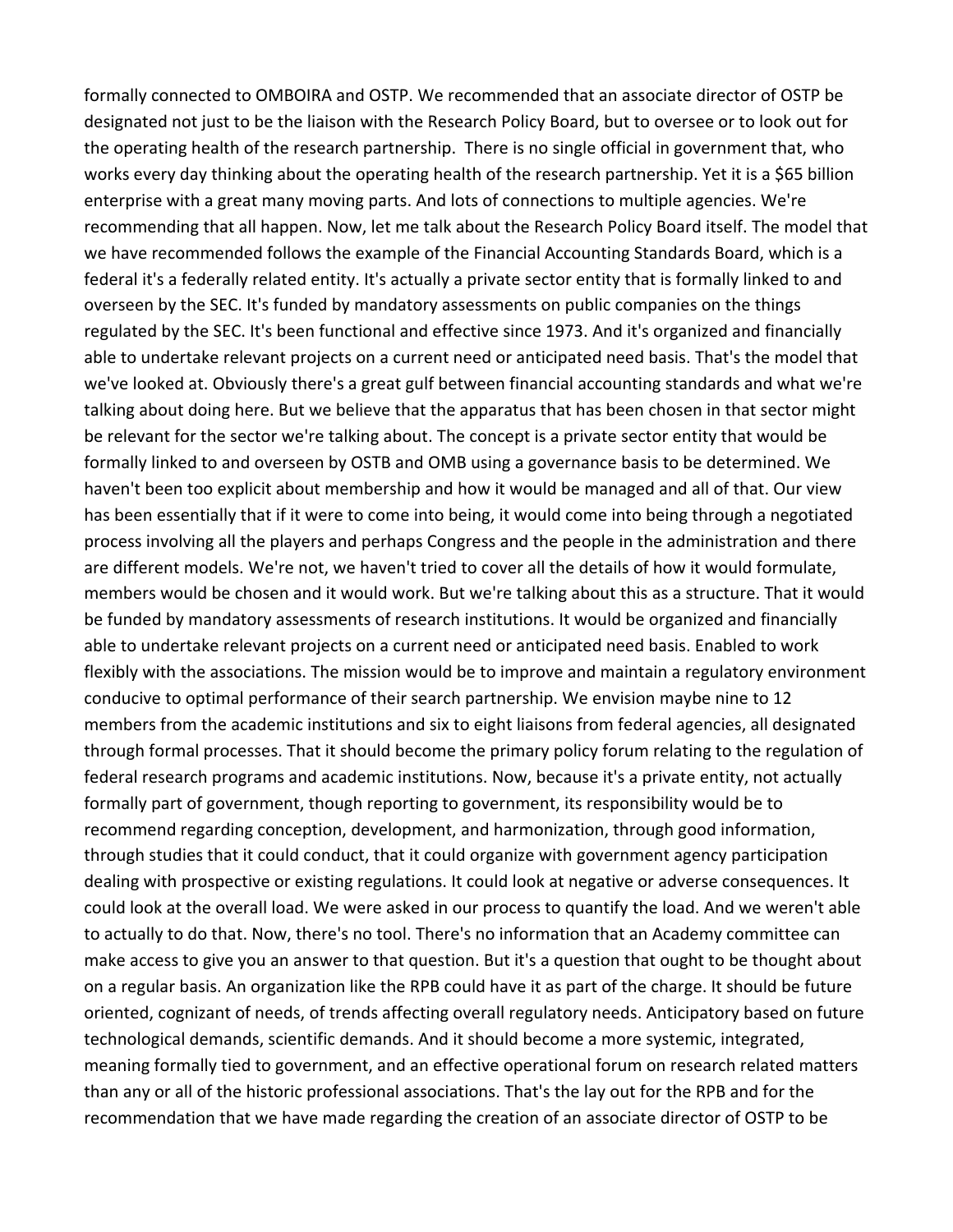focused on the operation of the research partnership. I don't think I need to go further into detail now. There are many specific recommendations. I think if you have a copy of the slides you'll have a set of slides that I'll just say is an appendix that gives you the specific recommendations. Let me go back to this slide right here. And just now say, this is what one to three addresses. Actually mostly this is one. But there are several areas that we have recommended get early attention by OSTP, by OMB, by agencies themselves. First in that list is proposal preparation. There is a vast quantity of investigator time that is now soaked up by the lack of harmonization across agency lines in what's expected, that proposal submission time. Many investigators prepare essentially the same proposal for multiple agencies. It's a restructuring job. We believe that lots of investigator time could be saved by harmonizing in that area, and also using more effective, more effectively the provisions or the ideas that already exist in the community for just in time submissions of information that is not likely to be needed from the 80% or so of unsuccessful applicants. We, there are many pieces of the proposals that go in now that could be given just in time, and we made a recommendation for wider use of that. We have similar kinds of comments on conflict of interest. I might ask Barbara to comment on that. I might ask Barbara to comment on human subjects and also on animal research. But these are three other areas where we believe that there's a great deal of resonance across the community that early and creative attention could save quite a lot of effort. Barbara, you want to comment on any of those?

>>BARBARA BIERER: Sure. So on the conflict of interest policy, there are separate policies for many of the different funding agencies. Different thresholds, different expectations of when to report, what to report. And we have recommended harmonizing the conflict of interest policy across the federal agencies so there's one set of expectations which we hope would in fact enhance compliance if everybody knew for every proposal what they had to do and what they didn't have to do. For human subjects research, it's one of the places since the NPRM for the common rule has come out since this part one of the report, that we do intend to go back and not change our recommendations, but potentially annotate the explanation behind them and then to enhance that. For instance, with further consideration of HIPPA issues. But the four recommendations for human subjects research is, one, to introduce a re stratified human subjects review so that would reduce regulatory burden on minimal risk research while preserving review and attention to that research which is of higher risk or consequence to the participant. That Congress should require single site review for multi‐site research, but only after there's appropriate infrastructure to support that single site review and communication pathways. So an infrastructure both in terms of IT as well as policies and processes. Otherwise one risks having a patchwork of interactions that actually will make this process worse rather than better. That the Congress should direct agencies to align and harmonize their regulations and indeed even their definitions for human subjects research in order to know whether one is depending on the funding agency. How one defines a human subject. What the review expectation is, what the exceptions are, et cetera. Should be, again, harmonized across the agency. If one looks at the human subjects protections from the point of view of participant, the protections, indeed, should not differ. That we recommend that Congress amend the FDA's authority so as to allow the FDA to waive informed consent or modification of the requirements of informed consent, something that they can only do right now in very limited instances. And finally that Congress should instruct HHS to work with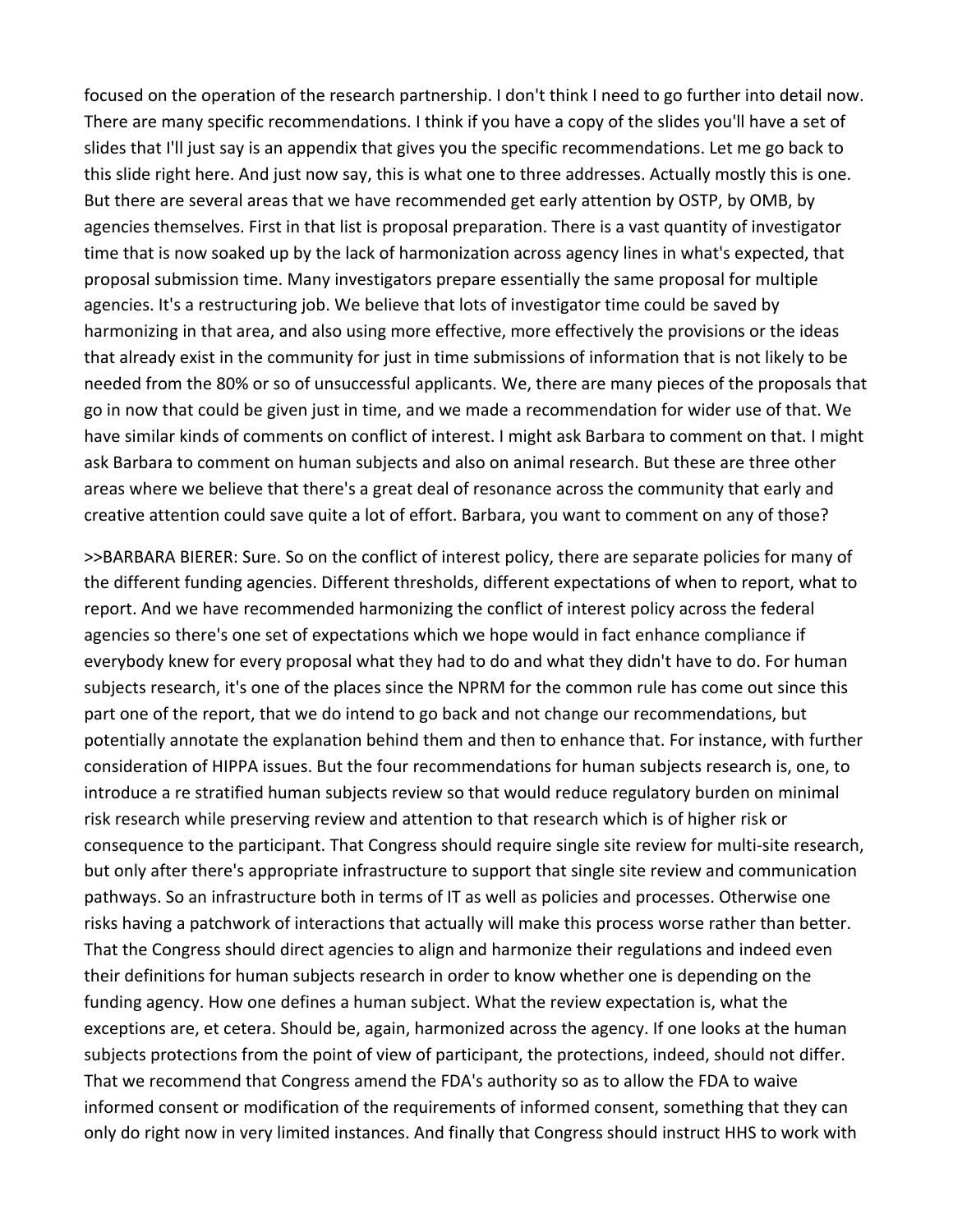other agencies to allow that research involving bio specimens is eligible for a waiver or modification of informed consent, so long as it meets the definition of minimal risk research. In animal research, we actually did a fairly deep dive, and I'm just going to show you one graph which you don't need to read. You just have to appreciate that depending on the funding agency. The expectations are completely different. And if you take the point of view of sitting as an animal, one would not expect the protections to any animal to depend on the funding source. So this is a good demonstration of how these kinds of regulations consume an enormous amount of time for both investigators and their institutions. So do you want to take over for inspectors general and audit?

>>LARRY FAULKNER: I think I won't. What I wanted to convey here, really, is the early attention that we're recommending in those four main areas. Proposal preparation, conflict of interest, human subjects' research and animals. The audit climate is the subject of our third recommendation. It is a complex issue. In some cases we've seen examples where there are policy disputes between auditors, excuse me, the inspectors general for an agency and the agency itself on the policy promulgated by the agency. They get fought out on university campuses. This is a federal dispute. It should be settled in federal offices. And not using universities as battle grounds. But more generally, if you look at the record of recoveries from auditing by inspectors general, you will see that there's not that much that comes out of the world of research. That this seems to be a place where inspectors general could make a greater contribution using the efficiency and effectiveness column of their charge as opposed to the waste, fraud, and abuse column of their charge. And we're simply recommending a rebalance in their attention to make positive contributions more likely. Compensation for personnel expenses is about payroll certification versus time and effort reporting. In the recent uniform guidance, the payroll certification method has been accepted. It is okay, according to uniform guidance, but there are disputes still between audit figures and agencies over that. We've simply asked for a higher level affirmation that payroll certification is indeed okay. So that universities feel the latitude to actually adopt those procedures. Right now they're afraid to adopt those procedures, even though they're said to be okay. The remaining things that we have in uniform guidance are there. They're significant. But they're not, I think, necessary for being reported to you today. So we won't talk about those. Barbara, you have anything else you want to add?

>>BARBARA BIERER: I think this would be a good time for questions.

>>LARRY FAULKNER: Yes. I think we are done. So thank you, Mr. Chairman.

>>ERIC LANDER: Well, thank you for that really great summary of this report. It's our practice at PCAST that we raise our flags when people want to ask questions. And Susan Graham's flag is up.

>>SUSAN GRAHAM: So I want to thank you very much for all the effort that you've put into this report. I think that anybody who's ever done funded research has their horror stories about the problems with the present system which are only getting worse. I'm a believer in evidence based decision making. And so let me say first, we have a summary of your report, but not the whole report. And so it's very possible this is in your report. But I have two questions about evidence. One is, research universities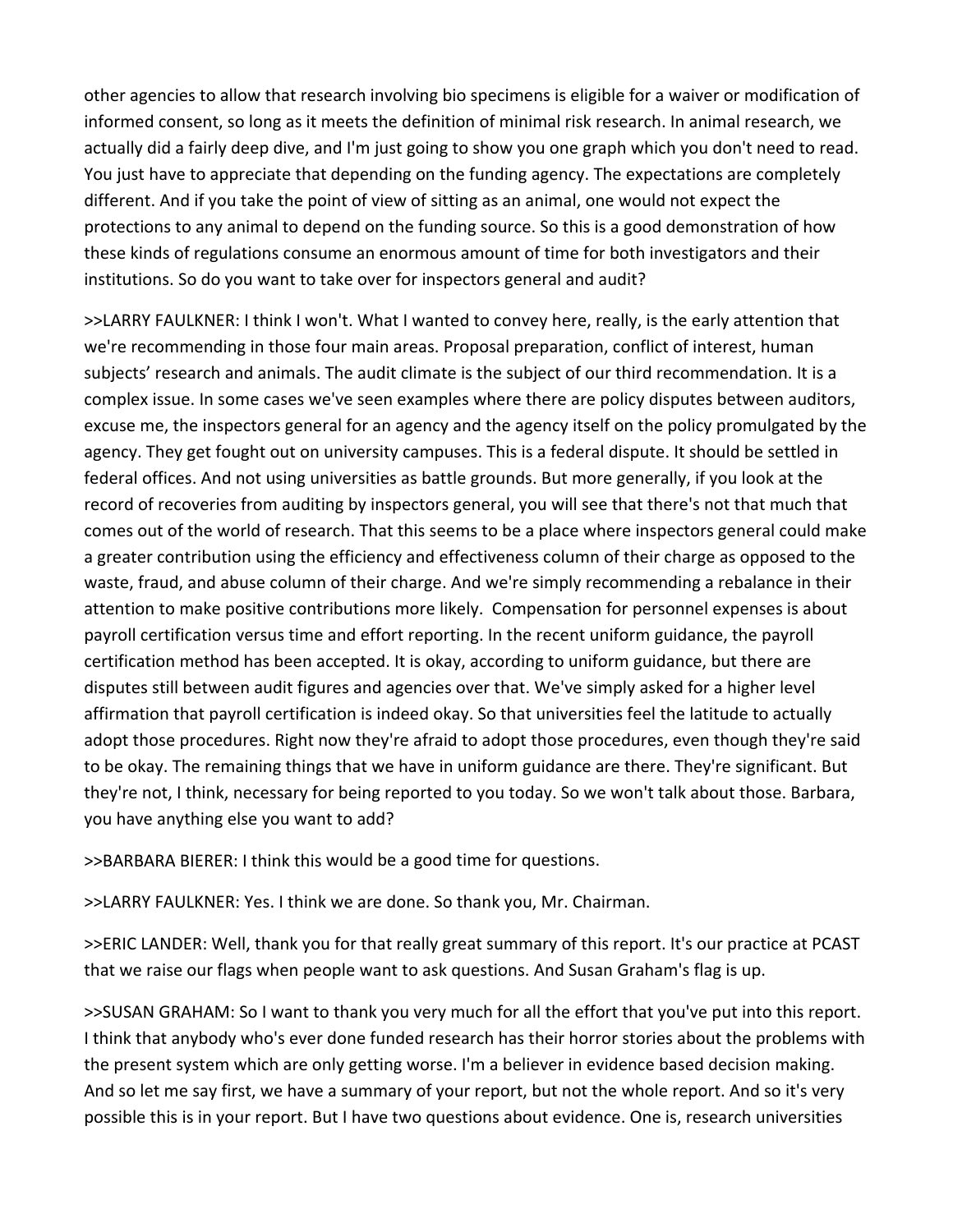are increasingly accused of bloated administration. That we're hiring more and more administers, and the money should go for faculty and so forth. And it's our belief that a certain amount of that bloat comes from hiring people to do compliance. And so my first question is whether there's any studies, any quantitative evidence of that phenomenon and the increase in compliance officers and the like over time. And the second question is from the point of view of the regulators, are there any measures of the effectiveness of the regulations in accomplishing the avowed purposes of those regulations. In other words, do they actually do the job for which they're intended?

>>BARBARA BIERER Yeah. So I think that what both comments reflect a sense from the committee that very little data is available. And that would be one of the principal, or a function of the RPB, to collect that kind of data. We did hear from individuals, but that's all anecdotal, about that bloat and the rise. I'll say two things about that. One, the number of compliance officers, or the number of people in compliance, severely underestimates the number of administrators that are there to ensure compliance at the transactional level. So I think that would be a potentially one surrogate to look at, but not really the impact that you're looking for. And I'll also say that we heard that in institutions, because they have this patchwork of regulations with which to comply, raise the level of expectation of all research to the highest compliance threshold in order to ensure that they're compliant regardless of which funding agency there, you know, a specific project is funded with. Because it's almost impossible to ensure that if you do a project by project, dollar by dollar. Again, not a lot of data there. And as far as we know, I don't think we've heard any data about from the funding agencies themselves about the efficacy of the efforts, particularly with the instruction of new regulations. It's one of our recommendations is to essentially review new regulations periodically, say in five years, with the expectation that answer would come in. We can look at a conflict of interest, for instance. And there has been a good study now from the AAMC on the cost of the implementation of the NIH conflict of interest with very few important new conflicts being exposed, but enormous resources for the research institutions to comply with that regulation.

>>LARRY FAULKNER: There's not any doubt that institutions are hiring people to address the compliance matters, and that there are some increases. That has to do with the broadening scope of federal regulation. One statistic that we had, I can't quote is exactly at this point, but the rate of instruction of new federal regulations has substantially increased since the early 1990s. And there are certainly reaction to that. We have had declarations by individual institutions which I have no doubt are accurate, that they are by policy trying to unload, or to relieve, faculty members from having to deal with compliance issues that have historically been done at the investigator level. And they're having to hire people to do that. So there certainly is some strategizing being done by institutions that is leading to hiring. But Barbara's right, we don't have comprehensive numbers.

>> BARBARA BIERER: Here I am Vanna White showing you the data. This is the introduction of regulations. This is only regulations, not guidance. And this is over time. And this is, for instance, one of these dots is HIPPA. So this is by no means an overestimate of the kind of regulatory climate we're facing.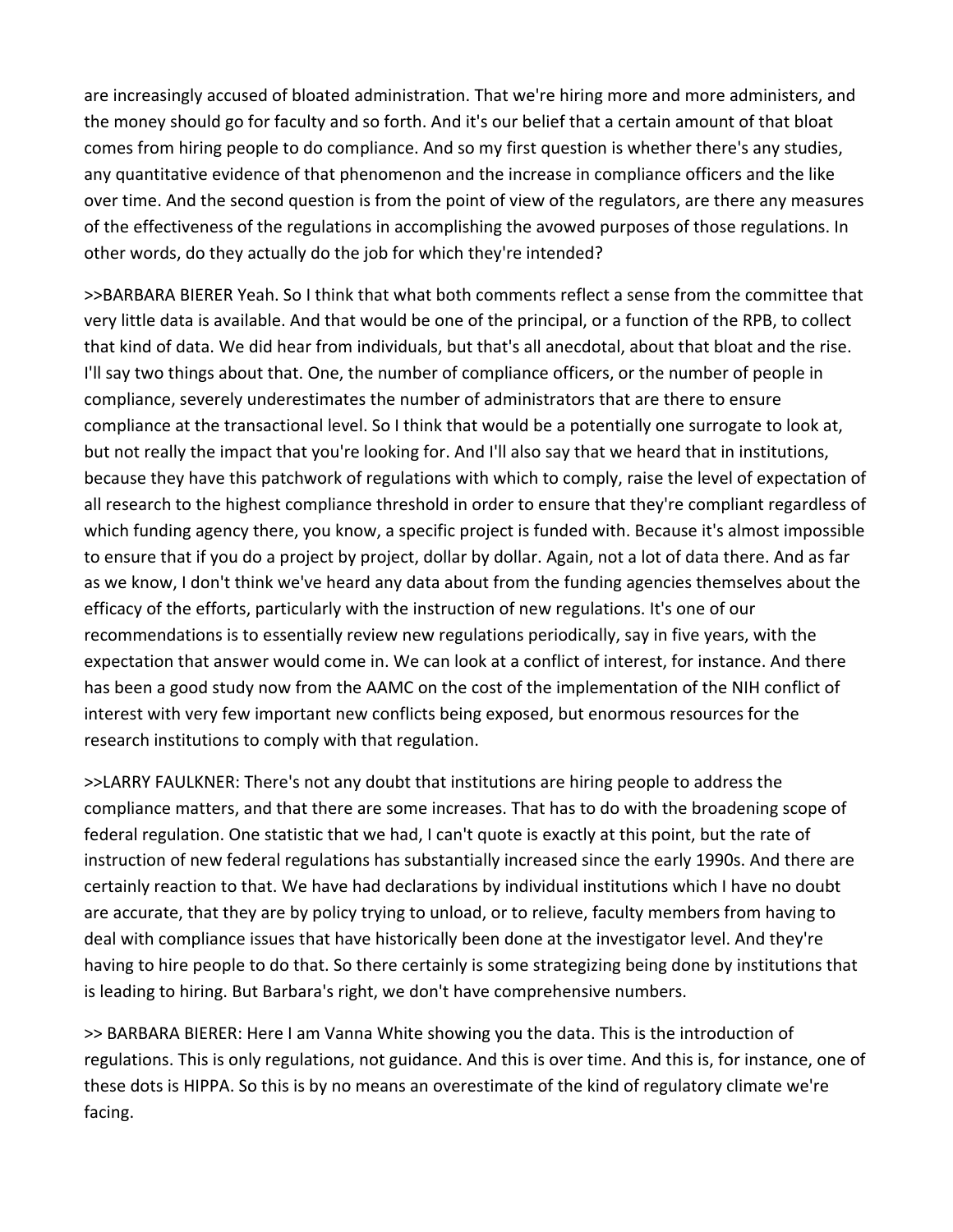>>LARRY FAULKNER: Those with quanta, not sizes of quanta.

### >>ERIC LANDER: Chad Mirkin.

>>CHAD MIRKIN: First of all, thanks to both of you for taking on this very important topic. It's one that's really bothered me for quite some time and many of my colleagues. I'll start by, I guess, connecting to the first for the question just asked, if you do a cost analysis, right? Investment versus what we gained, how does it bear out? An enormous amount of money, not just time, money, has gone into implementing all of these. And over my career, over 25 years, it's increased dramatically. I would guess that the amount of money saved, or the problems found have been fairly minimal. So the question is, what are we get out of this from an investment standpoint? And the second one, I have a very different experience from what, Larry, you referred to in terms of institutions hiring people. I found that universities have been hiring people to deal with these, but to deal with them from the university's perspective to make sure that they are covered. And in the process, over the last ten to 15 years, they have shifted a tremendous amount of responsibility to the individual PI who is not staffed well enough, does not have the background to really deal with them. So you've got a real tension created because of these. And I was curious if the committee's looked into dealing with that.

>>LARRY FAULKNER: The committee hasn't looked into that issue. And I have no doubt that story plays out differently in different institutions. There are institutions, I think, that have made a conscious effort to try to unload investigators. And, you know, I've seen that, and can testify that there are such places. I can't say.

>> BARBARA BIERER: And I can testify to the reverse.

>>LARRY FAULKNER: Yeah. All right. But you ask another question, really, Chad. The question was essentially what do we get for, you know, in kind of, if there's a dollar quantification, there is no data that can tell you what we're getting for the, and it's not even easy to put in dollar terms what the diversion is.

>>CHAD MIRKIN: Don't you think we should try? Because the cost is enormous.

>>LARRY FAULKNER: I don't disagree. And one of the things we say is that the Research Policy Board should have that as one of its mission to try to quantify cost and benefit. But in the end, what we're diverting in my mind, the most important thing it's diverting is not financial resources, its diverting investigator imagination and attention of that investigator to the issues that we're paying for. That we really want that investigator uniquely to address. And we're taking that capability and putting it into a much lower order of activity.

>>ERIC LANDER: Let me call on Mike McQuade.

>>MICHAEL MCQUADE: Maybe sort of a two part question and it relates to public research universities. The first part of the question, you refer to this Research Policy Board as a private entity. Are there any subtleties associated with the fact that there's a significant amount of government funded research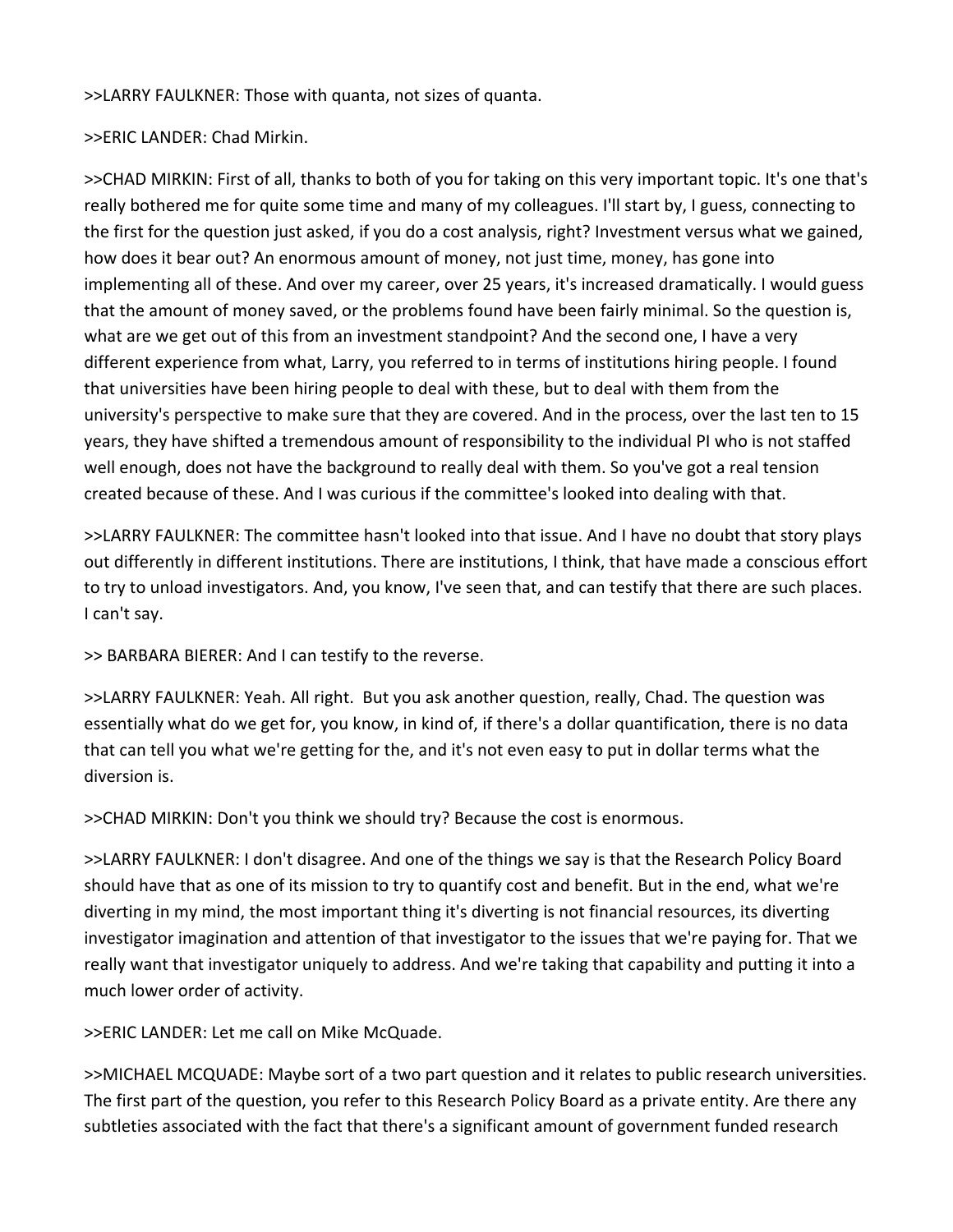that occurs in public universities? So does that create any sort of subtleties at how you looked at this? The second question, the broader question is, are there overlapping issues between regulatory framework imposed on public universities by states that are in play here at all? Or is this solely a federal research funded sort of view of the landscape?

>>LARRY FAULKNER: I come from Texas where the state doesn't regulate much.

>>BARBARA BIERER: And I come from Massachusetts where it's not quite the same. So we did not specifically address all of the state regulations in our deliberations to date. So I cannot say that we took that into account. And how the state regulations would interdigitate with the Research Policy Board is something we should take back to the committee and discuss. Thank you for that.

>>LARRY FAULKNER: Your first question was about the word "Private." The model that we have recommended, I mean, it's not the only model for a research policy board. It could be a purely governmental entity, if Congress wanted to create such a thing. What is attractive about the FASB model is I think the flexibility that it has to do anticipatory project work. It has the ability to forecast what's likely to be important, to organize teams flexibly to go do that. And because the financial basis for it is outside the federal budget, it is not as constrained as the federal government is in organizing teams or even advisory bodies of any kind. So what we see is the greater flexibility for an RPB that is separately funded, outside the federal budget, is worth that distance. But you're always trading, of course, I mean, by creating distance you create less influence, I mean, in some sense. So, I mean, you have some trade off there and people who have talked about this think we could go different ways. In the end, as I said earlier, my belief is that if we as a nation go towards some structure like this, what exactly it becomes will get argued out and won't be settled at the National Academy of Sciences.

>>BARBARA BIERER: But just to address the question directly, there's no intent to exclude public universities from this effort. How the assessment gets dealt with, and whether they're private funds in the public universities, which there are, or another mechanism, a waiver for those funds, we didn't address. But there's no expectation that they wouldn't be part of it.

>>MICHAEL MCQUADE: No. My question.

>>BARBARA BIERER: In the same way, we haven't defined the membership just, you know, there could be industry representatives. They're part of the scientific enterprise, et cetera. And we need to think about that further.

>>ERIC LANDER: Good. Very good. My Co‐Chair John Holdren has a quick comment as well.

>>JOHN HOLDREN: Yeah, I just want to first of all thank Dr. Faulkner and Dr. Bierer and their colleagues for what obviously has been and continues to be an extraordinary amount of work. I'm very impressed by the detail you have gone into, the way you have parsed the different parts of the problem. I think this is going to be extremely useful to the Administration as we continue to struggle with this issue we are aware of it. I myself spent 40 years in universities and research institutions of other kinds since my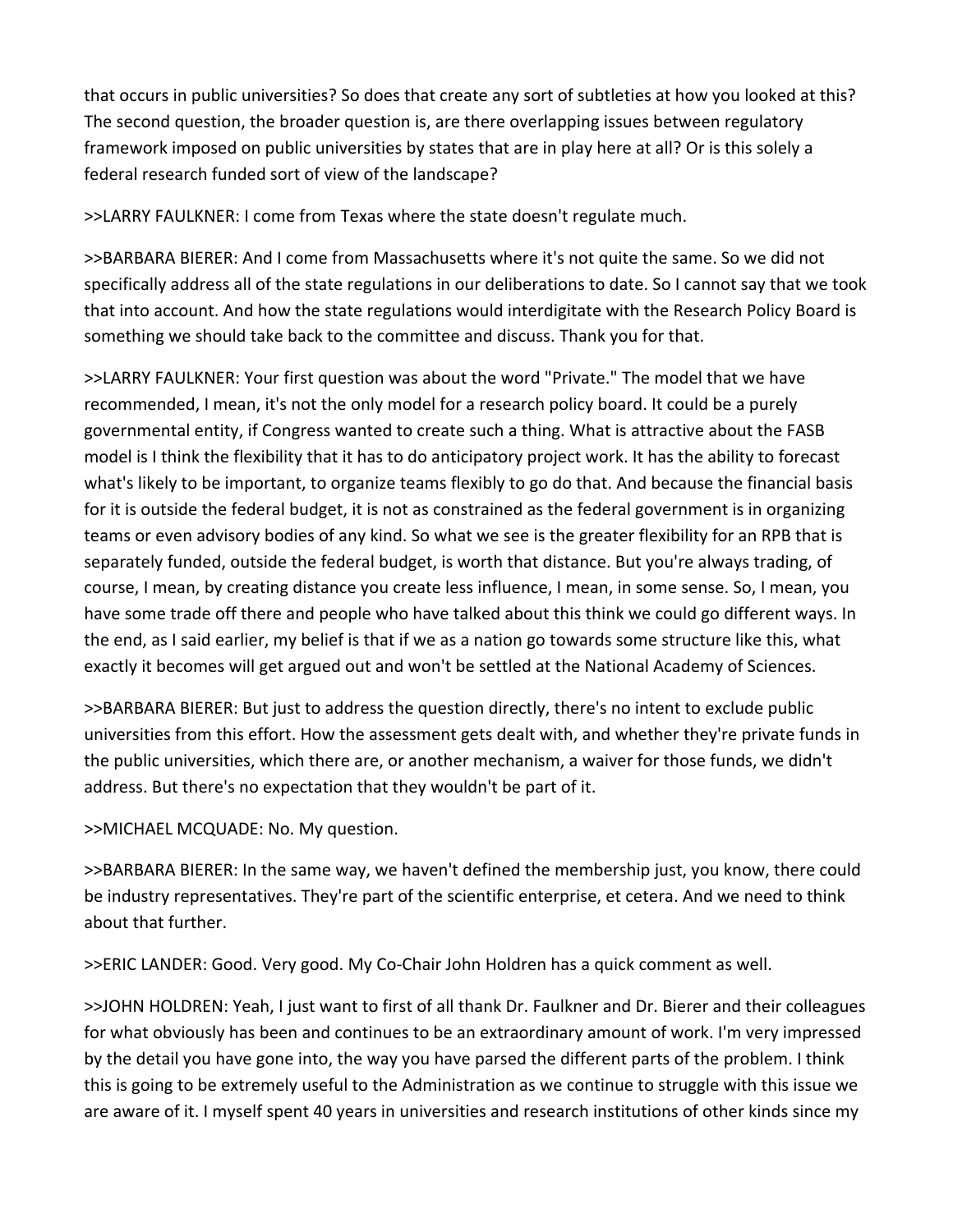Ph.D. before I became a government official. So I spent a lot more time on the receiving end of these regulations than I have spent on the dispensing end. And I'm extremely sympathetic. And I know that Howard Shelanski is as well. I'm glad you showed the quote early on to indicate that there are folks in the administration in key positions who understand what a big problem this is. But I think your report is going to be a tremendous help to us as we move ahead aggressively. So thanks again.

>>ERIC LANDER: Let me add my thanks as well. We're very much looking forward to seeing the second part of this report. And really seeing the impact that you're really detailed. And that's the best kind of recommendations are detailed recommendations we'll have. On behalf of all of PCAST and on behalf of tens of thousands of people at universities across the country, thanks for taking on this problem.

>>ERIC LANDER: Thank you.

### **Public Comment**

>>ERIC LANDER: So in the remaining part of the meeting, we're going to turn to our public comment section. And we have four public commenters here with us. And I'm going to turn to one of the PCAST Vice Chairman, Maxine Savitz, to lead the public comments section of today's meeting.

>>MAXINE SAVITZ: Thank you. I'm pleased, what he said, we have four people from the public today. Two related to the report on hearing technology, and two related to nanotechnology. The first one will be Alicia Spoor, the treasurer of Academy of Doctors of Audiology. And thank you for coming forward. And we have a two minute rule that you have two minutes and at 90 seconds, there's a light up there that will turn orange and you know you have 30 seconds to go.

>>ALICIA SPOOR: Fantastic. Well, on behalf of the Academy of Doctors of Audiology, thank you for the opportunity to comment. On November 12th we published a letter to the President providing qualified support for all four of the recommendations contained in the PCAST report. We emphasize that the provision of quality audiologic services is critical to successful patient outcomes. We want to make sure that that fact is understood by this Council, particularly considering the broader initiatives for improving access to affordable care for older adults. Professional evaluation and treatment are vital in remediating a patient's communication disabilities. Better hearing cannot be achieved through a device alone as its one component of the successful treatment. We recommend that over the counter hearing aids and PSAPs have a strong recommendation that a consumer get an evaluation from an audiologist or physician. We foresee confusion in the report's terms of the word class and category. Due to FDA recommendations and definitions, we recommend that the report only use the term category. We also recommend that PSAPs carry labeling that clearly indicates they are not FDA registered devices. We encourage the development of PSAP standards by ANSI. For the record, we are opposed to online diagnostic testing. We are very supportive of online hearing screening tools. From a clinical standpoint, there's a clear distinction between testing and screening and those terms are not interchangeable. The federal government must do more to ensure that older adults have access to audiologic care. We have included several recommendations to bring Medicare in line with today's best practices. Finally we believe that awareness is the greatest barrier to diagnostic and treatment for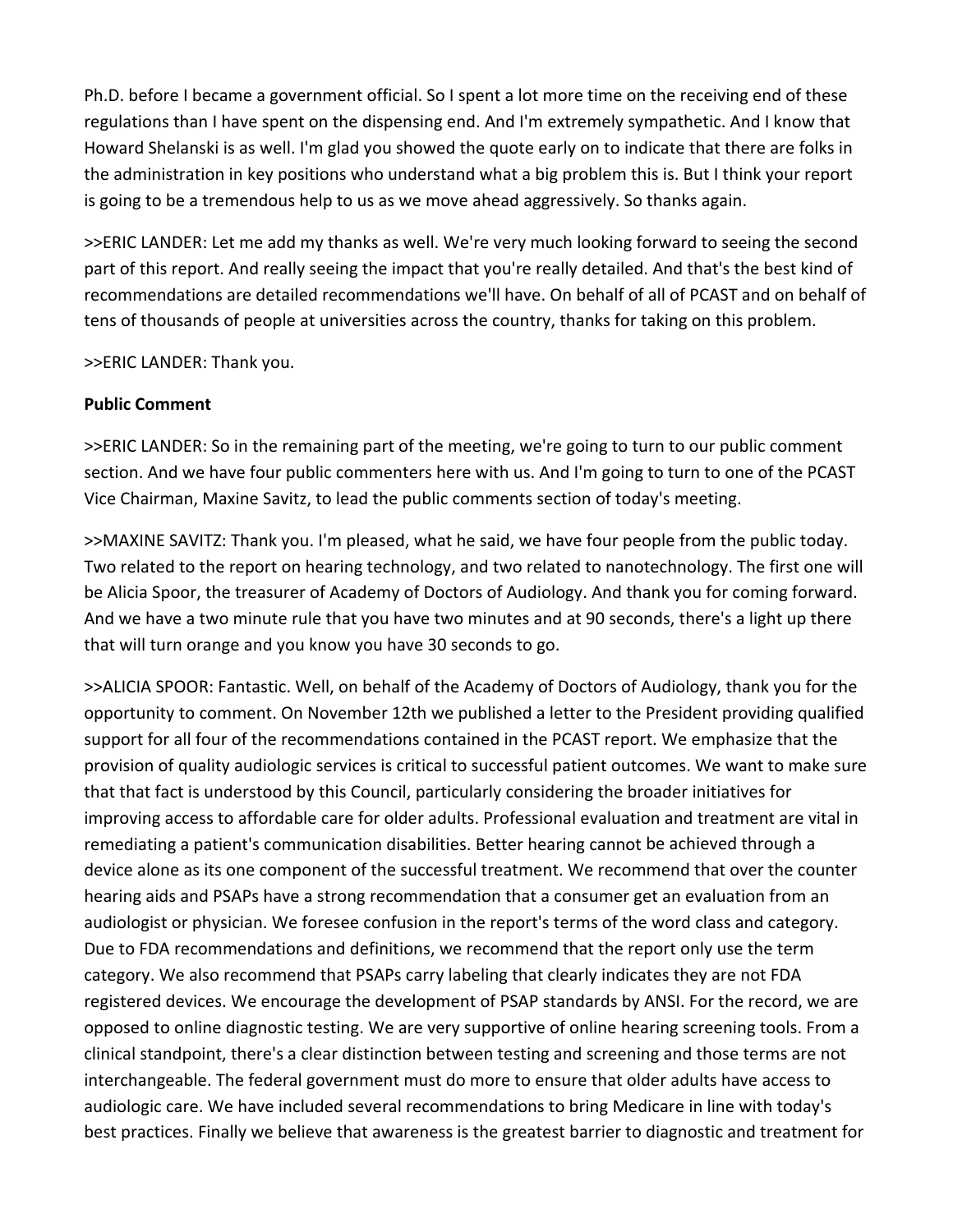hearing loss. We asked that the CDC be directed to prioritize hearing loss as a significant public health issue and encourage efforts that promote greater attention to this issue by primary care physicians. We are pleased to see governmental recognition of hearing loss and the focus on hearing impairment, specifically related to hearing technology. It's critically important that the same level of attention and emphasis be directed towards ensuring patient access to high quality care. We look forward to continued dialogue on these issues and would be pleased to assist. Thank you.

>>MAXINE SAVITZ: Thank you. Our next speaker is Dr. Neil DiSarno, Chief Staff Officer, Audiology, American Speech Language Hearing Association.

>>DR. NEIL DISARNO: Thank you. On behalf of the American Speech Language Hearing Association and its more than 14,000 audiology members, I am speaking in concern and in opposition to the PCAST recommendations that focus narrowly on the price of a hearing aid. This narrow focus does not represent cost effective, evidence based practice of hearing healthcare. A hearing aid alone is not enough to overcome a hearing disability. Treatment for hearing loss, even mild to moderate hearing loss is complex, particularly amongst seniors. Audiologists provide an individualized assessment of a person's hearing needs that goes well beyond the measure of pure tone sensitivity. This includes consideration of listening and background noise, specific tests of middle ear and inner ear function, and the important cognitive and psychological factors that impact a person's ability to use a hearing aid. The council made a common but serious error in assuming that hearing is analogous to vision, a misconception that was evident in the PCAST report is that amplification alone will enable a person with hearing loss to hear and understand fully in the same manner that glasses restore vision. Even the most advanced hearing aids cannot restore hearing to 100% in the way that prescriptive glasses or some over the counter readers provide 20/20 vision. A hearing aid makes sounds louder, but not necessarily clearer and will not restore normal hearing function. A hearing aid alone cannot address the consumer's disability. It is the audiologist who has the focus on your parents or your grandparents need to hear and communicate at work and with family and friends. It's the audiologist with scientific, evidence based methods of evaluation and rehabilitative treatment who will ensure that the consumer, and that could be you, your gets value and benefit from a device used to amplify sound. We respectfully request that this Council takes a view that addresses hearing disability rather than focus simply on the cost of an amplification device. The council should make recommendations that consider evidence based hearing health care practices that improve affordable access to these services. And thank you for the opportunity to provide this statement.

>>MAXINE SAVITZ: Thank you. Very much. Our next speaker will be on nanotechnology. Jim Herd, Director, Green Science Exchange.

>> Thank you. I'll be skipping a few paragraphs from the written version due to time constraints. Nanotechnology is absolutely fundamental to a majority of all non‐digital products sold in the United States today. Semiconductors, defense applications or consumer products. As I have said for years, when we entered the micron era 40 years ago, naming a company micro or soft was the last thing you wanted. But a company named Microsoft became one of the most important companies in the entire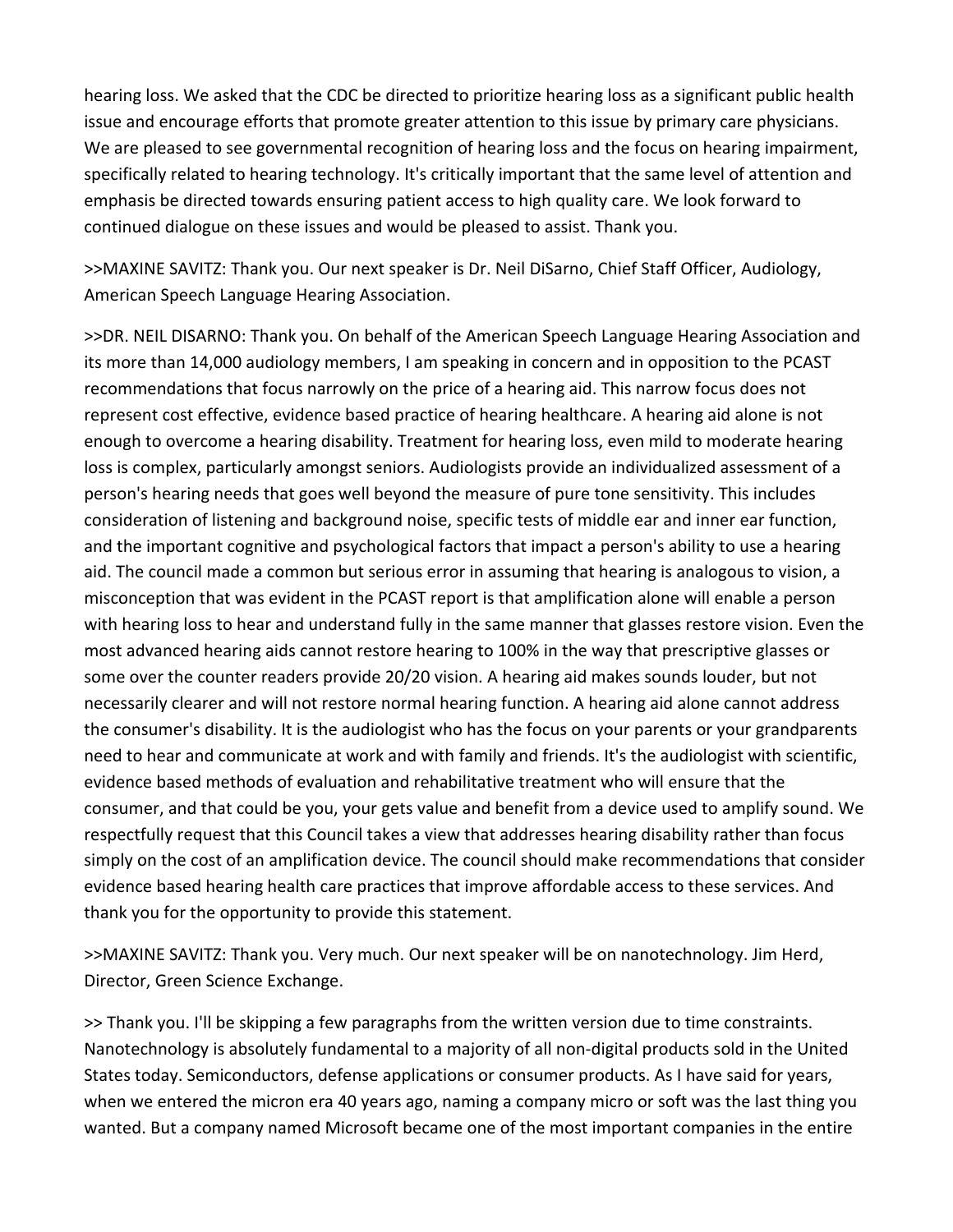world. 40 years later, nano is having the same fundamental impact, but very few people in the general public are hearing about it. We are in a nano enabled world. My battle cry to empower the average person is, quote, manage your own molecules. End quote. Whether it's your biological molecules or the valuable physicalogics you use in everyday life. And many of our biggest U.S. corporations have dramatically reduced talking about nano tech in their products over the last ten years. Intel does not talk about its nanotechnology like it did in 2004. IBM talks less about it than it did ten years ago. DuPont does not talk nearly as often as how powerful its consumer products are enabled by nano scale features. GE used to talk about nano as one of the five areas critical to its R&D future. Cosmetics companies have taken the nano label off some of its cosmetics. Clothing sold across the United States that had nano coatings to stop spills is not labeled that way nearly as much as it used to be. Many of these companies have cut back due to threat of litigation from consumer groups who fear nano scale products can affect the cells of their skin and tissue, and also from EPA litigation and compliance issues, if the word nano is used to describe the benefits of their products. Countries like Russia, China, and Korea, do not have the litigation from consumer groups and from environmental regulation that the U.S. has. Now nanotech is primarily done by large U.S. corporations. As a result, investors have run the other way when the word nano is pitched to investors. Make no mistake about it. This is a serious problem. And our brightest young minds are attracted to make digital apps, not breakthrough materials innovations. Thank you very much.

>>MAXINE SAVITZ: The next speaker is Caroline Trupp Gil, Director for Federal Relations, the American Chemical Society's Office of Public Affairs.

>> CAROLINE TRUPP GIL: Good morning. My name is Caroline Trupp Gil, and I'm speaking today on behalf of the American Chemical Society and its more than 158,000 members and in particular, ACS President Diane Grob Schmidt. The ACS would like to commend the Obama administration for prioritizing investments in nano science and to affirm the OSTP's nanotechnology grand challenges. As you heard earlier this morning, the field of nanotechnology has seen enormous advances since the inception of the NNI. The interdisciplinary tools and technology enabled by nano science have the potential to benefit society in many ways, medicine, energy, water, food, materials, and electronics to name a few. Breakthroughs in nano science touched virtually all aspects of the chemistry enterprise. The mission of the ACS is improving people's lives through the transforming power of chemistry. And nanotechnology has demonstrated how truly transformative chemistry, and indeed all of science can be. Looking ahead, the scientific community must now address the realities of moving promising research out of the lab to the market. Many basic nano material applications are already in the marketplace as product enablers. But high volume manufacturing of more advanced and sophisticated materials remains a challenge. And as with all new advances, meeting that challenge in an environmentally safe and responsible manner, must be an integral part of the plan. For all of these reasons, ACS believes the National Nanotechnology Initiative continues to play an invaluable role in providing support, coordination, and focus. ACS applauds the OSTP nanotechnology grand challenges effort which will ensure that nanotechnology's enormous potential continues to be developed for